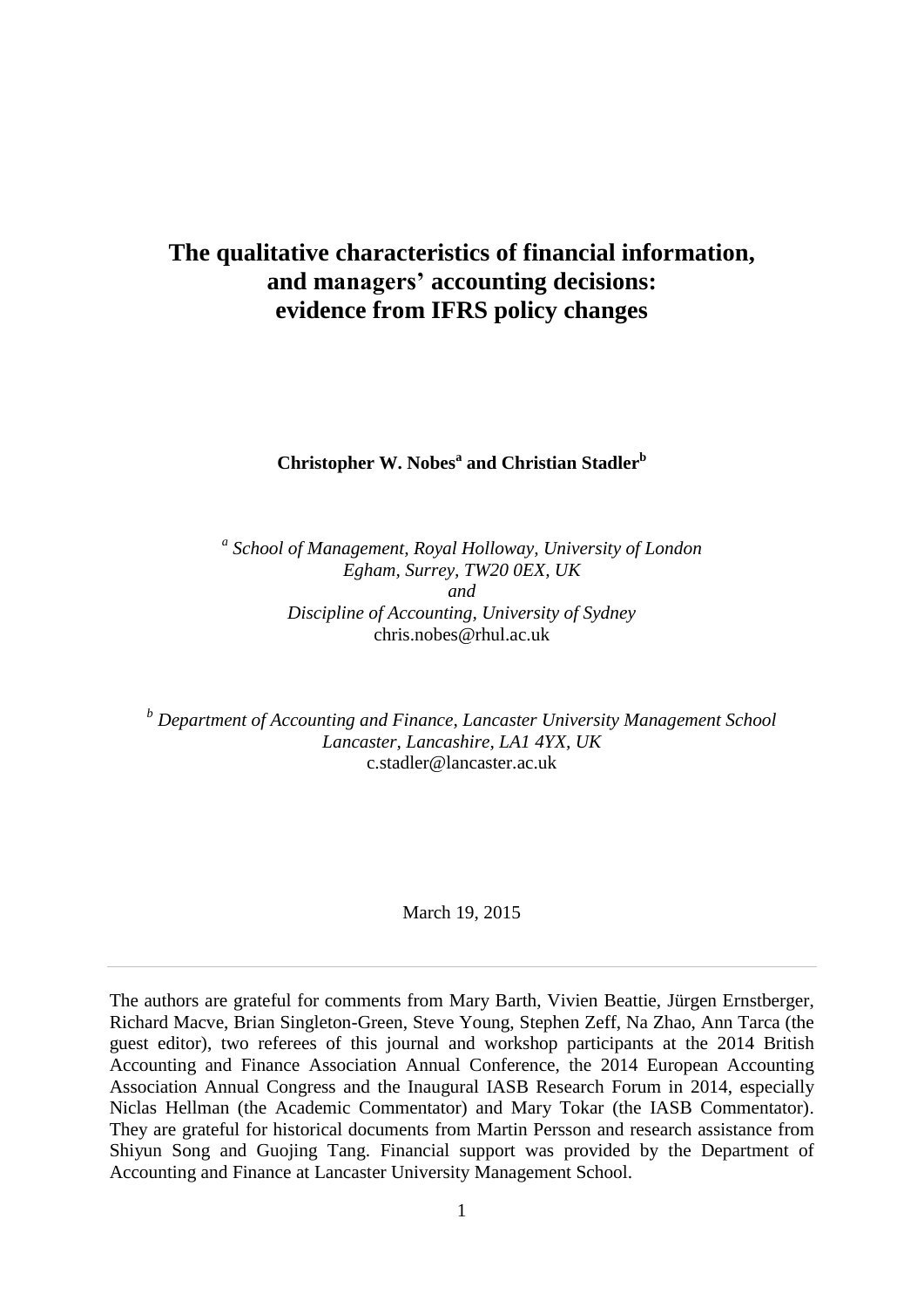# **The qualitative characteristics of financial information, and managers' accounting decisions: evidence from IFRS policy changes**

**Editors' Note: One of the authors of this paper is one of the editors of this Special Issue. Therefore this paper was handled by the other editors, using the normal double-blind reviewing system.**

#### **Abstract:**

This is the first empirical study that uses publicly available data to provide *direct* evidence about the role of the qualitative characteristics (QCs) of financial information in managements' accounting decisions. Based on 40,895 hand-collected IFRS policy choices on 16 topics made by 514 large firms of 10 jurisdictions in the period 2005–2011, we identify 204 reasons for policy changes. The majority of these refer to QCs from the conceptual framework of the standard-setter, in particular to relevance, faithful representation, comparability and understandability. Firms also frequently refer to transparency, which is not directly mentioned in the framework. Furthermore, we analyse the circumstances under which firms explain their policy changes in terms of improved quality. We hypothesise and find that QCs are more often referred to if the change relates to measurement (i.e. to a more important accounting policy decision). We also find that references to QCs are positively associated both with firm size and with a measure of a jurisdiction's transparency. This complements previous research by providing evidence that managers are, at the least, alert to QCs.

#### **JEL Classifications:** M41

**Keywords:** qualitative characteristics; IFRS; relevance; faithful representation; comparability, understandability; transparency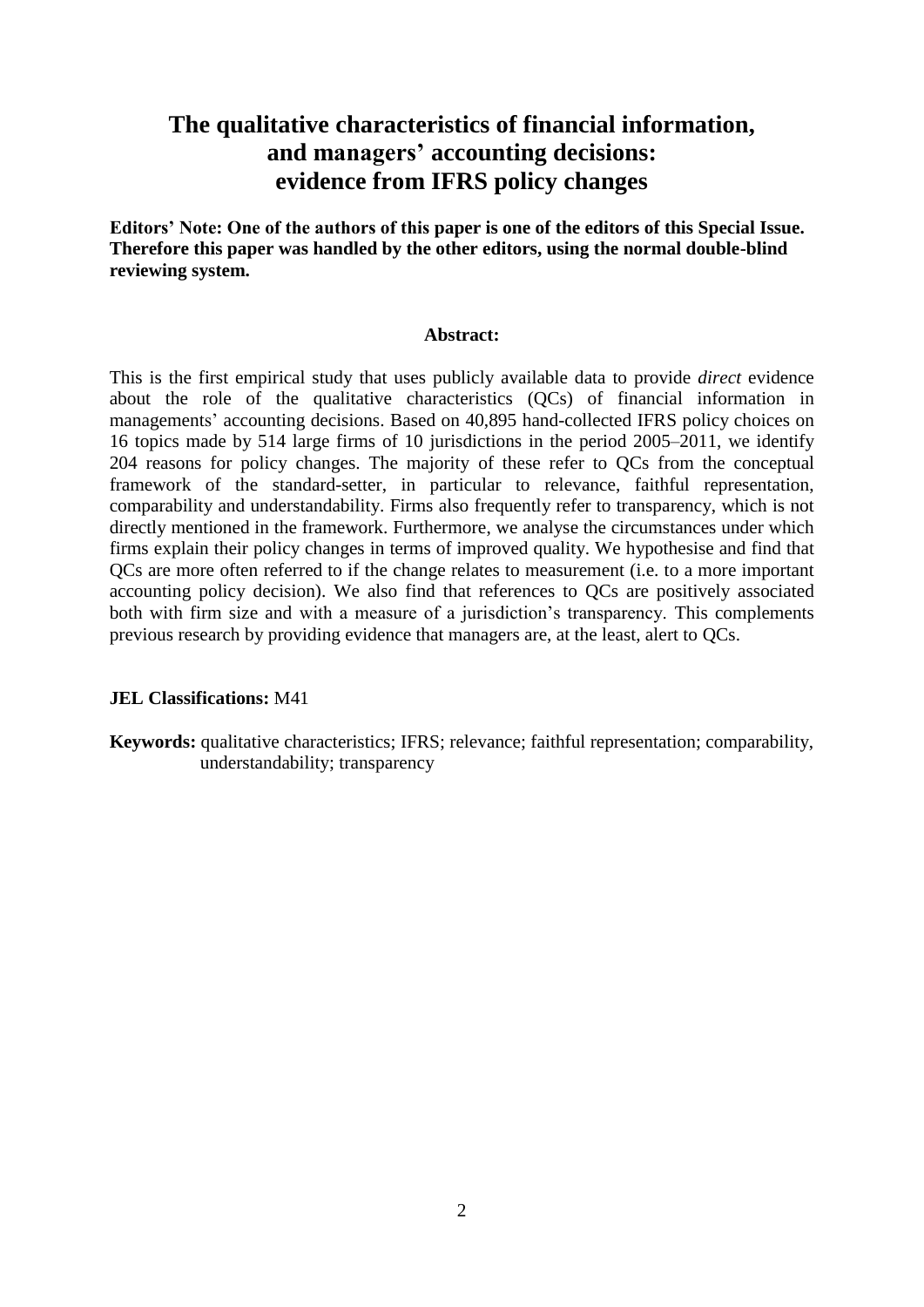## **1. Introduction**

*If financial information is to be useful, it must be relevant and faithfully represent what it purports to represent. The usefulness of financial information is enhanced if it is comparable, verifiable, timely and understandable.* (IASB 2010, paragraph QC4)

The qualitative characteristics (QCs) of financial information, as set out in the *Conceptual Framework* (hereafter, *Framework*) of the International Accounting Standard Board (IASB), are fundamental for standard-setting and are intended to be used by firms when they make certain accounting decisions, in particular policy choices and policy changes (IASB 2010, 'Purpose and status'). The *Framework* is under review, including a willingness to re-examine QCs (IASB 2013, paragraph 9.3 and Question 22, p. 193). This means that research findings are of unusual topicality for policy makers.

As will be explained, the QCs section of the *Framework* has existed in two versions: the original (IASC 1989) and the revised (IASB 2010). These contain such concepts as relevance, reliability, faithful representation, comparability, verifiability, timeliness and understandability. With the possible exception of timeliness, these are abstract. *Indirect*  evidence about these concepts has been obtained using empirical proxies, e.g. assessments of the value relevance of financial information based on regressions of price on accounting items such as earnings (Barth et al. 2001, Hail 2013); of the determinants of asymmetric timeliness of earnings, based on regressions of earnings on returns (Basu 1997, LaFond and Watts 2008); of the benefits of comparability, as measured by the similarity of a firm's earnings-return relationship to other firms (De Franco et al. 2011); and of the understandability of accounting narratives based on readability and comprehension tests (Smith and Taffler 1992, Jones and Smith 2014). However, there is no *direct* empirical evidence on the role of the QCs in managements' accounting decisions.

3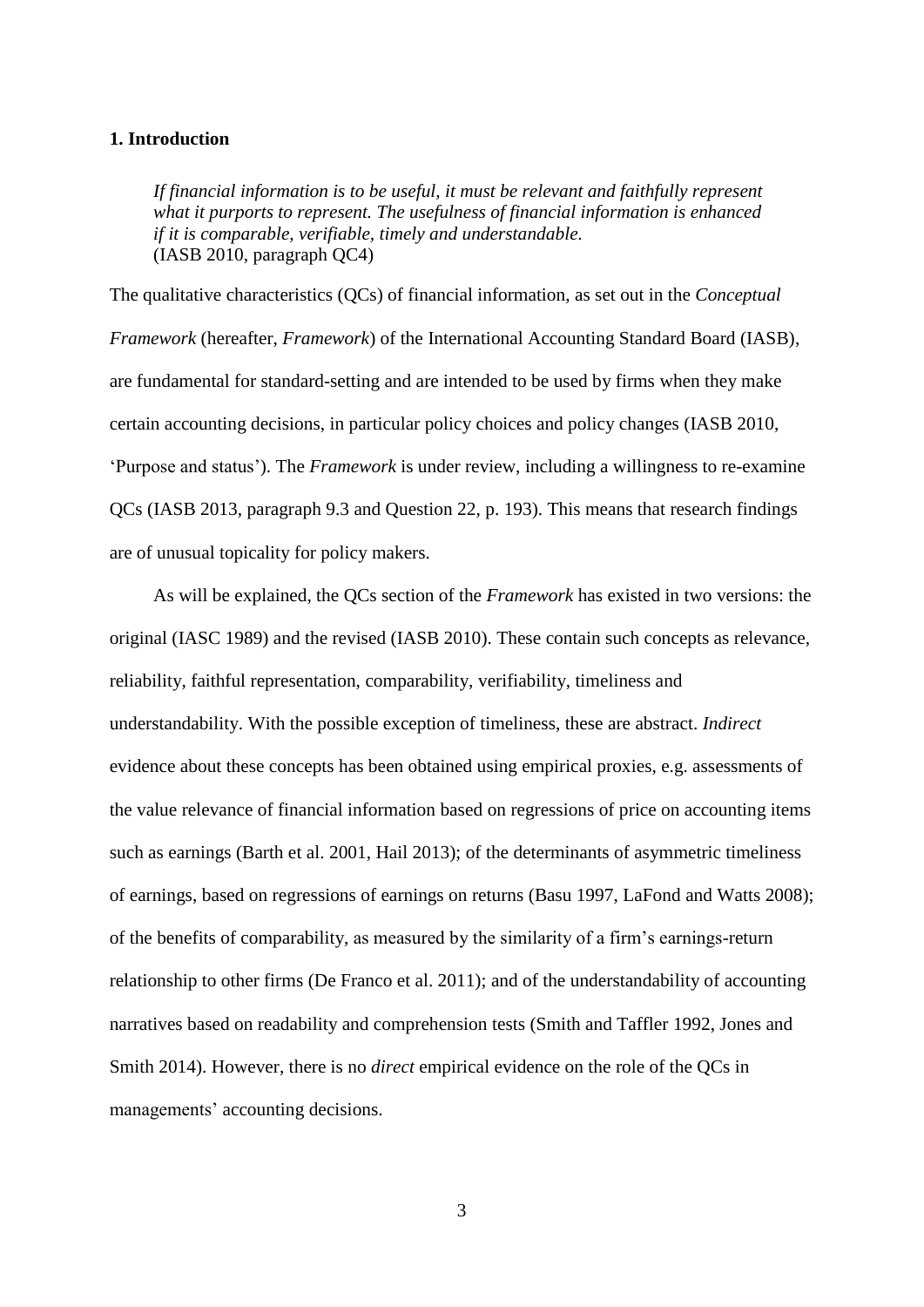We therefore ask which QCs managers refer to when explaining their accounting decisions, and when they refer to QCs. Managers usually do not provide reasons for their accounting decisions, at least not publicly. However, one source of such information relates to changes in accounting policy. International Financial Reporting Standards (IFRS) allow choice on many policy topics; much more so than do US Generally Accepted Accounting Principles (US GAAP), for example.<sup>1</sup> If managers change a choice, they should provide an explanation (IAS 8.29 (b)). Particular QCs are often stated as reasons for a policy change, which allows us empirically to analyse them.

We use the following terminology: a firm makes a policy *choice* by selecting an *option* on a given *topic*; it makes a policy *change* by selecting a different option from that of the previous year. An example of an IFRS policy topic is the presentation of operating flows in the cash flow statement; the available IFRS policy options are the direct and indirect methods. An *explanation* of a policy change is a statement in the annual report which provides one or more *reasons* for the change. Examples of reasons are improved understandability and an allegedly beneficial effect on the financial statements (e.g. reducing volatility of earnings). Strictly speaking, according to IAS 8, a reference to reliability or relevance is not a 'reason' for a policy change because IAS 8 asks for the reason why the change provides 'reliable and more relevant information'. We take account of this distinction but our main analyses treat reliability and relevance as reasons because we are interested in any reference to QCs. We acknowledge that we are studying *stated* reasons which may differ from the real reasons, and we return to that point in our conclusions.

The source of our data is 40,895 hand-collected IFRS policy choices on 16 topics, as found in the 2005–2011 financial statements of 514 firms from 10 jurisdictions (hereafter,

<sup>1</sup> Of the 16 topics in Table 1, on which there was overt choice in IFRS in 2011, there was no overt choice in US GAAP for topics 5, 8, 9, 10, 11, 13 and 16. We are not aware of other major topics on which there was choice in US GAAP but not in IFRS.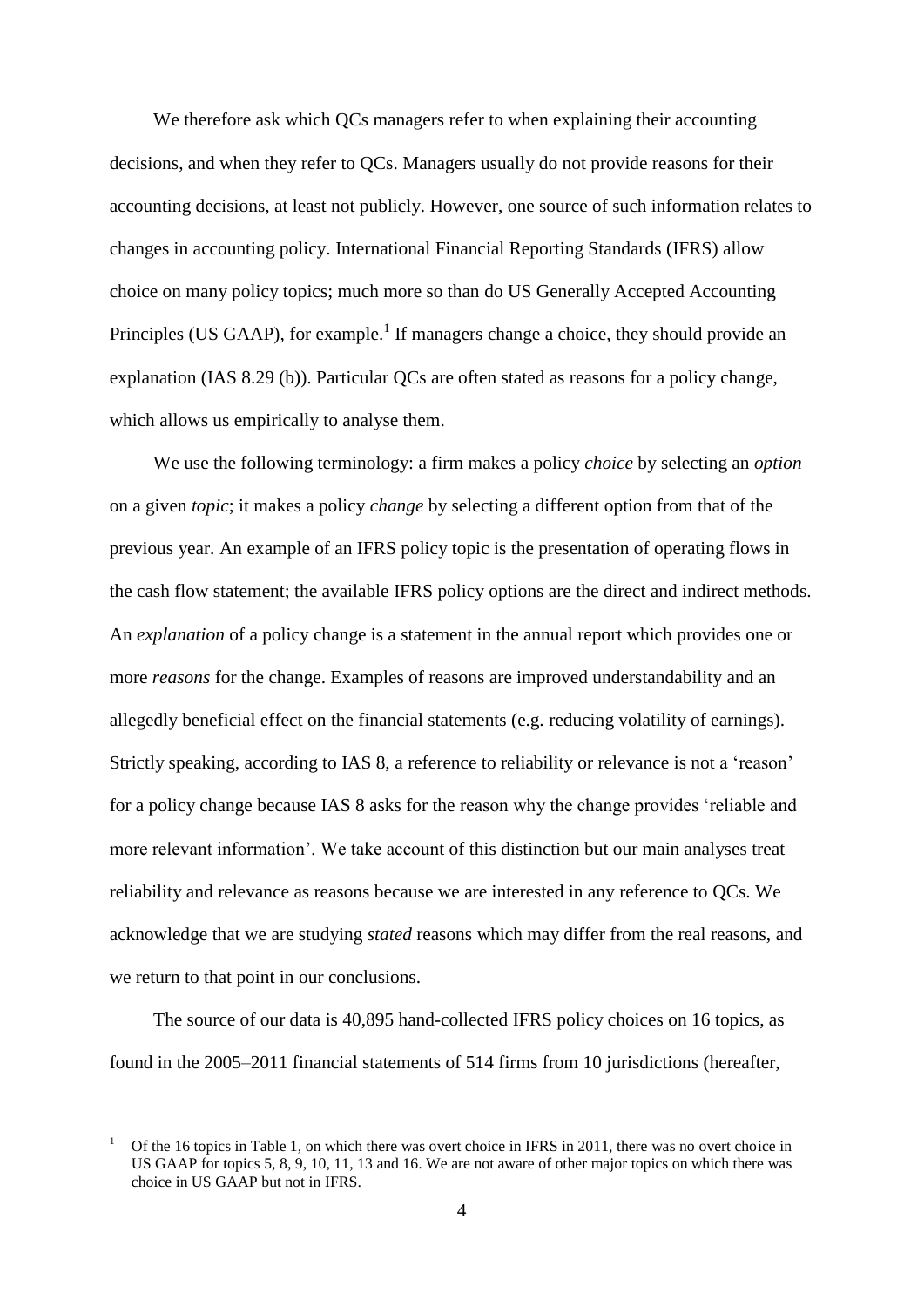'countries').<sup>2</sup> From these policy choices, we identify 434 policy changes. Of these, 147 are explained with one or more reason, and this provides our evidence about the reasons given when firms make policy changes. We discuss later whether this implies non-compliance.

As some of the explanations contain more than one reason, there are 204 reasons in all. More than half of these refer to QCs from the *Framework*, in particular to relevance, faithful representation, comparability and understandability. Firms also frequently refer to transparency (Barth and Schipper 2008), which is not directly mentioned in either version of the *Framework*. We then analyse the circumstances under which firms make policy changes for which they claim improved quality. We hypothesise and find that QCs are more often stated if the change relates to measurement. We also find that references to QCs are positively associated both with firm size and with a measure of a country's transparency. However, despite findings in the literature that firms from common law countries exhibit higher accounting quality than firms from code law countries (e.g. Ball et al. 2000, Ball 2006), our results do not indicate that firms from common law countries claim more frequently that their changes improve quality.

This paper contributes to the literature in several ways. First, and most importantly, it is the first to provide *direct* empirical evidence on the role and importance of the QCs of financial information in managements' accounting decisions. Instead of using empirical proxies for QCs based on the perspective of researchers, the data used are the publicly disclosed reasons given for managers' decisions. The paper therefore provides evidence on how QCs are used in a real context. It complements prior research on QCs such as relevance (Barth et al. 2001) and comparability (De Franco et al. 2011), by showing that managers refer to these QCs. Additionally, the scope of our empirical work is wider than that in prior literature because our methodology allows us to analyse a large set of QCs instead of just one

<sup>2</sup> One of these jurisdictions is Hong Kong. Despite this, for simplicity, we refer to 'countries' hereafter.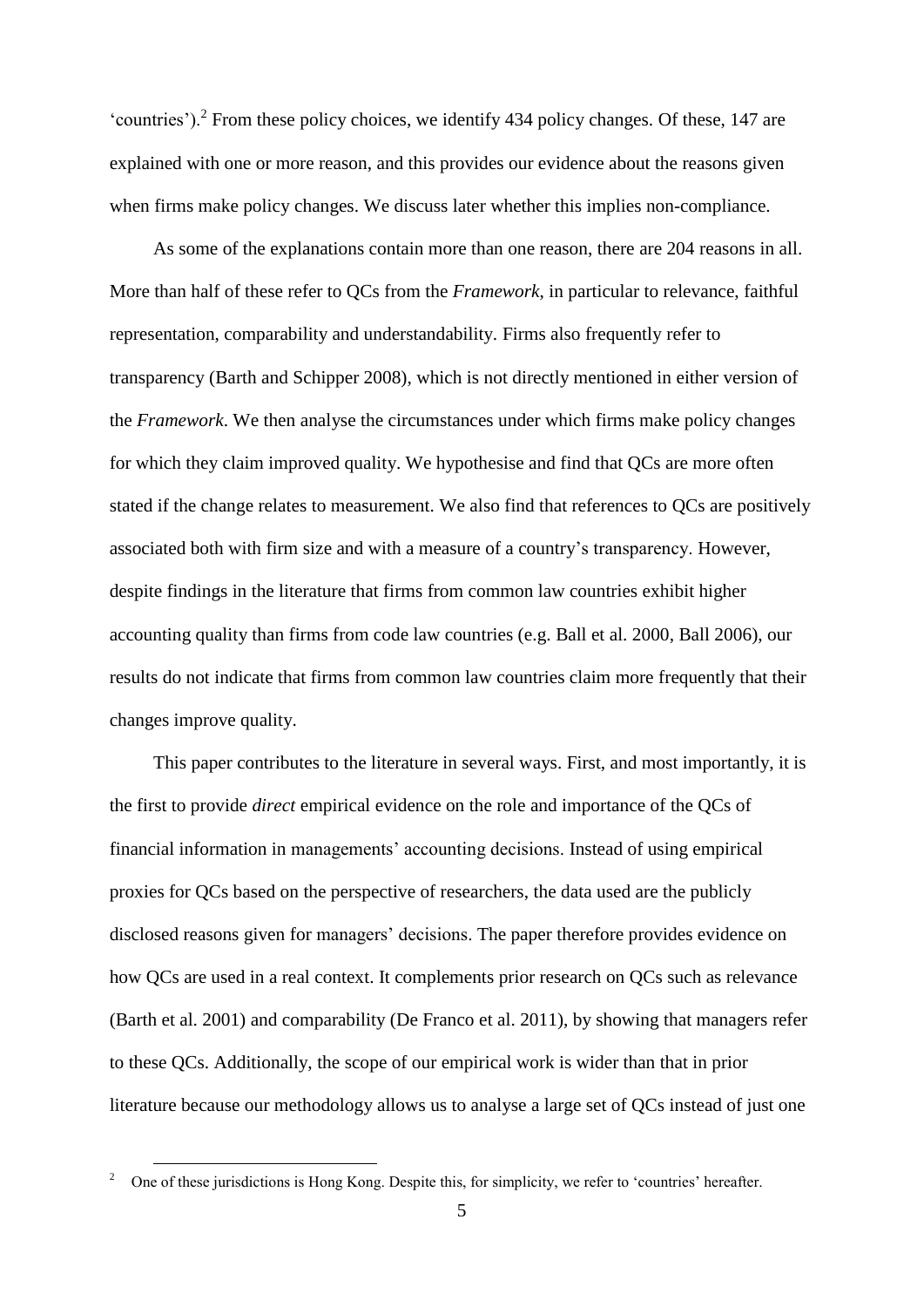or a limited number. Second, it extends the literature on international comparisons of accounting quality (e.g. Ball et al. 2000) by suggesting that a measure of a country's transparency is positively associated with references to QCs. Third, the paper extends the research on (IFRS) accounting policy choice (Kvaal and Nobes 2010, 2012) by being the first content analysis of reasons given for policy changes.

The paper proceeds as follows. Section 2 provides background, reviews the literature, states the research questions and develops a hypothesis. Section 3 describes the sample and data. Section 4 contains the empirical analysis. Section 5 concludes.

#### **2. Background, literature review, research questions and hypothesis**

### *Qualitative characteristics of financial information*

For millennia,<sup>3</sup> accounting was carried out without a perceived need for a conceptual framework that set out relevant objectives, definitions and concepts. This continued even when financial reporting became compulsory for some entities (e.g. in the UK's Companies Act 1844).<sup>4</sup> In several continental European countries, academic theorists constructed frameworks of ideas in the early twentieth century (Zambon 1996), but these were not directly contained in any regulations. In the European Union (EU), the Fourth Directive (which was published in first draft in 1971 and adopted in 1978) also did not contain objectives or definitions. It did<sup>5</sup> contain six 'principles', which are therefore found in EU laws: going concern, consistency over time, prudence, accruals, separate valuation, and correspondence of the opening balance sheet with the former closing balance sheet (Article 31). These were a compromise between German and UK ideas (Nobes 1983). 6

Macve (2014a) is an example of papers which discuss accounting over that span.

<sup>4</sup> In the case of the 1844 Act, the compulsion was limited to sending an annual balance sheet to the shareholders, and this requirement was repealed in 1856, not to return until the twentieth century.

<sup>5</sup> In 2013, the Directive was revised. The six principles were retained, but more were added.

Nobes (1983) records that the first four were to be found in the UK's Statement of Standard Accounting Practice No. 2 (*Disclosure of Accounting Policies*) of 1971; and that going concern and accruals had not been in the 1971 draft, before the UK joined the 'Common Market' in 1973.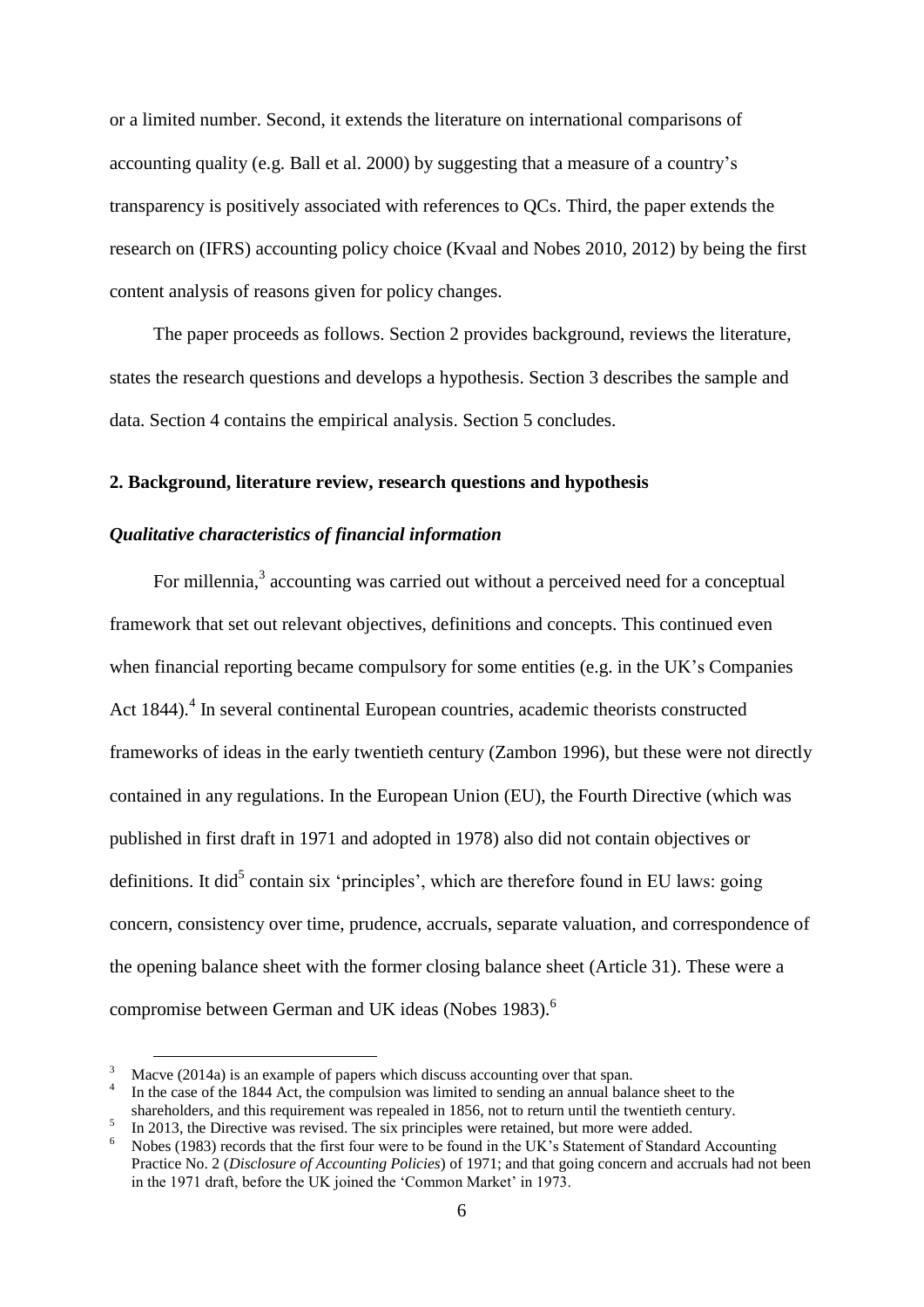In the US, several academics had by then constructed frameworks of ideas (e.g. Paton 1922, Canning 1929, MacNeal 1939); and it was there that an extensive conceptual framework was first explicitly set forth by an accountancy body. In 1959, the American Institute of Certified Public Accountants (AICPA) set up the Accounting Principles Board (APB) and also an Accounting Research Division. The latter wrote<sup>7</sup> Accounting Research Study No. 1 (*The Basic Postulates of Accounting*) in 1961 and Accounting Research Study No. 3 (*A Tentative Set of Broad Accounting Principles for Business Enterprises*) in 1962. These documents contained definitions (e.g. of asset and liability) and a series of 'postulates' which mixed concepts (e.g. the entity and going concern) with desirable qualities of accounting information (in particular, objectivity and consistency, as postulates 2 and 3 on pp. 41–3). However, Studies 1 and 3 were rejected by the APB because some of their content was too different from existing practice, and the APB eventually produced its own, mostly descriptive, set of principles as *Basic Concepts and Accounting Principles Underlying Financial Statements of Business Enterprises* (APB Statement No. 4) in 1970. Chapter 4 of that deals with objectives, leading to a discussion of QCs which gives primacy to relevance ahead of verifiability and neutrality (Schattke 1972, p. 238).

Meanwhile, the American Accounting Association, the organisation of academic accountants in the US, had published *A Statement of Basic Accounting Theory* (ASOBAT) in 1966 which was 'revolutionary' (Sterling 1967, p. 95). It took a deductive approach rather than drawing on existing practice. ASOBAT was never accepted by the APB. Its conclusions appear strikingly modern. It put decision-usefulness at the top of its objectives for accounting  $(p. 4)$ , and set out  $(p. 7)$  four 'basic standards' for accounting information: relevance, verifiability, freedom from bias, and quantifiability. After that, there were five guides for

<sup>7</sup> The documents were published by the AICPA, but the Director of Accounting Research (Maurice Moonitz, an academic) notes that publication was 'under his authority'. The first was written by Moonitz; the second by Robert Sprouse (another academic) and re-drafted by Moonitz.

The word 'standards' in its current meaning appears to have originated in the UK with the foundation of the Accounting Standards Steering Committee in 1969 (Rutherford 2007, p. 37).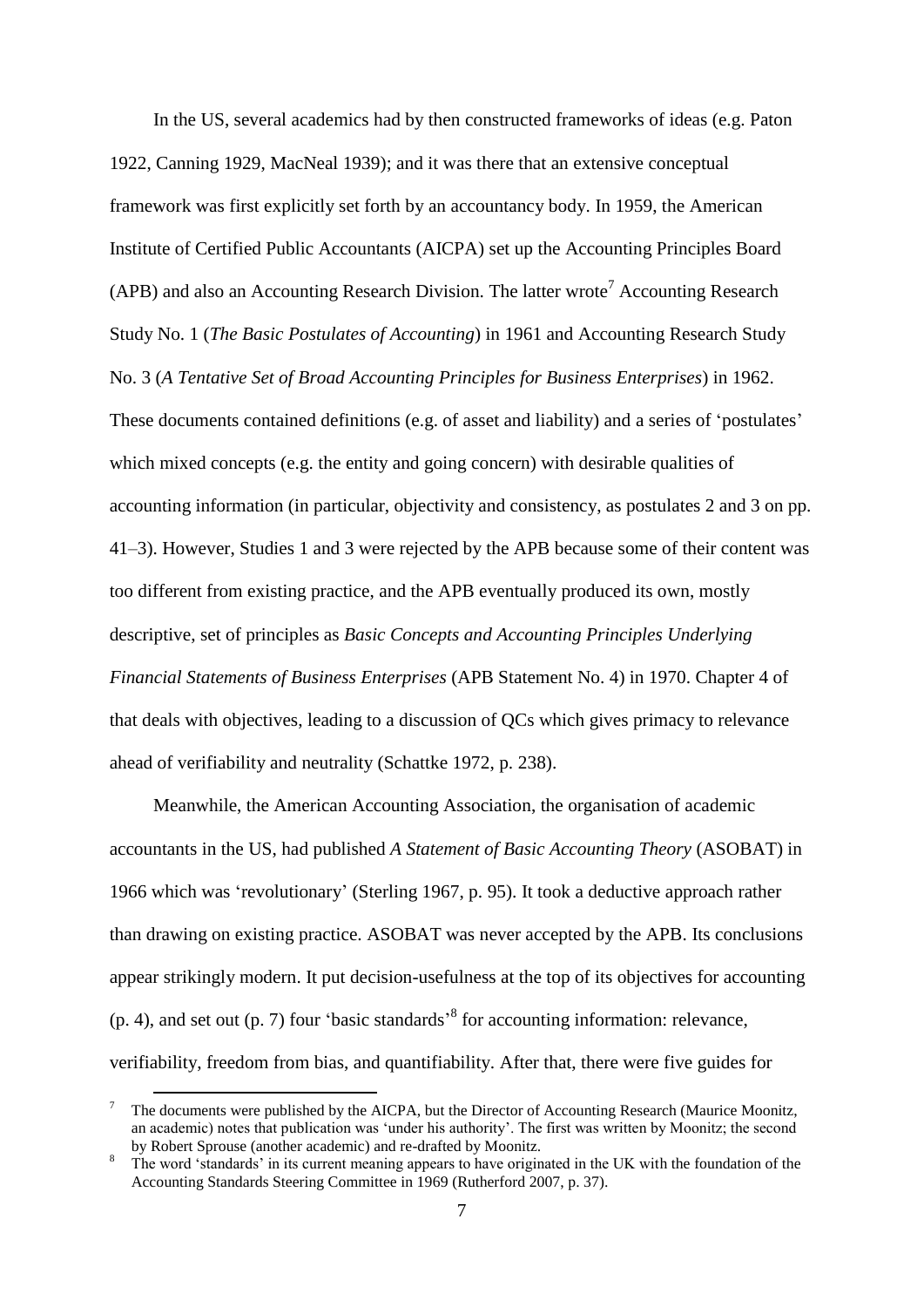communication: appropriateness to use, disclosure of significant relationships, inclusion of environmental information, uniformity of practice within and among entities, and consistency of practices through time. These desiderata would now be called 'qualitative characteristics'. Many of them are to be seen in the later frameworks of the IASB and the Financial Accounting Standards Board (FASB).

In 1971, the AICPA set up two committees ('Wheat' and 'Trueblood') which led, respectively, to the founding of the FASB in 1973 and to its acceptance of the need to define the objectives of financial reporting on which to base standard-setting. The Trueblood Report (AICPA 1973, ch. 10) begins the process of applying its objectives (principally decisionusefulness), by suggesting QCs, summarised by Zeff (2013, p. 283) as 'Information must be relevant and material, substance should rule over form, and the information must be reliable, free from bias, must promote comparability, and should be consistent and understandable'.

The FASB produced as series of documents on concepts, starting with one on objectives. That of most relevance to this paper is *Concepts Statement* No. 2 (of 1980) on *Qualitative Characteristics of Accounting Information*. This puts relevance and reliability at the top of a hierarchy of qualities. The broad ideas behind these qualities had been established in the earlier documents, such as ASOBAT, but their exact definitions and weighting were new and have been attributed to David Solomons, who had been a member of the Wheat Committee and was the draughtsman of *Concepts Statement* No. 2 (Gore 1992, pp. 111-2, Zeff 1999, p. 109).

*Concepts Statement* No. 2 is the direct ancestor of the *Framework* of the International Accounting Standards Committee (IASC 1989). This was adopted<sup>9</sup> by the IASB, who eventually amended the sections on objectives and QCs in 2010, and then published further proposals for amendment, though not of the QCs (IASB 2013). However, as will be

<sup>9</sup> Stephen Zeff (in a letter of 7 August 2014) notes that there is no evidence of this in the minutes of the Board's meetings, but the *Framework* was always included in the IASB's annual books of documents.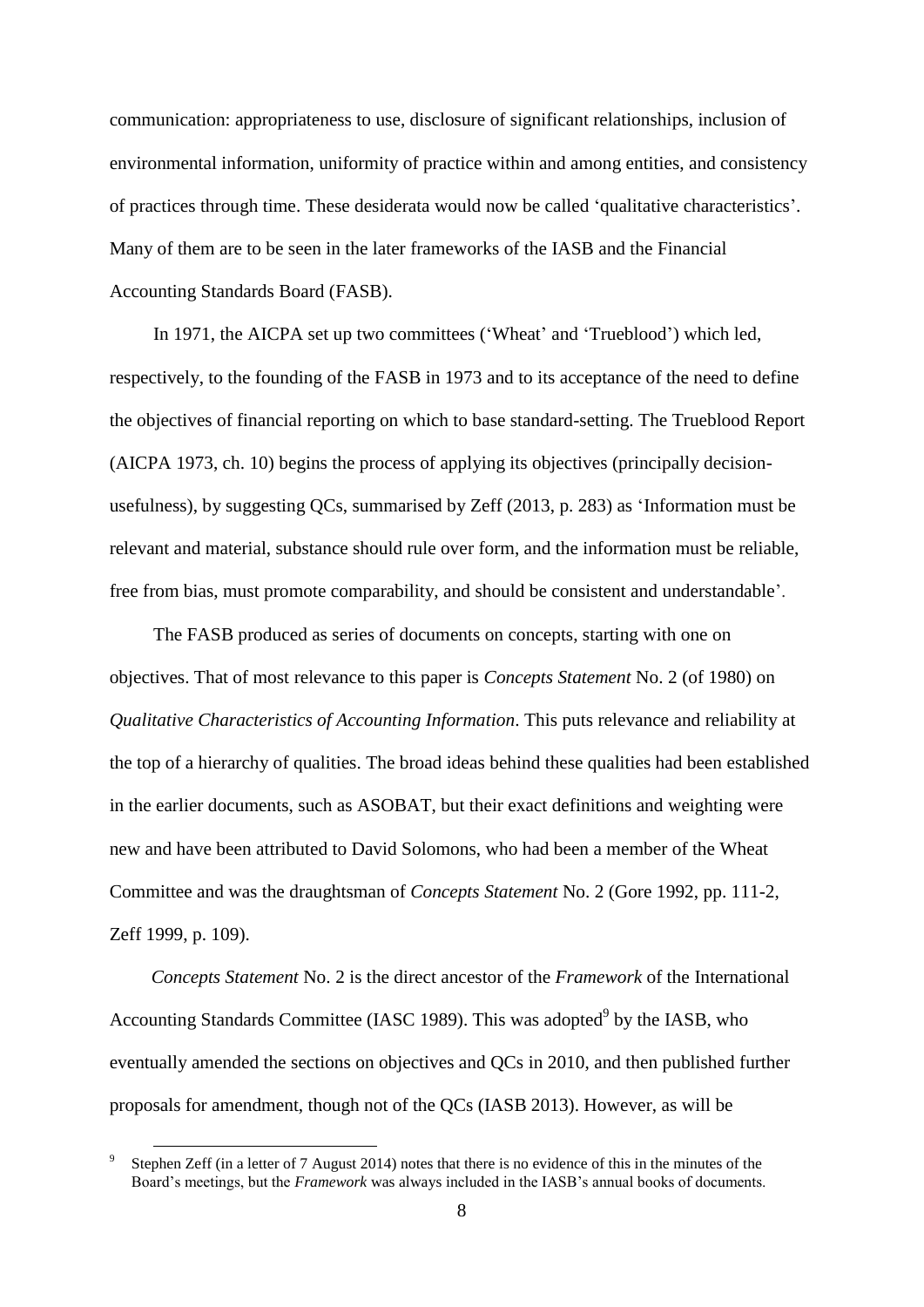explained, the most relevant document for this paper is the *Framework* of 1989. That version of the *Framework* set out four principal QCs: understandability, relevance, reliability and comparability. Other subsidiary qualities (including neutrality and prudence) were described, as shown in Figure 1. The terms are explained in Appendix 1. ASOBAT's word 'verifiability' did not originally appear in the *Framework*, although it was in the FASB's *Concepts Statement* No. 2 (as a constituent of reliability). It was introduced into the IASB's revised *Framework* in 2010, as a partial replacement for reliability (IASB 2010, paragraph QC26), as noted below. The FASB's objectives and concepts were revised jointly with the IASB (FASB  $2010$ ).<sup>10</sup>

#### < insert Figure 1 about here >

The principal purpose of the *Framework* is to assist the Board when setting accounting standards (paragraph 1). The *Framework* is also intended to be of general use to preparers (and auditors) when interpreting and applying standards. Although it is not a standard,  $11$ preparers of IFRS financial statements are directed towards the *Framework* and its QCs under three circumstances: (i) when departing from the requirements of IFRS in 'extremely rare circumstances' (the 'override'), according to IAS 1.19 (see Nobes 2009), (ii) when developing an accounting policy to cover a transaction not specifically dealt with by IFRS, according to IAS 8.7–12, and (iii) when *changing* an accounting policy, according to IAS 8.14–15.

This paper is concerned with the third of these issues (policy change), which far more commonly involves disclosures than do the other two issues.<sup>12</sup> In the context of policy change, IFRS gives prominence to two of the four QCs, because it only allows a voluntary change in policy (as opposed to one required by a change to IFRS) if it 'results in the financial statements providing reliable and more relevant information' (IAS 8.14 (b)). Not only are the

<sup>10</sup> *Concepts Statement* No. 8 of 2010 replaced *Concepts Statements* No.s 1 and 2.

<sup>&</sup>lt;sup>11</sup> That is, it is not part of IFRS. It can be inconsistent with parts of IFRS. In the EU, it is not part of the endorsed content of IFRS.

<sup>&</sup>lt;sup>12</sup> By definition, the first type is extremely rare. For the second type, IAS 8 does not require any disclosures.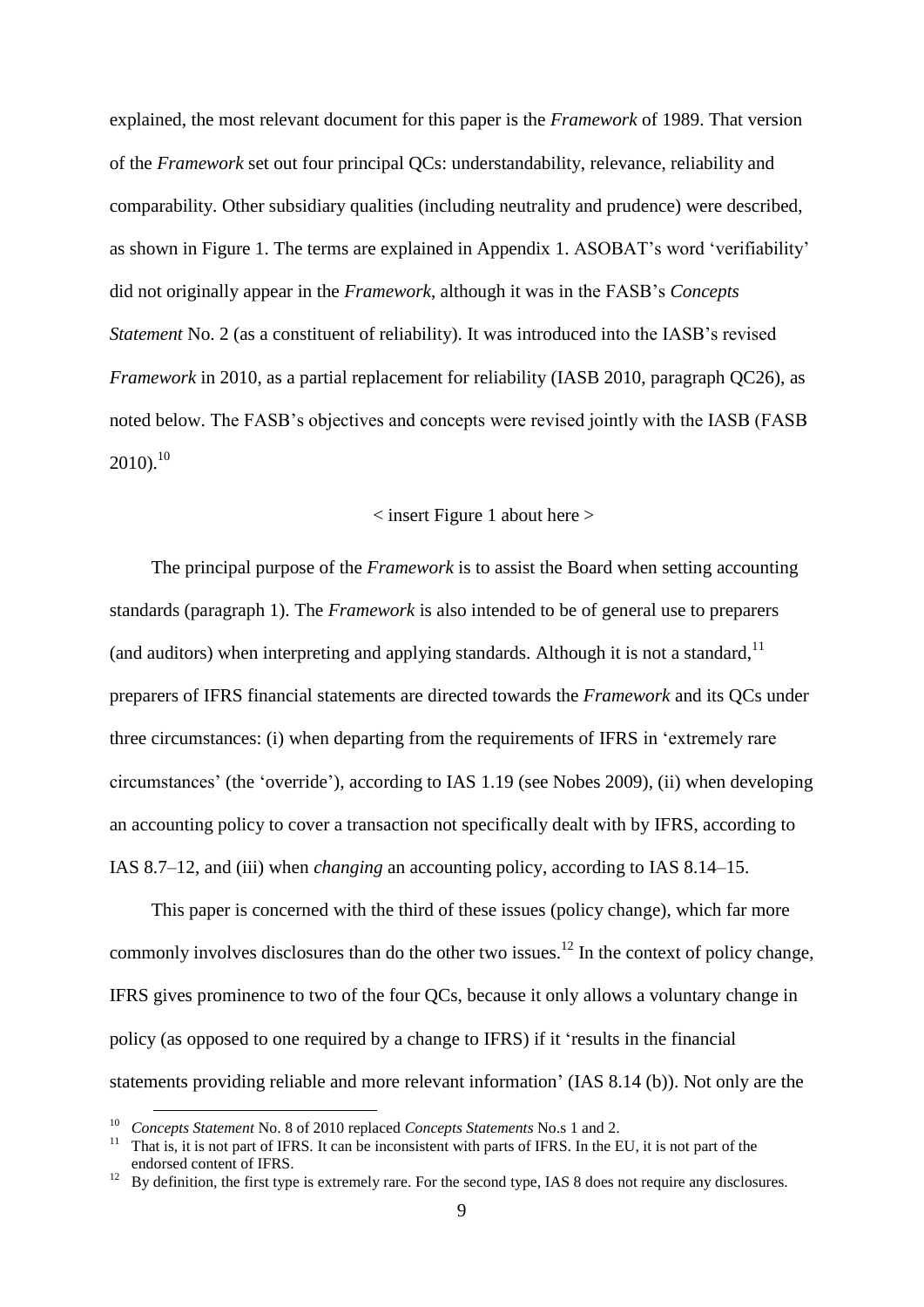two QCs promoted here above the others, but relevance outranks reliability: the new information must be *more* relevant, subject to maintaining a threshold level of reliability. IAS 8 imposes another type of constraint on voluntary policy change, in that it requires<sup>13</sup> retrospective application (IAS 8.22) and a number of disclosures, including an explanation of how the new information is reliable and more relevant (IAS 8.29). The disclosures of the change and the reasons for it are only required if the change 'has an effect' on past, present or future financial statements. As always under IFRS, this means a material effect (IAS 1.29 and IAS 8.8). The implication is that any change that is disclosed should also be explained.<sup>14</sup>

Our empirical study of policy changes relates to 2005 to 2011. In that period, various versions of IAS 1 and IAS 8 were in force, but they all referred<sup>15</sup> to the *Framework* as issued in 1989. Nevertheless, given that the changes to QCs introduced in 2010 were also previously aired in a discussion paper and an exposure draft, some firms might have taken account of them in our period. The revised document of 2010 has two 'fundamental' QCs: relevance (including materiality) and faithful representation. Four 'enhancing' QCs are comparability, verifiability, timeliness and understandability. Reliability is not specifically mentioned, although the IASB has explained that its meaning is mainly now included in 'faithful representation' (IASB 2010, paragraph BC3.24). This was contentious (Whittington 2008, EFRAG 2013a). Furthermore, prudence was deleted in 2010, on the grounds that it is inconsistent with neutrality. Prudence had always been a controversial QC (e.g. Zeff 2013, p. 287), and its deletion was also controversial amongst standard-setters (EFRAG 2013b),

<sup>&</sup>lt;sup>13</sup> IAS 8.23 allows an exception when that is 'impracticable'.

<sup>&</sup>lt;sup>14</sup> Materiality is an aspect of relevance (IASB 2010, QC11), so there should not be disclosures of the existence of immaterial changes. Therefore, the disclosure of a change implies that it is material and should therefore be explained. Despite this, in our data, there are nine cases of disclosed but unexplained changes which were said to have no material effect.

<sup>&</sup>lt;sup>15</sup> In the IASB's 'bound volume' of standards for 2011 onwards, footnotes have been added to IAS 1 and IAS 8 which mention that a revised '*Conceptual Framework*' has been issued, but these footnotes have not been through 'due process' and are not in the EU-endorsed or the Australian versions of the standards (EU countries and Australia comprise six of the ten countries in our empirical analysis).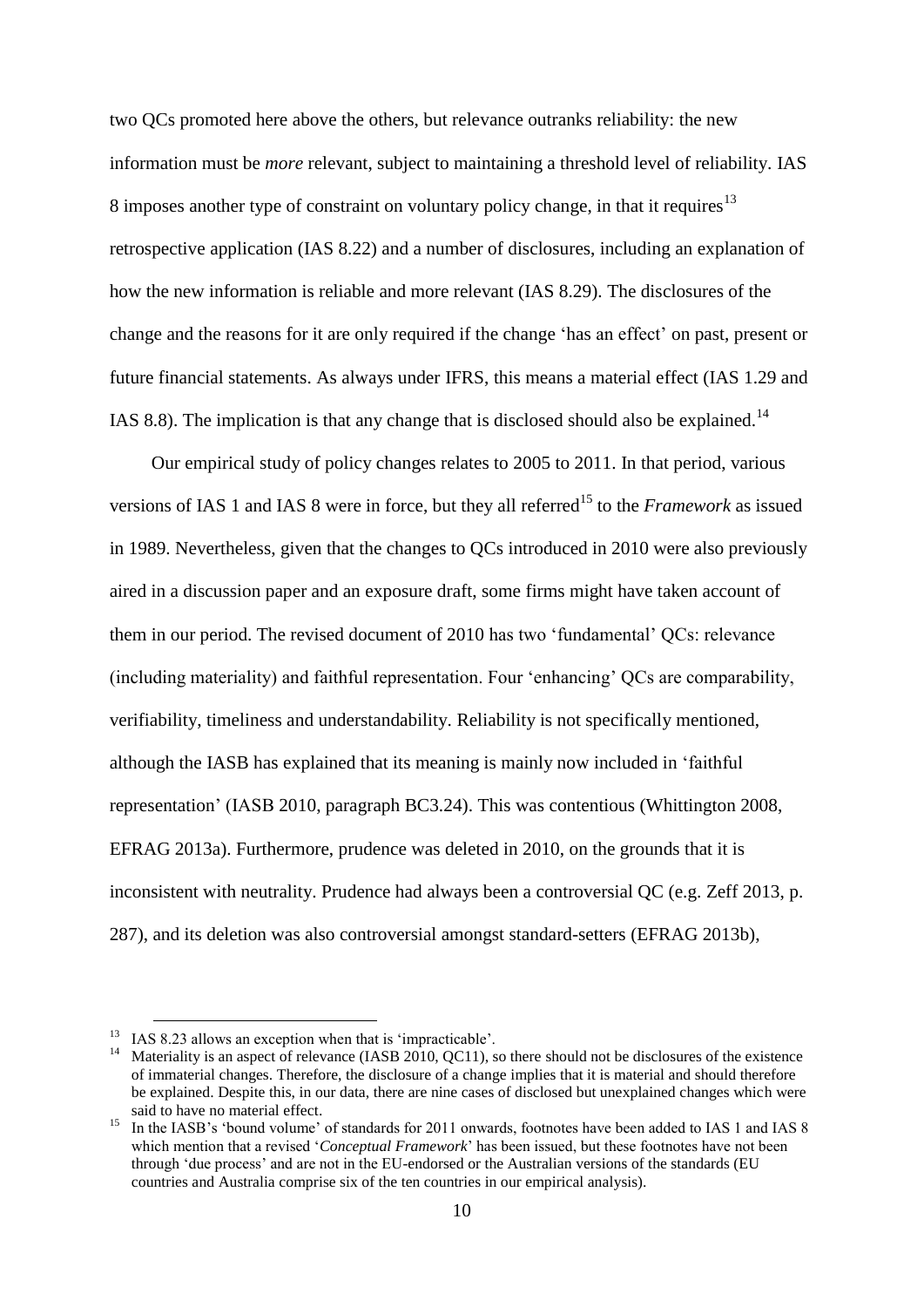academics (Whittington 2008) and some investors.<sup>16</sup> The IASB has announced an intention to re-insert prudence as part of the current revision (IASB 2014).

## *Prior research on qualitative characteristics*

Some prior studies investigate a specific QC: relevance (Koonce et al. 2011), reliability (see the review of Maines and Wahlen 2006), timeliness (e.g. Ball and Brown 1968), comparability (e.g. De Franco et al. 2011), understandability (e.g. Jones and Smith 2014) and transparency (e.g. Barth et al. 2013). The empirical literature uses empirical proxies in order to draw inferences about the respective QC, often based on a relationship between earnings and returns. Experimental studies (e.g. Hunton et al. 2006) allow analysis of a specific QC more directly, but they also involve interference by the researchers, i.e. designing an experiment that generates data about the QC.

Other papers analyse two QCs together. One such pairing is relevance and reliability, which were the two primary QCs of the FASB and the IASB until 2010. Most frequent are value relevance studies, which generally jointly test relevance and reliability (Barth et al. 2001, p. 81). Using experiments, Kadous et al. (2012) suggest, in the context of fair value measurement, that users do not view relevance and reliability as independent constructs. Analysing standard-setters, Power (2010) suggests that the concept of reliability was stretched by the FASB and IASB in order to accommodate more use of fair value, which was seen as more relevant (decision-useful). Investigating this development empirically, Allen and Ramanna (2013) find that FASB members with backgrounds in financial services tend to propose standards which decrease reliability and increase relevance. Another pair of QCs is timeliness and conservatism. Timeliness is measured as the sensitivity of a firm's earnings to returns, and, following Basu (1997), conservatism is the higher sensitivity to negative returns.

<sup>16</sup> For example, the UK's Local Authority Pension Fund Forum and other investors commissioned a legal opinion (from G. Bompas QC, dated 8 April 2013) which cast doubt on the legality of IFRS for various reasons, including the removal of prudence.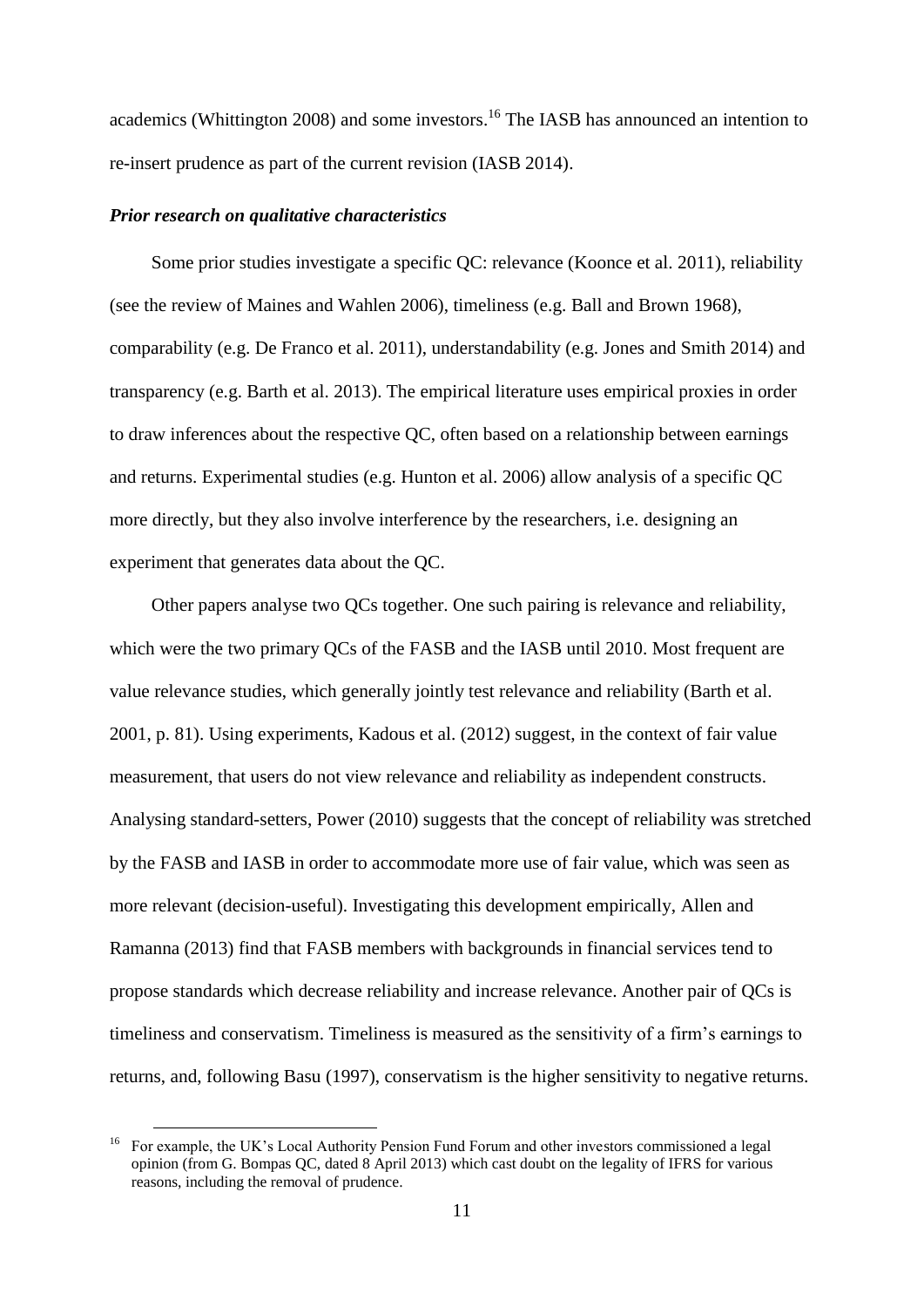More timely and more (conditionally) conservative earnings are generally regarded as being of higher quality (e.g. Ball et al. 2000, Ball 2006, Dechow et al. 2010).

There are very few papers which investigate more than two QCs. Joyce et al. (1982) examine US standard-setting in the context of the conceptual framework (SFAC 2) via an experiment with 26 former board members of the APB or the FASB. They investigate a set of eleven QCs and their results suggest that the set is comprehensive but not parsimonious, and that only two QCs (verifiability and cost) are operational. The only study which uses publicly available data from the preparers of financial statements (i.e. managers) in order to (indirectly) analyse a large set of QCs is van Beest et al. (2009). They split the main QCs into 21 items, drawing somewhat on the questions proposed by Jonas and Blanchet (2000) for assessing the quality of financial reporting. Van Beest et al. (2009) apply their approach by scoring the items for 120 firms, some using IFRS and some US GAAP. They find no significant difference in quality between the GAAPs but a relationship with other factors, e.g. size and industry. Given that QCs are abstract and difficult to measure via empirical proxies or in an experiment, conducting a survey or interviews can be used to generate data about QCs. Dichev et al. (2013) ask chief financial officers (CFOs) the following open-ended question: 'What does the concept of earnings quality mean?' (Table 3, p. 12). Among the most frequent categories of responses is that it 'accurately reflects economic reality, accurately reflects the results of operations' which is consistent with faithful representation; the responses also include 'transparency/clarity' and 'conservative'.

#### *Prior research on IFRS policy choice and the economic determinants of accounting choice*

Table 1 shows 16 IFRS policy topics on which firms had a choice in the period 2005 to  $2011<sup>17</sup>$  Kvaal and Nobes (2010) examine the choices made in 2005 by 232 large listed firms

<sup>17</sup> These are the topics included by Kvaal and Nobes (2010). It would be possible to identify a few more. For example, André et al. (2012) appear to have 25. However, several of these are not really policy choices, e.g. depreciation method (which an entity is supposed to identify rather than choose) and whether or not segment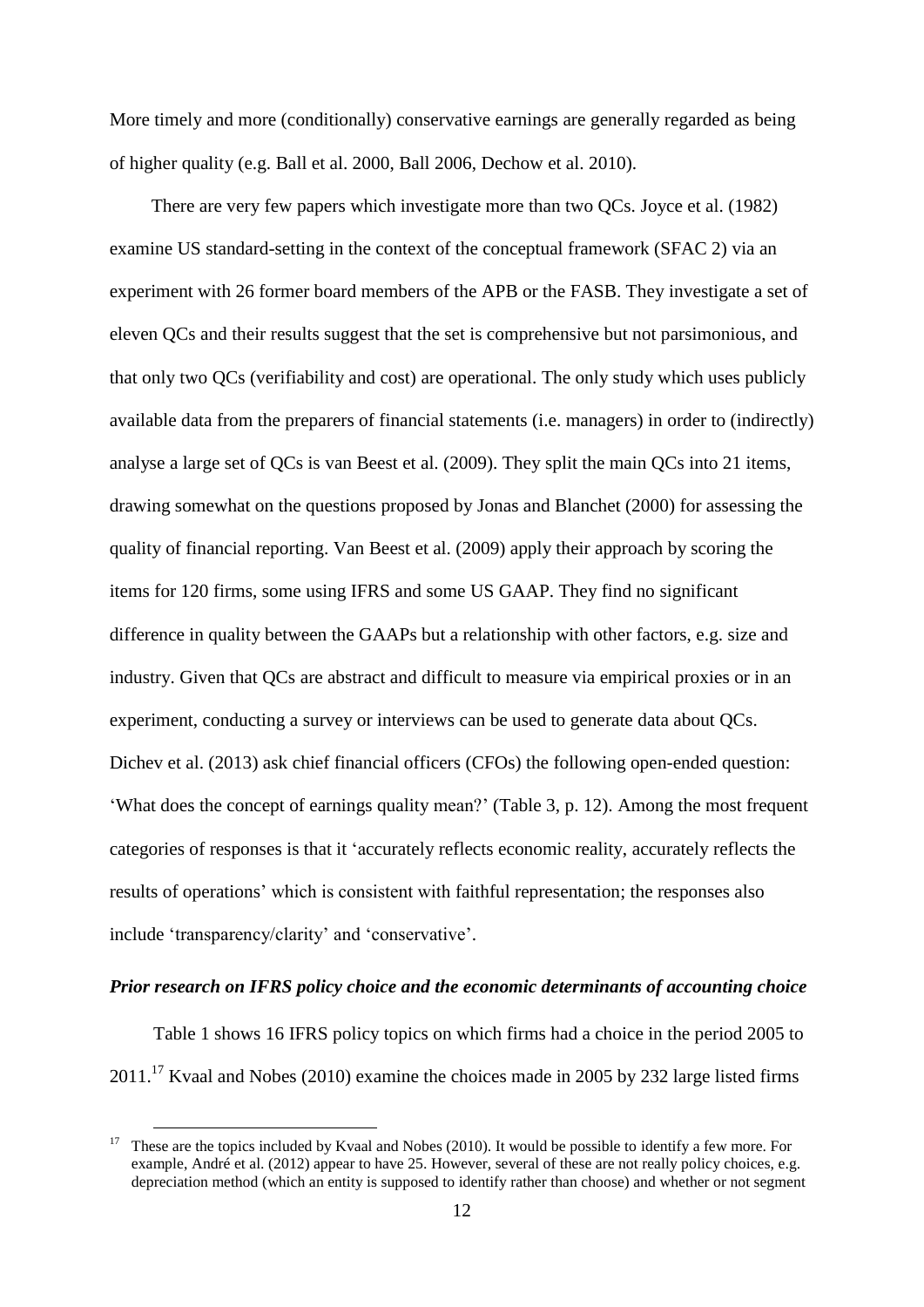from five countries on those topics. They found that firms tended to continue with their pre-IFRS policies where that was possible under IFRS. As a result, national profiles of IFRS practice were clearly apparent. Nobes and Stadler (2013) analyse 14 of the 16 topics for large listed firms from twelve countries in 2011 and provide evidence of sectoral differences in IFRS policy choice. Cairns et al. (2011) examine policy choice on the topics for which fair value is an allowed option, finding limited use of it, except for investment property. The results of Christensen and Nikolaev (2013) suggest that this use of fair value for the measurement of investment property is particularly associated with firms whose primary activity is real estate.

## < insert Table 1 about here >

Kvaal and Nobes (2012) examine the policy *changes*, from 2005 to 2008, made by the firms which they had studied earlier. They expect and find few changes for two reasons: (i) the continuation of various national pressures that caused the original policy choice, and (ii) the constraints in IAS 8, referred to above. However, Kvaal and Nobes (2012) find some evidence that French and Spanish firms moved away from previous national practices, thereby increasing international comparability. Haller and Wehrfritz (2013) present findings for Germany and the UK relating to policy choices from 2005 to 2009, and also find little change.

We analyse QCs and our data are IFRS policy changes, which are a particular type of accounting choice. Holthausen and Leftwich (1983), Watts and Zimmerman (1986) and Fields et al. (2001) provide comprehensive reviews of the literature on accounting choice. The economic factors most often associated with accounting choices include political costs (e.g.

1

information is disclosed. As a footnote to Table 1 explains, two options were removed for 2009 onwards. Additionally, there was no choice in Australia for topics 7 and 16 for accounting periods beginning before 1 July 2007. It would be possible to argue that some of these topics are really matters of estimate rather than policy, e.g. topic 14 on inventory costing. However, the strong association of policy with country (Kvaal and Nobes 2010) suggests that choice is involved.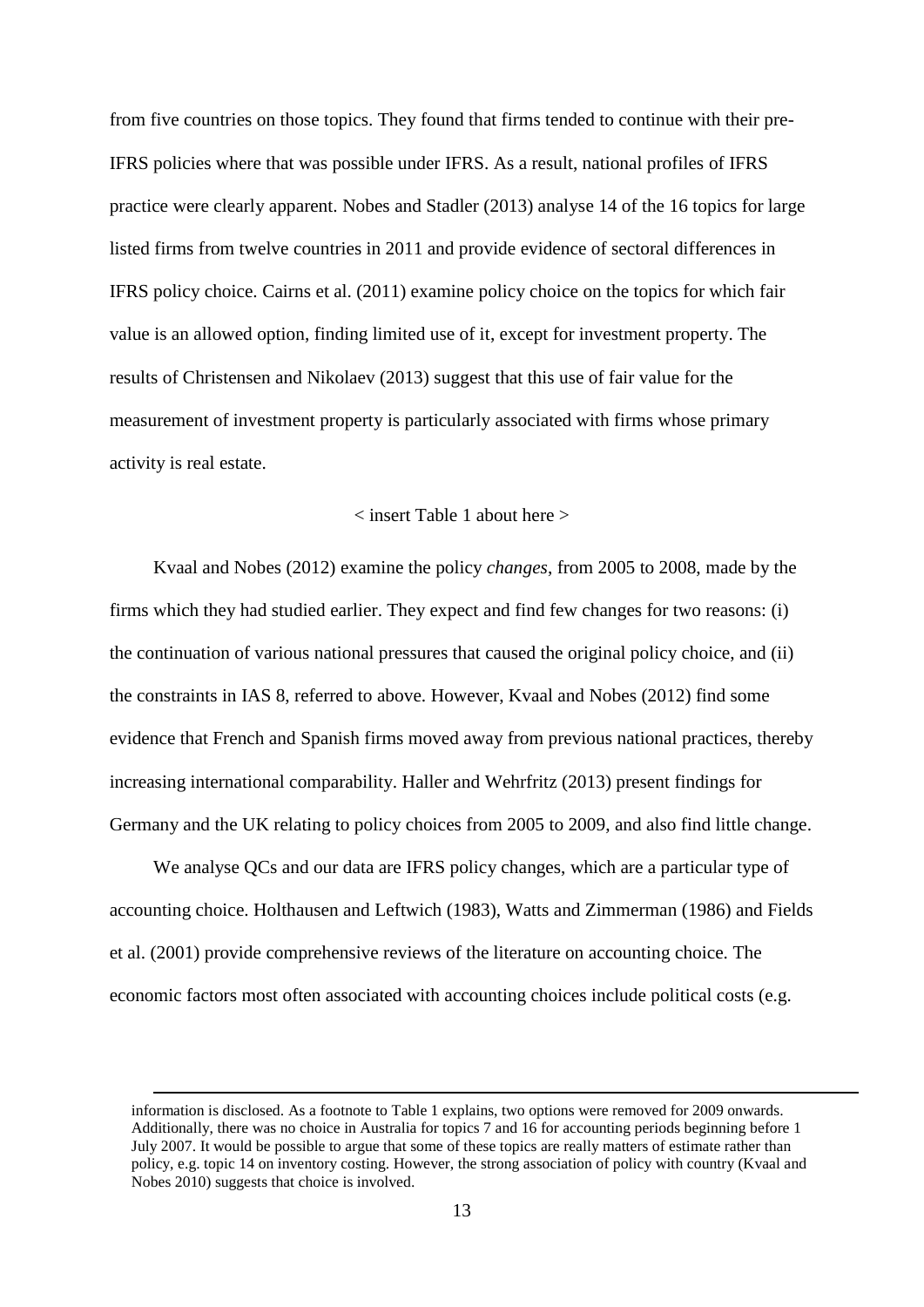Watts and Zimmerman 1978, Hagerman and Zmijewski 1979), debt covenants (e.g. Hunt 1985, Sweeney 1994) and compensation arrangements (e.g. Healy 1985, Bamber et al. 2010).

## *Research questions and hypothesis*

 $\overline{a}$ 

No prior paper provides *direct* empirical evidence on the role and importance of the QCs of financial information in managements' accounting decisions. We therefore ask the following two research questions: which QCs do managers refer to when explaining their accounting decisions, and when do they refer to QCs? Our context for addressing these questions is IFRS accounting policy changes. We choose this context for two reasons: as noted earlier, policy change is the most common context for references to QCs, and there is much greater scope for policy choice (and, therefore, policy change) under IFRS than under US GAAP. In the highly unlikely case that we find no references to  $QCs$ ,<sup>18</sup> the simple answer to our research questions would be that managers do not refer to QCs when they change their accounting policies, regardless of the circumstances.

Our first research question (which QCs are referred to?) is exploratory. Regarding our second research question (when are QCs referred to?), we expect that managers and auditors feel more concerned that a policy change should be justified with reference to a QC if the change is perceived to be important. We propose that the more important changes are those that affect the size of accounting numbers rather than just their presentation. Therefore, our hypothesis is:

**H1**: Managers more frequently explain a policy change by referring to QCs when the change concerns a measurement choice rather than a presentation choice.

<sup>&</sup>lt;sup>18</sup> We will find references to QCs unless one of the following three conditions applies to *all* of the policy changes that we analyse: first, the policy change falls outside the scope of the requirement to provide an explanation for improved relevance; for example, early adoption of a new or amended standard (see IAS 8.20); or, second, the firm does not comply with the requirement to explain (IAS 8.29); or, third, the firm provides a reason but it is not a QC.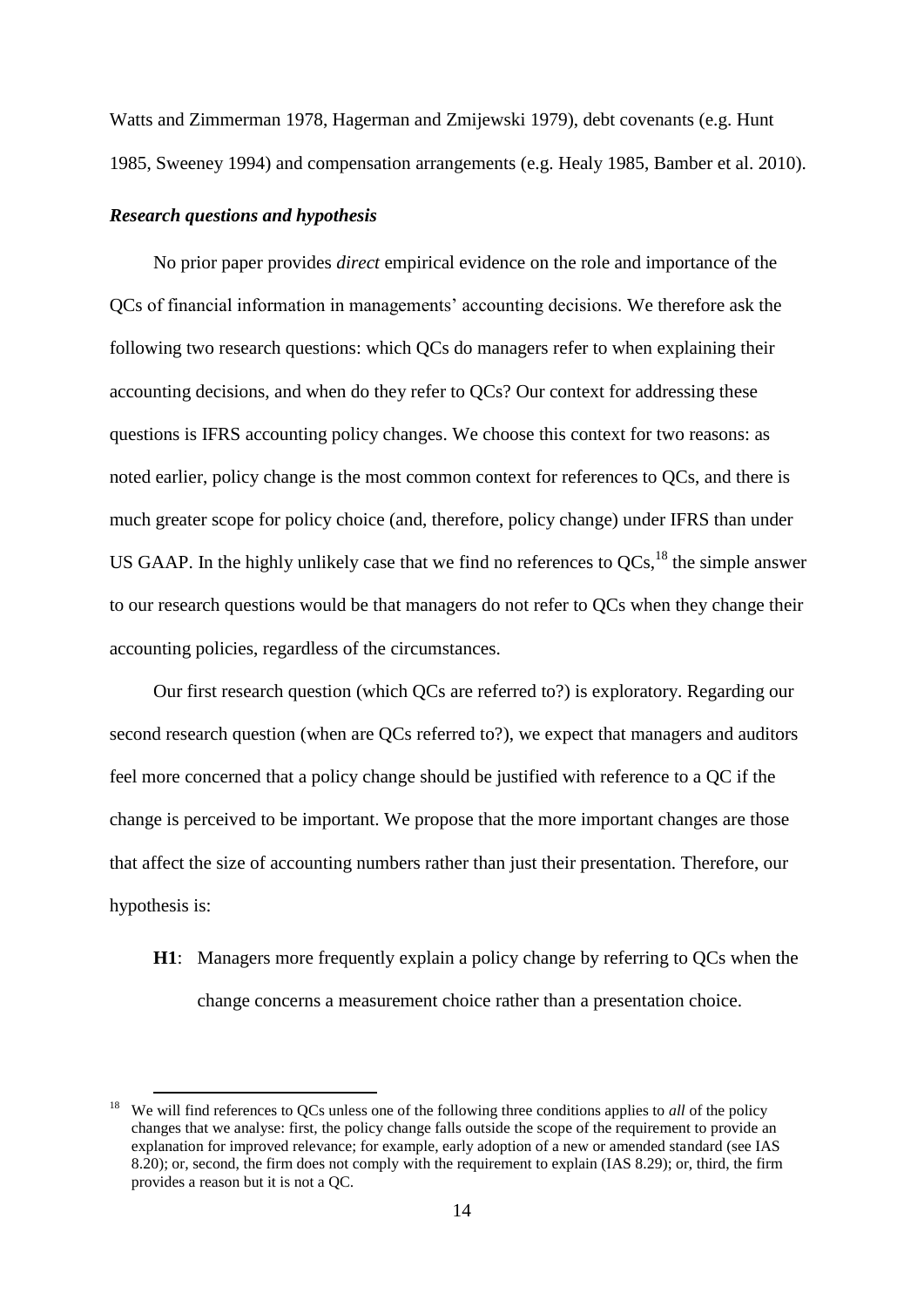In our empirical analysis, we also investigate whether firm size, leverage, profitability and country factors such as cultural differences are associated with references to QCs.

#### **3. Sample and data**

 $\overline{a}$ 

Table 2 provides details about our sample of firms and our data on IFRS policy changes. The sample comprises the largest<sup>19</sup> firms from ten countries: Australia (AU), Switzerland (CH), China (CN), Germany (DE), Spain (ES), France (FR), United Kingdom (GB), Hong Kong (HK), Italy (IT) and South Africa (ZA). These countries have large stock markets and firms using IFRS since 2005 or earlier.<sup>20</sup> We exclude foreign firms and firms which never used IFRS as their (main) accounting principles in our sample period of 2005 to 2011. We also exclude firms with less than two years of data because two years of data are necessary in order to identify policy changes. Based on this procedure, our sample comprises 514 firms.

## < insert Table 2 about here >

The remainder of Table 2 shows how we use data on IFRS policy choices in order to identify reasons for the policy changes based on managements' explanations. These data are from published annual reports, generally from the accounting policies section of the audited financial statements. First, we hand-collect 40,895 IFRS policy choices on the 16 topics shown in Table 1 for our sample firms for the period 2005 to 2011 (not tabulated). Our second task is to use this data to identify all the policy *changes* in the statements of 2006 to 2011, whether or not the changes are specifically mentioned by the firms. As Table 2 reports, IFRS

<sup>19</sup> That is, we use the constituents of the main stock market indices on 31 December 2005 or 31 December 2010 or both: S&P/ASX-50 (Australia), SMI (Switzerland), Hang Seng China Enterprises Index (China), DAX-30 & 10 largest (by market capitalization) constituents of MDAX-50 (Germany), IBEX-35 (Spain), CAC-40 (France), FTSE-100 (United Kingdom), Hang Seng (Hong Kong), (S&P/MIB-40) FTSE/MIB-40 (Italy) and FTSE/JSE Top 40 (South Africa).

<sup>&</sup>lt;sup>20</sup> Although China has not fully adopted IFRS, the majority of the largest listed Chinese firms prepares IFRS financial statements, because they are listed on the Hong Kong Stock Exchange (HKEx), which required IFRS from 2005 to 2009. Consequently, Chinese firms with a listing in Hong Kong and Mainland China prepared two sets of financial statements (IFRS and Chinese GAAP). However, from 2010, HKEx accepts Chinese GAAP financial statements, and six firms in our sample have stopped preparing IFRS financial statements.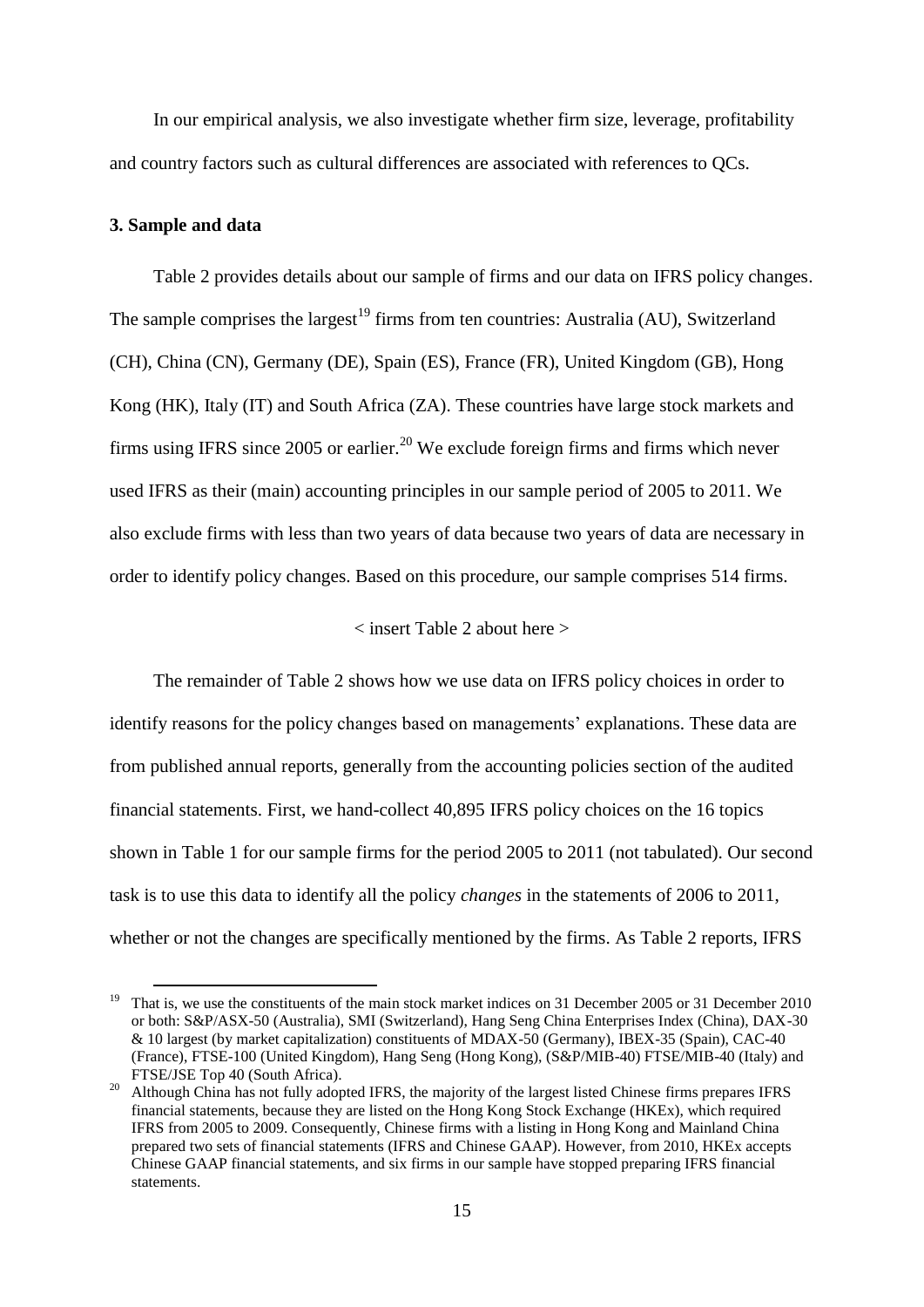policies are rarely changed: we found 434 changes; on average, only 1.2% of the policies used in the reports of 2006 to 2011 were changes from the previous period. There are some international differences: French firms changed 1.7% of their policies whereas UK and Italian firms only changed  $1.0\%$ <sup>21</sup> Untabulated results show similar differences between industries according to the first digit of the Industry Classification Benchmark (ICB): utility firms changed 1.6% of their policies whereas consumer goods firms only changed 0.9%. However, more than half of our firms (261 out of 514) made at least one change in our period. We tested whether these firms were economically atypical, but found no evidence of that.<sup>22</sup>

Our third task is to search for *explanations* of IFRS policy changes. About one quarter of the firms (122 out of 514) provide an explanation for at least one change.<sup>23</sup> Considering all 434 policy changes, firms provide explanations for 147 of them  $(34\%)$ <sup>24</sup> Some of these explanations contain more than one reason, leading to 204 reasons, which are our key data.<sup>25</sup> The number of reasons reduces to 176 if we exclude reliability and relevance as being insufficient because IAS 8 requires reasons why the change provides reliable and more relevant information. However, most of the appearances of reliability and relevance are accompanied by an additional reason (see Section 4), so excluding them still means that 32% of changes are explained (not tabulated).

<sup>21</sup> The proportion of IFRS policy changes to total choices differs significantly across the 10 countries (based on a  $\gamma^2$  test of independence:  $\gamma^2$  test statistic = 19.57, p-value = 0.02).

<sup>22</sup> Our sample comprises 261 firms which made one or more policy change, and 253 firms which made no change. We do not find statistically significant differences in firm size, leverage and profitability between the two types of firms (policy changers and not), using two-sided *t*-tests and data from 2005 (or the first available year if a firm has not yet been listed in 2005); the means (p-values) for the variables SIZE, LEVERAGE and PROFITABILITY are 15.917 vs 16.015 (0.34), 0.001 vs −0.008 (0.60) and −0.004 vs −0.001 (0.60), respectively. See Appendix 3 for the definitions of the variables.

<sup>&</sup>lt;sup>23</sup> When we repeat the analysis described in the previous footnote for the two types of firms (explanation providers and not), we do not find statistically significant differences in firm size, leverage and profitability. The means (p-values) are 15.985 vs 15.960 (0.84), 0.002 vs −0.005 (0.71) and −0.006 vs −0.001 (0.50), respectively.

 $24$  The proportion of IFRS policy changes which are explained does not differ significantly across the 10 countries (based on a  $\gamma^2$  test of independence:  $\gamma^2$  test statistic = 10.02, p-value = 0.35).

Both authors each did the entire scoring.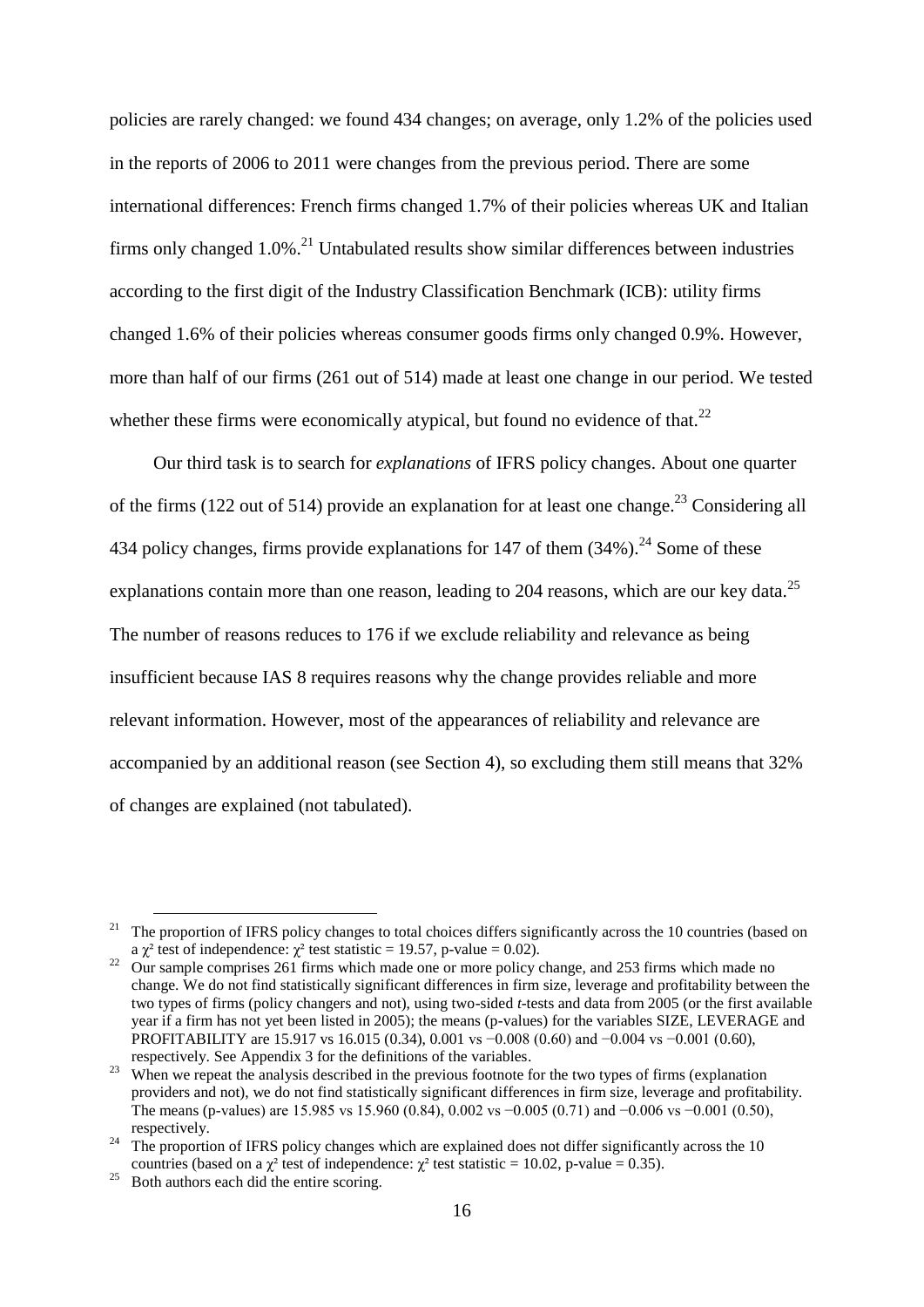We employ content analysis in order to find the reasons given for IFRS policy changes.

The following provides three examples of how we code the explanations of policy changes:

(1) 'The directors of the Company are of the view that the change in accounting method for interests in jointly controlled entities would provide more reliable, relevant and comparable information […].' (Shenzhen Expressway, Annual Report 2007, p. 109)

(2) 'We believe this revised presentation will provide users of our financial statements with a better understanding of our business.' (Imperial Tobacco, Annual Report and Accounts 2007, p. 71)

(3) 'This change provides information that is clearer and more relevant.' (Unilever, Annual Report and Accounts 2011, p. 68)

The first example contains three reasons: reliability, relevance and comparability. The second example has one reason: better understanding, which we score as 'understandability'.<sup>26</sup> Several explanations do not explicitly refer to particular QCs but can still be coded on an 'inferred' basis. For instance, the third example shows (in addition to 'relevance') what we label 'understandability (inferred)'; i.e., we infer from the reference to 'clearer' that one of the reasons for the change was to improve understandability. Appendix 2 provides details of our data collection and coding procedures.

As noted above, only 34% of our 434 policy changes are explained, leaving 287 changes unexplained. This is despite the fact that 427 (98%) of the changes were audited by Big 4 auditors (auditor data are hand-collected). This appears to suggest considerable noncompliance with IAS 8's requirement to explain policy changes. However, explanations might not be required in some of these 287 cases because the changes have no material<sup>27</sup> effect on the financial statements (IAS 8.29, first line). Nevertheless, the change is *mentioned* for 53 of the unexplained changes, which implies that those changes are material and should therefore be explained.

<sup>&</sup>lt;sup>26</sup> It could be argued that 'better understanding of our business' refers to faithful representation. However, neither 'faithful representation' nor any reference to better presentation of information is explicit in this explanation. Our coding is based on an objective approach as described in Appendix 2.

<sup>27</sup> IAS 8.29 does not specifically include the word 'material' but IFRS requirements do not apply unless amounts are material (IAS 1.29 and IAS 8.8).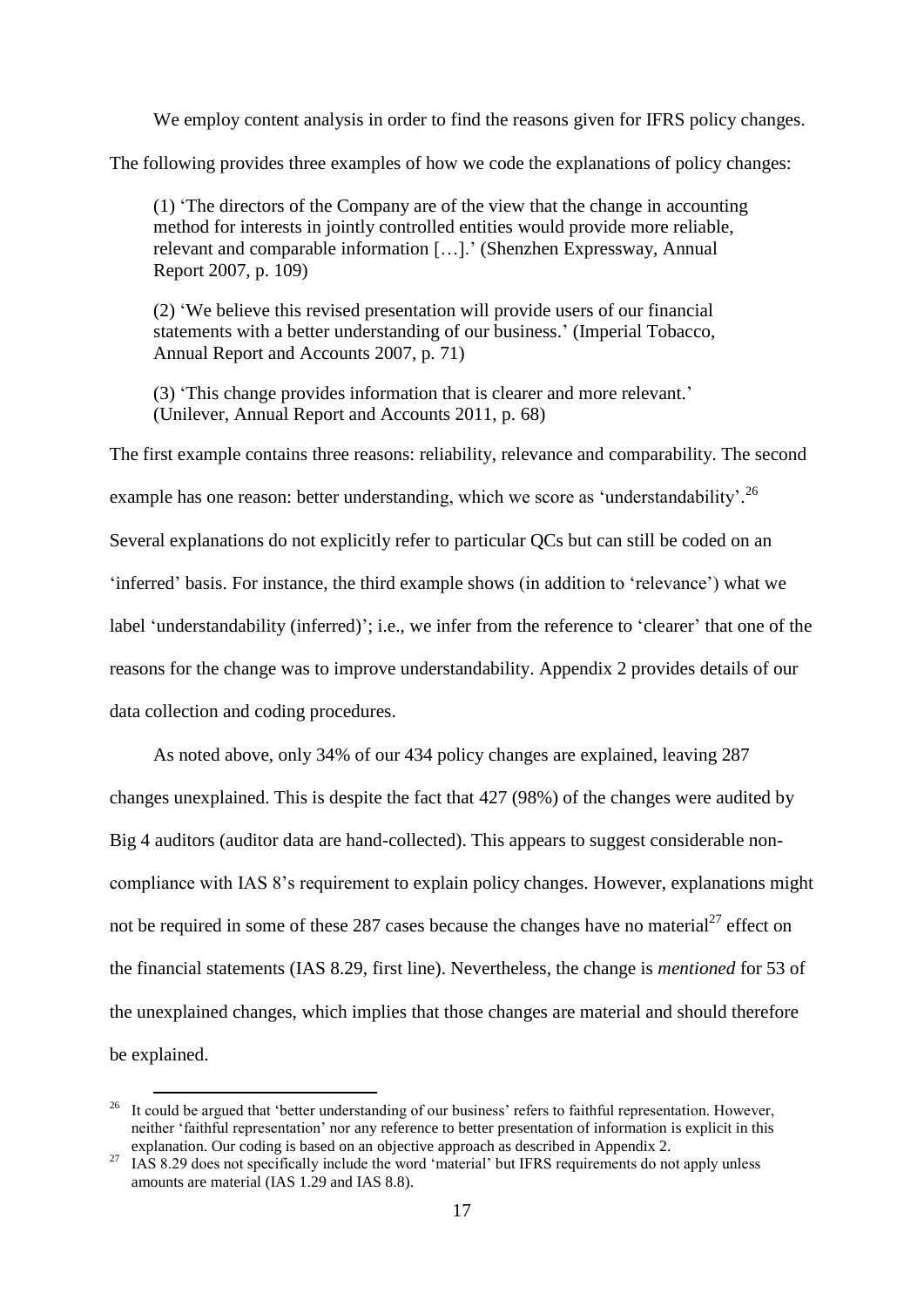Some of the information in Table 2 contrasts with the conclusions of prior literature. For example, Kvaal and Nobes (2012) find that French and Spanish firms made more policy changes between 2005 and 2008 than UK firms did. They suggest that this was because French and Spanish firms were less familiar with IFRS and therefore made less settled choices on transition in 2005. However, while our data (relating to a longer period; 2005 to 2011) agree about French and Spanish firms, we find that Italian firms *do not* make more changes than UK firms even though the same logic should have applied to them as to France and Spain. Additionally, Swiss firms make a relatively high number of changes after 2005 even though most of them had been using IFRS from well before 2005.

Table 3 shows the number of policy *changes* per topic and country in the 2006 to 2011 period. The amount of change varies substantially by topic: four topics (4, 5, 10 and 11) have fewer than ten changes whereas some topics display a relatively large number, e.g. topics 6, 12 and 15 each have more than 50 changes. Additionally, the changes often have a common direction, e.g. for topic 15, the change is usually towards treating actuarial gains and losses as other comprehensive income (OCI). There are no changes of the measurement basis of investment property (topic 11) from 'fair value' to 'cost', which is in line with the statement in IAS 40.31 that it is 'highly unlikely' that such a change would 'result in a more relevant presentation'. However, while firms are 'encouraged to report cash flows from operating activities using the direct method' by IAS 7.19, more firms changed away from the direct method than towards it (6 vs 4). This is an example of managers' making a choice against the standard setter's explicit view on useful information.

## < insert Table 3 about here >

The numbers in brackets in the last column of Table 3 show the number of changes that have explanations. A possible reason for a topic to have a low proportion of explained changes is that managers do not consider such changes to have a material effect on the

18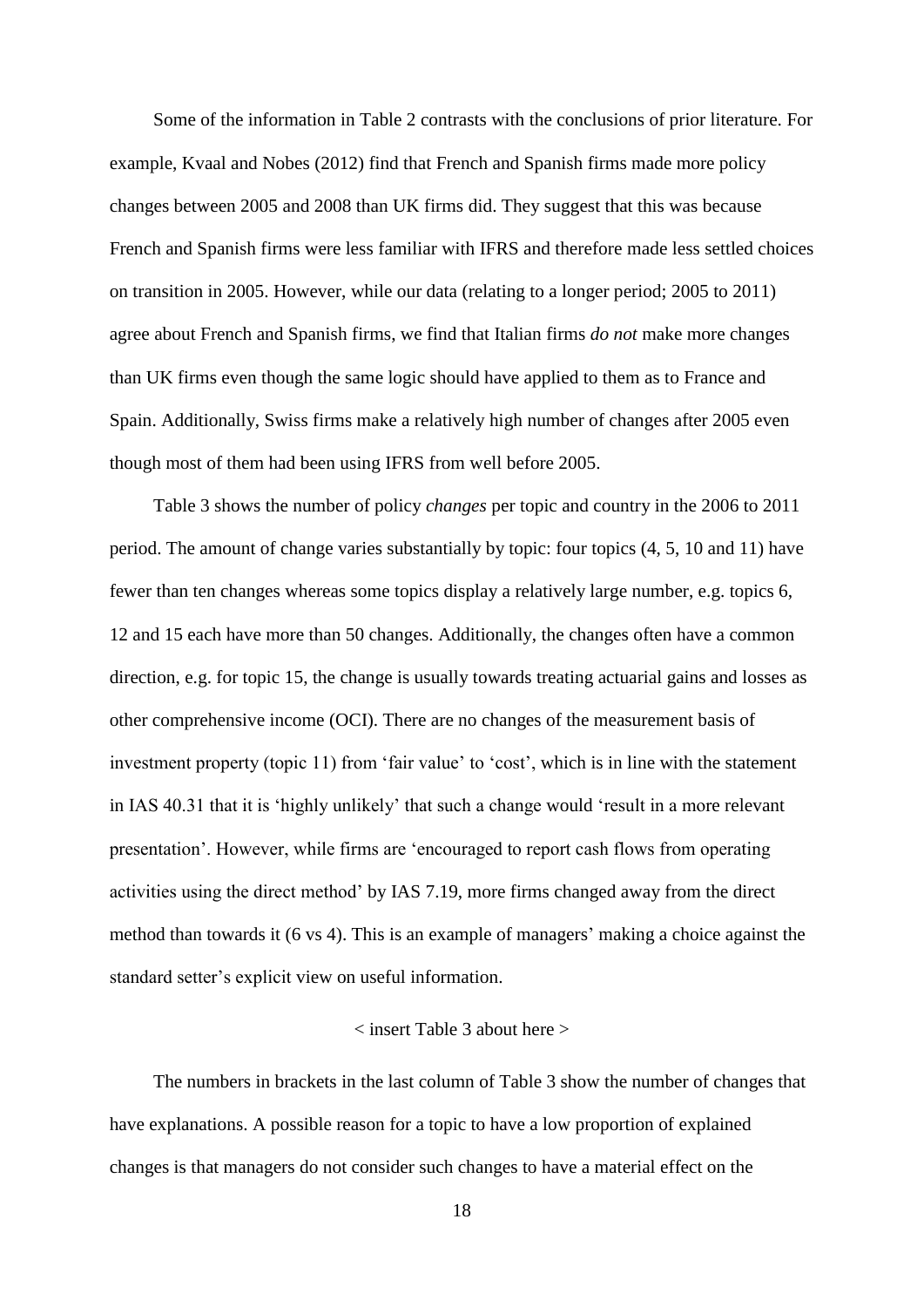financial statements, e.g. changes on topic 2 (operating profit shown or not). Additionally, we observe few explanations for changes in inventory costing (topic 14), which might be because some preparers consider these to be changes of estimate (i.e. changes in inventory usage) rather than of policy, such that IAS 8.14 (b) does not apply.<sup>28</sup> The measurement topic with the smallest proportion of explanations for policy change is designation of financial instruments at fair value (topic 12). Topic 12 is unusual in that an apparent change in policy (to or from some designation) might be caused by acquiring or disposing of a particular type of financial instrument, which we later refer to as 'item is new' and 'previous choice is no longer applicable'. This would probably not require explanation, and we identify 15 such changes. Unfortunately, there might be further cases because annual reports often do not provide enough detail to assess this. When we test our hypothesis, we show that our results are robust to excluding topic 12.

## **4. Empirical analysis**

 $\overline{a}$ 

## *Reasons for IFRS policy changes*

Table 4 reports the frequencies of reasons given for IFRS policy changes, by category. Our content analysis identifies four broad categories of the explanations for policy changes: (1) 'Qualitative characteristics – *Framework*' includes the QCs referred to in the *Framework* of the IASC/B (reliability, relevance, faithful representation, comparability, verifiability, timeliness, understandability, prudence/conservatism and accruals/matching). (2) 'Qualitative characteristics – other' relates to transparency, which is not specifically mentioned in the *Framework*. (3) 'Economic' includes firm event (e.g. a merger), effect on financial statements (e.g. reducing volatility of earnings) and economic/managerial environment. (4) 'Other' includes changes due to another policy change, early adoption of a standard, an anticipated

<sup>28</sup> This matter was considered by the IFRS Interpretations Committee in September 2014 (Staff paper, Agenda ref 12D).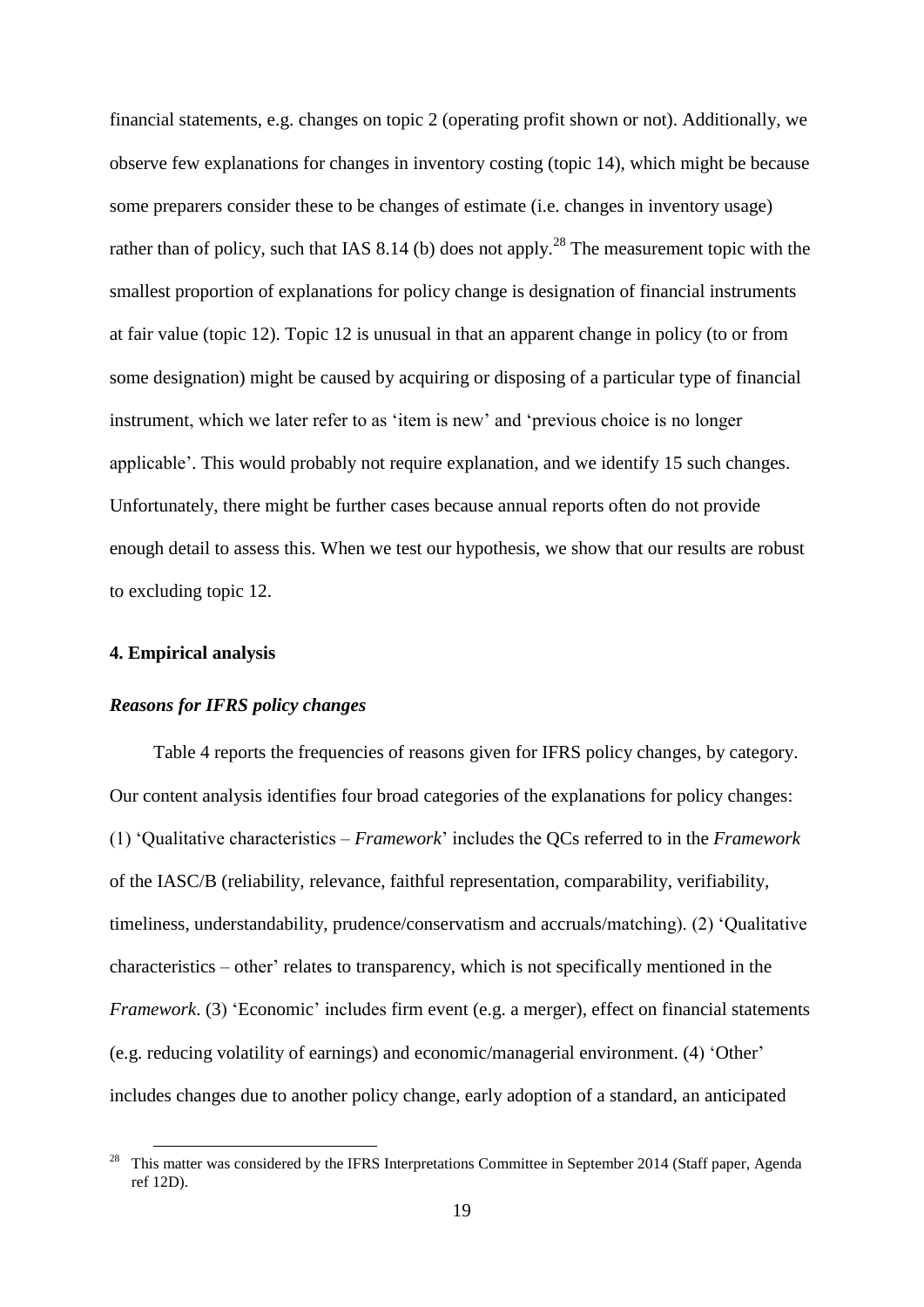change to a standard and the requirements of a local regulator (the latter mainly applies to requirements of the Spanish regulator of financial institutions). The table shows where our scores are 'inferred' (i.e. not explicitly stated) for some QCs (faithful representation, understandability and transparency). Appendix 2 provides examples for each category.

## < insert Table 4 about here >

As explained earlier, we identify 204 reasons for policy changes (included in the explanations for 147 changes). This allows us to answer our first research question, i.e. which QCs managers refer to in their accounting decisions. Managers frequently mention relevance (25 times), faithful representation (24 times), comparability (45 times) and understandability (11 times).

Given that the 2010 *Framework* considers the concept of reliability to be mainly subsumed within faithful representation, there might be an argument for combining the two in our data. However, this would make little differences because of the paucity of references to reliability (only 3). By contrast, managers frequently refer to transparency (18 times), which is not directly mentioned in the *Framework*, although Dichev et al. (2013, Table 3) provide evidence that CFOs consider it to be a feature of earnings quality. This raises two questions: what is transparency capturing that is not captured in the *Framework*'s QCs, and should the IASB insert a discussion of transparency in the *Framework?* We discuss possible policy implications in our conclusions (Section 5).

For our period, we are not able to discern any systematic change over time in the pattern of the above reasons for policy changes. Less frequent reasons for changes are reliability (3 times), verifiability (once), prudence/conservatism (once) and accruals/matching (once); and timeliness was not referred to at all. Given the controversy about the removal of prudence from the *Framework* in 2010, it is interesting to note how seldom managers refer to it.

20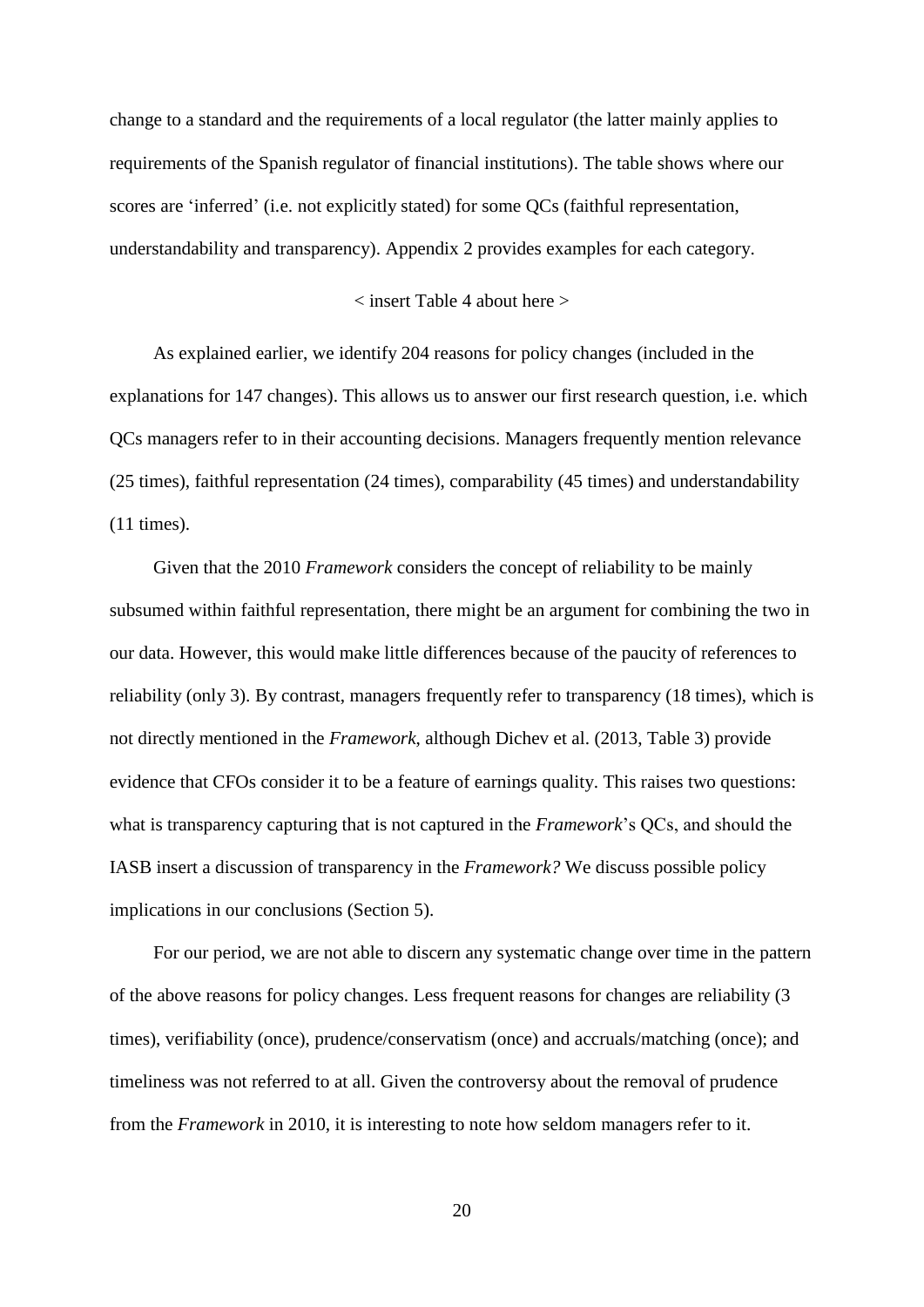More than half of the 204 reasons (i.e. 111) refer to QCs found in the *Framework* of the IASB.<sup>29</sup> After adding references to transparency, there are 129 references to QCs. The last part of Table 4 breaks down the category with the highest frequency: comparability.<sup>30</sup> Many managers state that the policy change makes the firm's reporting more comparable to that of industry peers (16 times) or achieves comparability with local GAAP (14 times); the latter all relate to Chinese firms which changed towards the policy in their Chinese GAAP statements.<sup>31</sup> Industry comparability seems to matter much more to managers than international comparability does.

In an attempt to shed some light on whether the reasons given by managers are trustworthy, we investigate the 16 references to industry comparability (hereafter, '16 cases'). We choose this reason because we believe that we can identify a reasonable benchmark for it, i.e. the choices of other firms in our sample which have the same first digit of the Industry Classification Benchmark (ICB) in the year of the change. For example, Woodside Petroleum changed from direct operating cash flows, which is the IASB's preferred option and the typical Australian choice (see e.g. Kvaal and Nobes 2010), to the indirect method in 2008. Consequently, the new choice made it comparable to 83% of world-wide industry peers in our sample compared to 17% under the previous choice. When we make this comparison for all 16 cases, we find clear evidence of increased industry comparability due to the changes: on average, the new choices are comparable to 56% of industry peers compared to 24% under the previous choices. 32

<sup>&</sup>lt;sup>29</sup> Of these 111, all but one reference is to QCs found in the 1989 version; the one exception is a reference to verifiability.

 $30\,$  We do not attempt to distinguish between comparability and uniformity (see e.g. Macve 2014b).

<sup>&</sup>lt;sup>31</sup> We consider the 'comparability local GAAP' reason to be different from standards driven reasons. Of the 14 cases, 10 are about topic 16, and all changes were from proportionate consolidation of joint ventures to the equity method. However, in 2011 three Chinese firms still used proportionate consolidation, including Air China, which is a state-owned enterprise. We would not observe such varied practice if there were a local requirement.

<sup>32</sup> The sum of 56% and 24% is less than 100% because some of our topics allow more than two options (see Table 1).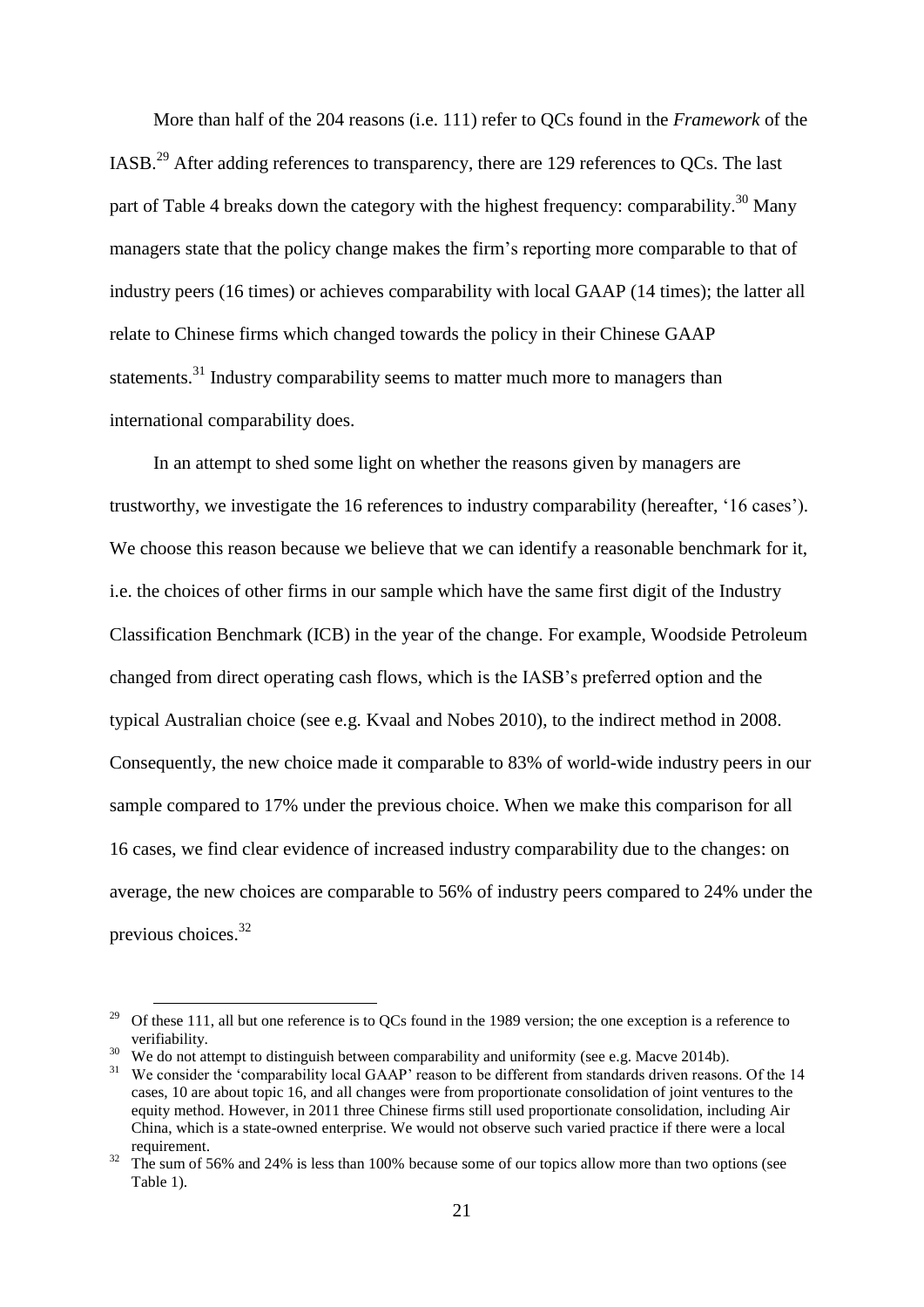As an alternative analysis, we investigate whether the new choice of a firm made it more comparable to industry peers than the previous choice, as was true for Woodside Petroleum. We find that 13 out of 16 cases result in more industry comparability.<sup>33</sup> If we exclude the two cases where firms changed the presentation of the income statement to what we score as 'neither by function nor by format' (c), then 13 out of 14 cases result in more industry comparability.

The remaining reasons given for policy change are 31 references to 'economic' and 44 to 'other'. A firm event is the most frequent 'economic' reason (14 times) and early adoption of a standard the most frequent 'other' reason (24 times).

The second and third columns of Table 4 distinguish, by category, whether one reason or more than one reason is provided in an explanation of policy change. Of the 204 reasons, 106 are 'one reason only'. Of these, there are only seven instances of relevance and none of reliability, which is probably because IAS 8 requires an explanation in terms of reasons why the change provides reliable and more relevant information. In the 'other' category, usually only one reason is provided.

The last column of Table 4 reports the frequencies and proportions for measurement topics only, i.e. for changes relating to topics 10 to 16. Overall, 115 reasons (56%) relate to measurement topics. A test of proportions shows that measurement topics are overrepresented in the 'faithful representation' and 'effect on financial statements' categories, and under-represented in the 'economic/managerial environment', 'due to another policy change', 'early adoption of standard' and 'requirement of local regulator' categories (the results are statistically significant at the 5% level using a two-sided test).

The results are similar when we use a narrower definition of industry peers: i.e. when we use other firms in our sample which have the same first two/three/four digits of the ICB code, the numbers are 58% vs 22% (12 out of 16), 57% vs 25% (12 out of 16) and 56% vs 23% (12 out of 16), respectively.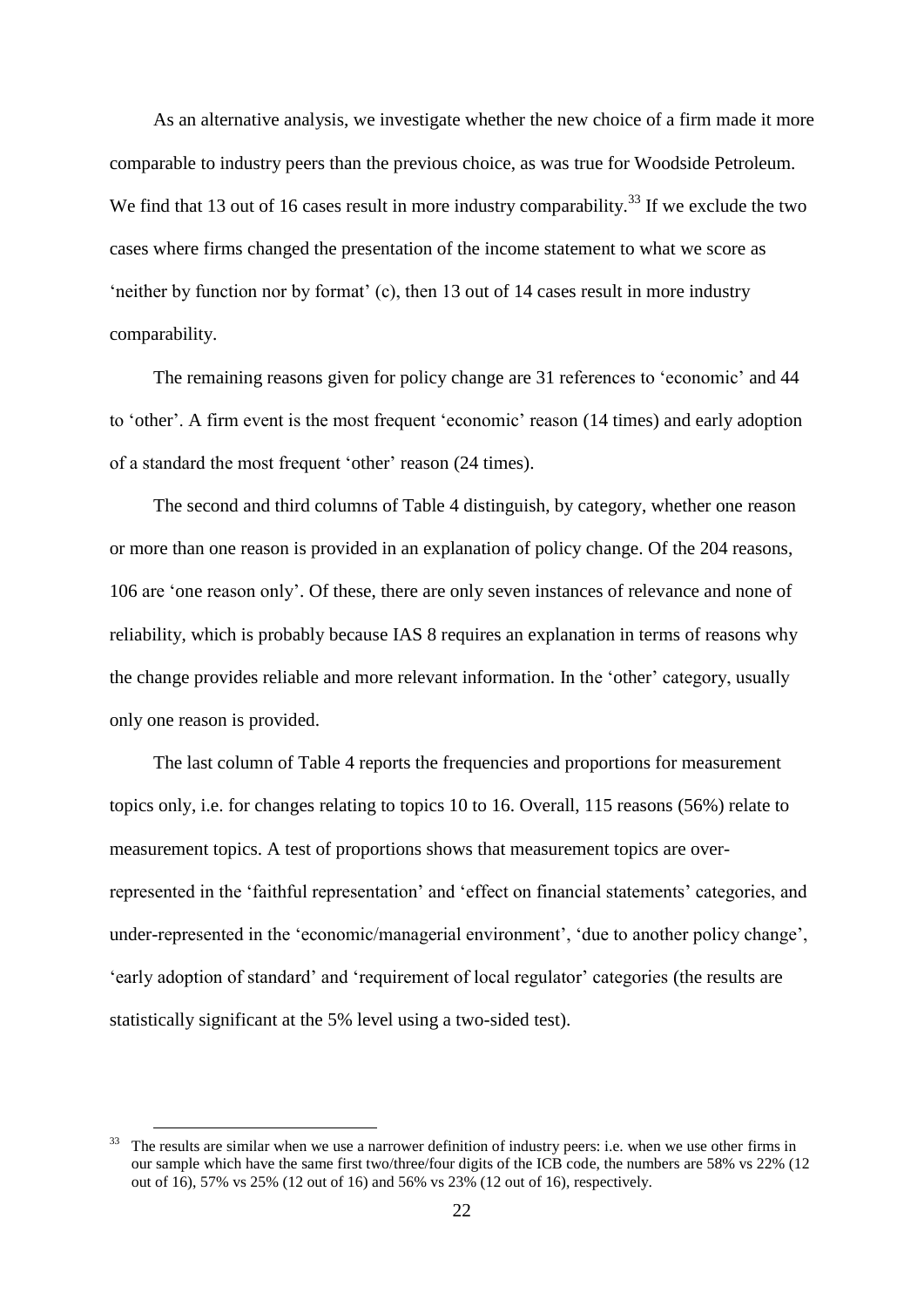Table 5 reports the results of univariate analyses of the reasons given for IFRS policy changes, based on two-sample tests of proportions. Considering all 204 reasons, QCs are significantly more frequently stated as reasons than are 'economic' and 'other' combined (63% vs 37%, respectively). This is still true if transparency is excluded because it is not directly mentioned in the *Framework* (60% vs 40%). This result is also robust to excluding reliability and relevance as being insufficient explanations (57% vs 43%). Considering only the 129 reasons which refer to QCs, comparability is significantly more frequently mentioned than relevance (35% vs 19%). Finally, there are significantly more references to QCs for a measurement change than for a presentation change (65% vs 35%). The last test provides initial support for our hypothesis concerning the greater importance of policy changes which affect measurement.

#### < insert Table 5 about here >

## *When do managers explain IFRS policy changes by referring to qualitative characteristics?*

In order to answer our second research question (i.e. when do managers explain policy changes by referring to QCs?) and to test the related hypothesis, we now perform regression analyses. The bottom of Table 2 describes the regression sample. We first consider all firmyear observations with one or more policy change,<sup>34</sup> both those with and those without an explanation. We then exclude firm-year observations in which a firm mentions a change but provides no reason because the effect was said to be immaterial and those in which a firm does not provide an explanation because the item is new or the previous choice is no longer applicable (which mainly applies to topic 12). Our regression sample comprises 323 firm-year observations.<sup>35</sup>

We estimate logistic regression models of the following general form:

The firm-year observation with the most changes is International Power in 2011 with six changes.

<sup>35</sup> There are 257 firm-year observations with one policy change, 56 observations with two changes, eight observations with three changes, one observation with four changes and one observation with six changes.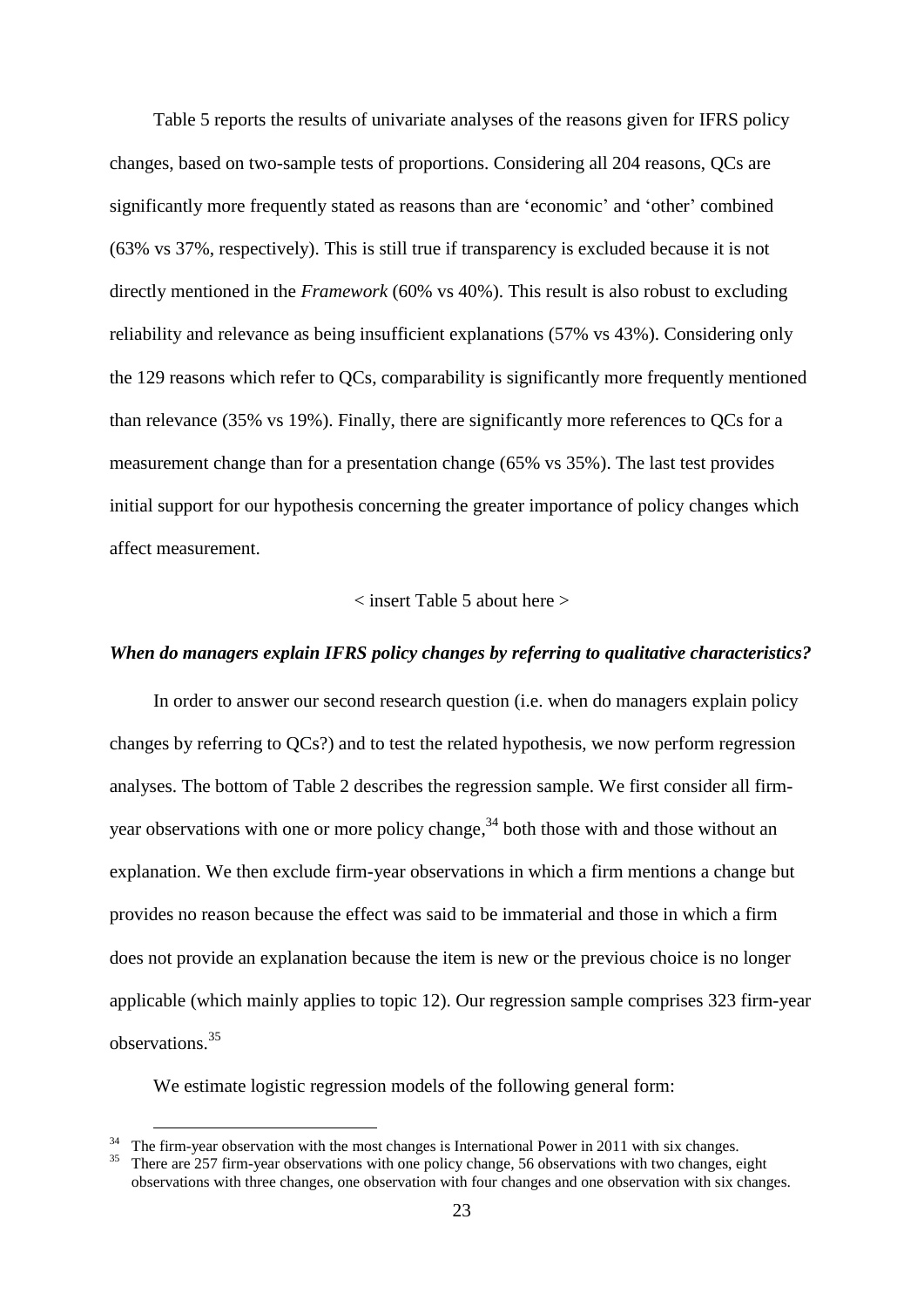$$
QC_{it} = \alpha + \text{topic}_{it} \beta + \text{country}_{it} \gamma + \text{industry}_{it} \delta + \theta \, \text{SIZE}_{it} + \lambda \, \text{LEVERAGE}_{i, t-1} \\
+ \mu \, \text{PROFITABILITY}_{i, t-1} + \sigma \, \text{USLIST}_{it} + \varepsilon_{it} \tag{1}
$$

where QC is a dummy for a qualitative characteristic as a reason for a change; i and t denote firm and time, respectively; **topic**, **country** and **industry** denote vectors of variables; and ε denotes the regression disturbance term. Since a firm can have one or more policy changes in a given year, the variable QC takes a value of '1' if there is a reference to a QC in at least one explanation of a change. In our default regression specification, the topic variables are dummies for the 16 IFRS policy topics, the country variables are dummies for the countries, and the industry variables are dummies for the industries according to the first digit of the Industry Classification Benchmark (ICB).

In the regression specification used to test our hypothesis, the topic variables are MEASUREMENT (a dummy for a change of a measurement choice) and NOT2OPTIONS (a dummy for a change which is not to or from using two options on a topic, e.g. first in, first out for some inventories and weighted average for others). The NOT2OPTIONS variable takes a value of '1' if there is a change which is neither to nor from using two options on a topic. In our data, using two options on a topic simultaneously can only apply for topics 6 and 14 (see Table 1). This variable is included because managers might not consider a change to or from using two options to be important enough to warrant an explanation. For firm-years with more than one policy change, MEASUREMENT (NOT2OPTIONS) takes a value of '1' if there is at least one change of a measurement choice (change which is not to or from using two options on a topic).

We also include variables for economic factors found to be associated with accounting choice, as discussed earlier. First, SIZE (the natural logarithm of market capitalization in US dollars) is a proxy for political costs; additionally, recent studies find that larger firms have higher accounting quality (see Dechow et al. 2010) and therefore might be more concerned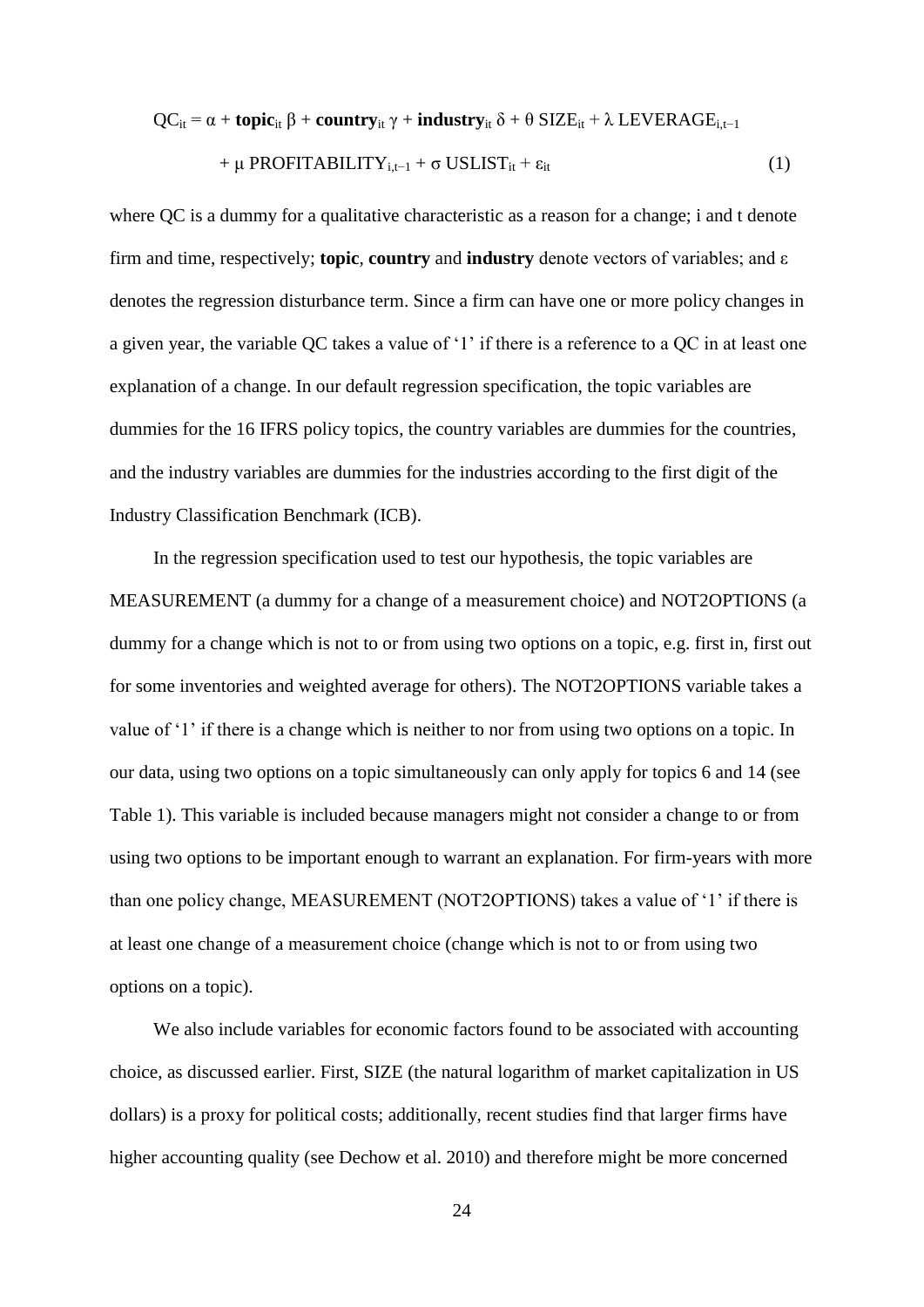about the quality of their financial information when making accounting choices and changes. Then, we include pre-change LEVERAGE (total liabilities divided by total assets) to proxy for debt covenants, and PROFITABILITY<sup>36</sup> (return on assets) for compensation arrangements. Both variables are industry-mean<sup>37</sup> adjusted, as described in Appendix 3, because leverage and profitability of most financial firms in our sample are not comparable to those of other firms. We also include USLIST (dummy for a US listing) because of the different regulatory environment of firms which have a US listing. Summary statistics of the variables are provided in Panel A of Table 6, and Appendix 3 provides more details on the definitions of the variables.

#### < insert Table 6 about here >

Panel B of Table 6 reports the regression results (marginal effects at means), which are based on standard errors clustered by firm because our sample includes firms which make policy changes in more than one year.<sup>38</sup> The first regression shows that eight topic dummies are statistically significant at the 5% level. That is, managers more frequently state QCs as a reason for a policy change if the change relates to TOPIC1 (income statement format), TOPIC5 (liquidity order of the balance sheet), TOPIC7 (direct or indirect cash flow), TOPIC10 (property measurement), TOPIC11 (investment property measurement), TOPIC15 (treatment of actuarial gains/losses), or TOPIC16 (treatment of joint ventures); and they less frequently refer to QCs if the change relates to TOPIC6 (OCI or statement of changes in equity). There is no reference group for the topic fixed effects because there are firm-year observations with more than one policy change and therefore more than one topic dummy

<sup>&</sup>lt;sup>36</sup> The variable PROFITABILITY<sub>t−1</sub> has an extreme observation and is therefore winsorized at the 1<sup>st</sup> and 99<sup>th</sup> percentiles.

<sup>37</sup> Our results are robust to using industry medians instead of means for the adjustment.

<sup>38</sup> The sample includes 248 firms: 179 firms with one firm-year observation (i.e. year with at least one policy change), 63 firms with two observations and six firms with three observations.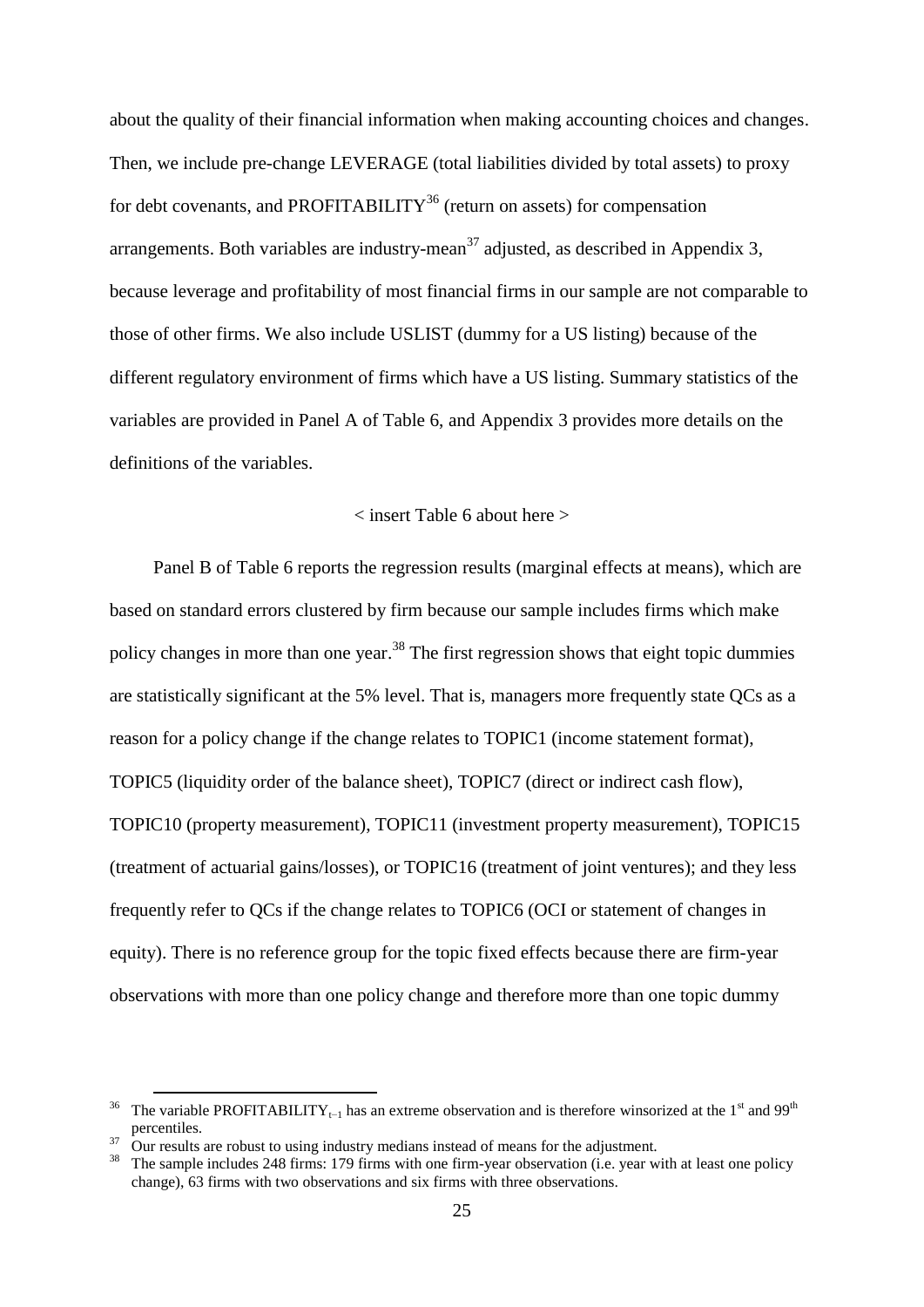with a value of '1'. The entire set of topic variables is statistically significant at the 1% level (untabulated, based on a Wald test). $39$ 

When we rank the significant topic variables in the first regression from high to low according to their marginal effect, we observe that four of the top five variables are for measurement topics. Topic 5 has the highest marginal effect and is a presentation topic, but a change for this topic only occurs six times in our sample. Furthermore, we observe a negative marginal effect for topic 6, which is a presentation topic. Overall, this evidence is consistent with our hypothesis.

In the second regression, we replace<sup>40</sup> the topic variables with MEASUREMENT (in order to test our hypothesis) and NOT2OPTIONS. This analysis shows that QCs are more often stated if the change relates to measurement (MEASUREMENT); the result is statistically significant at the 5% level, which supports our hypothesis. Additionally, QCs are significantly more often stated if there is a change which is not to or from using two options (NOT2OPTIONS). The significance of the variable MEASUREMENT increases when we do not include NOT2OPTIONS (untabulated, marginal effect = 0.151, *z*-statistic = 3.09\*\*\*).

Regarding the country fixed effects, in the first regression, Spanish (ES), French (FR) and Hong Kong (HK) firms refer less frequently to QCs than do UK firms (the reference group), based on a 1% significance level. This suggests some country effect. A frequently used variable for classifying countries is the common/code legal dichotomy. It has been found that firms from common law countries exhibit higher accounting quality than firms from code law countries (e.g. Ball et al. 2000, Ball 2006), although the relevance of this legal dichotomy has been questioned (e.g. Lindahl and Schadéwitz 2013). When we replace the country dummies in our regression with COMMONLAW (dummy which takes a value of '1' for

It tests the null hypothesis that the coefficients of all variables of the respective set are equal to zero. Our Wald tests are based on the coefficient estimates and standard errors of the logistic regressions, not the marginal effects and corresponding standard errors.

All of our topic variables are either about measurement or presentation.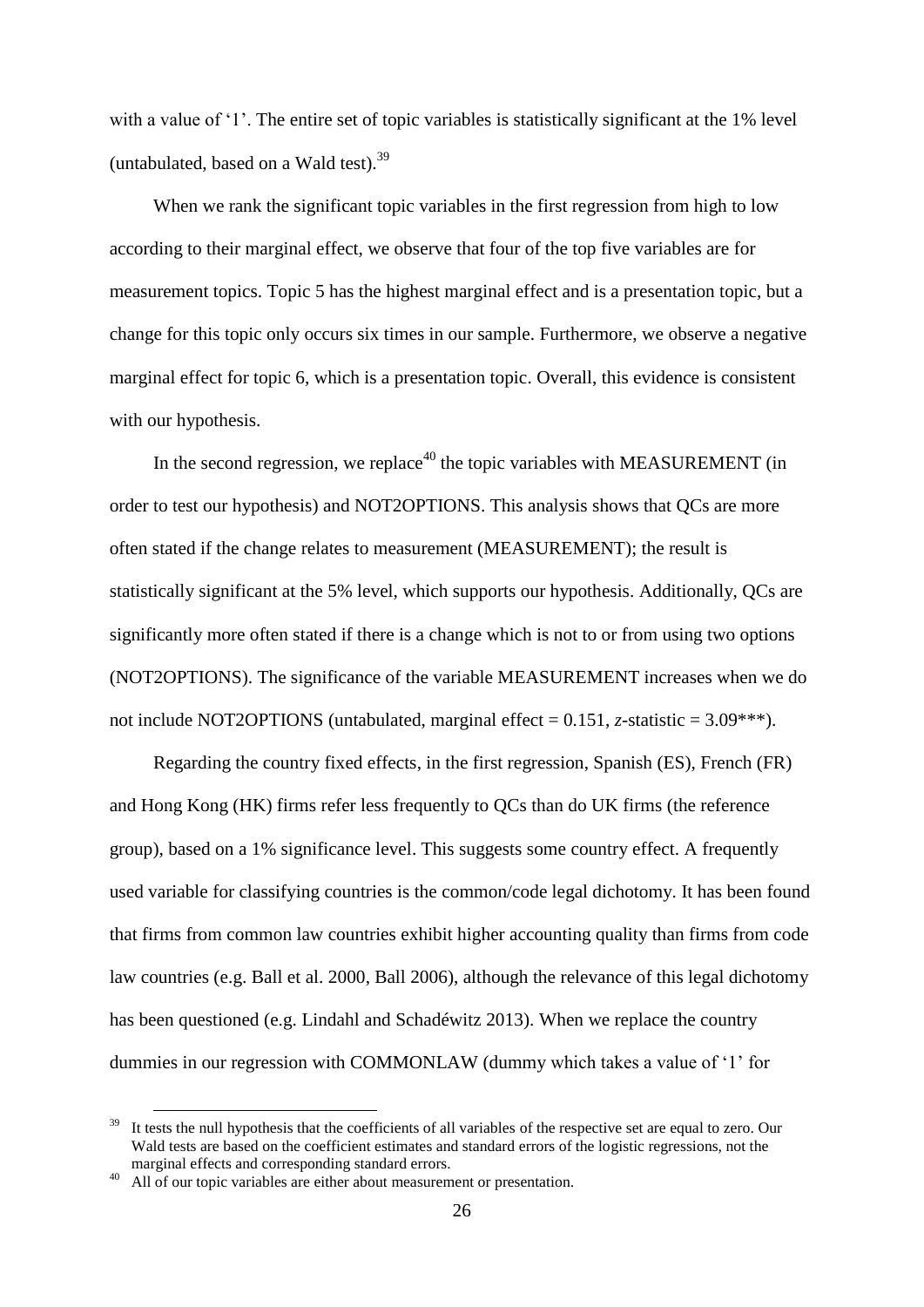common law and '0' for code law), it is not statistically significant (untabulated, marginal effect =  $0.016$ , *z*-statistic = 0.36). Consequently, we do not find that firms from common law countries claim more frequently that their changes improve quality.<sup>41</sup>

Continuing to seek an explanation for the country effect, we estimate a third regression in which we replace the country dummies with a culturally-based variable, using the 'secrecy vs transparency' scores of Braun and Rodriguez (2008, Table 2) which operationalise Gray's (1988) framework and are based on Hofstede's (1980) data. Our variable,

TRANSPARENCY, is the 'secrecy vs transparency' scores multiplied by  $-1$ , so that a higher value implies more country-level transparency. Although the ultimate data source is old and much criticised (e.g. McSweeney 2002, Baskerville 2003), our regression shows that references to QCs are positively associated with TRANSPARENCY, which is statistically significant at the 5% level.

The variable SIZE is statistically significant at the 5% level in all regressions, i.e. larger firms are more likely to refer to QCs when explaining their policy changes.<sup>42</sup> Furthermore, untabulated results show that there are differences between 'large' and 'small' firms, using the median of SIZE from Panel A of Table 6 to split our sample firms: 'large' firms refer more frequently to relevance (18 vs 7), faithful representation (16 vs 8) and comparability (32 vs 13), in particular industry comparability (15 vs 1), but there are only minor or no differences in references to understandability (5 vs 6) and transparency (9 vs 9). We find no statistical significance for the variables LEVERAGE<sub>t−1</sub>, PROFITABILITY<sub>t−1</sub> and USLIST. Although firms from several industries refer less frequently to QCs than do firms from the reference

<sup>&</sup>lt;sup>41</sup> The following proxies for a country's legal enforcement are also not statistically significantly related to references to QCs: 'rule of law' from Kaufmann et al. (2009) and both the audit and enforcement proxies from Brown et al. (2014); we use the 2008 scores and the marginal effects (*z*-statistics) are −0.013 (−0.46), −0.002 (−0.38) and 0.006 (1.06), respectively.

<sup>&</sup>lt;sup>42</sup> Our sample comprises the largest firms in our ten countries, but there is substantial variation in firm size in our regression sample: the smallest and largest firms have a market capitalization of \$0.7bn and \$220bn, respectively. Additionally, every country has at least one firm with a market capitalization below \$4bn and at least one firm with a market capitalization above \$37bn.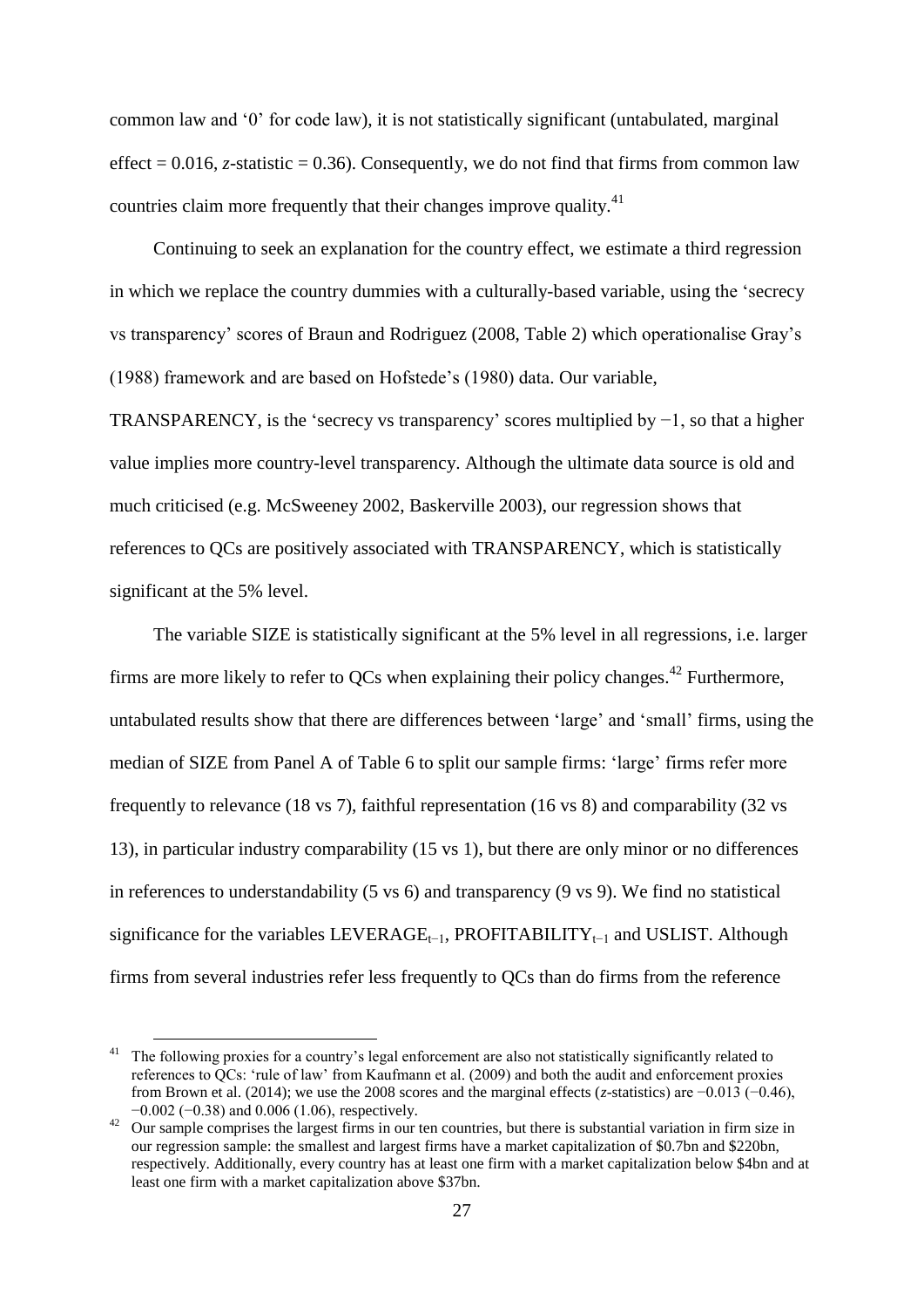group (INDUSTRY2 – industrials), the entire set of industry variables is not statistically significant at the 5% level (untabulated, based on a Wald test) in any of the regressions (the p-values for the three regressions are 0.056, 0.106 and 0.054, respectively).<sup>43</sup>

These results are robust to the exclusion of reliability and relevance as reasons on the grounds that they are insufficient explanations (the results for MEASUREMENT and TRANSPARENCY are stronger: both are statistically significant at the 1% level); to the exclusion of policy changes with 'early adoption of standard' as the only reason on the grounds that such a change does not require an explanation in terms of QCs; and to the exclusion of policy changes for which there are only reasons in the 'other' category. They are also robust to including year fixed effects. When we estimate the second regression without the country and industry variables in order to reduce the number of independent variables, the results for the remaining variables are not materially affected, but the significance of MEASUREMENT reduces slightly (*z*-statistic of 1.92\* compared to 2.09\*\* in Table 6). When the 'immaterial' cases are not excluded (see the footnote to Table 2), our regression sample increases by five firm-year observations and the *z*-statistic of MEASUREMENT reduces slightly to 1.96\* compared to 2.09\*\* in Table 6. When we exclude changes regarding topic 12, the *z*-statistic of MEASUREMENT increases to 3.62\*\*\*. Finally, when we exclude financial firms from our regression, our sample size reduces to 256 firm-year observations and MEASUREMENT becomes statistically significant at the 1% level (marginal effect  $= 0.153$ , *z*-statistic =  $2.84***$ ).

<sup>43</sup> For a set of dummy variables where one dummy is selected as the reference group, the significance of any individual dummy depends on which dummy serves as the reference. Whether or not the entire set of dummy variables has an effect on the dependent variable has to be evaluated via a Wald test, which yields the same result regardless of which dummy serves as reference.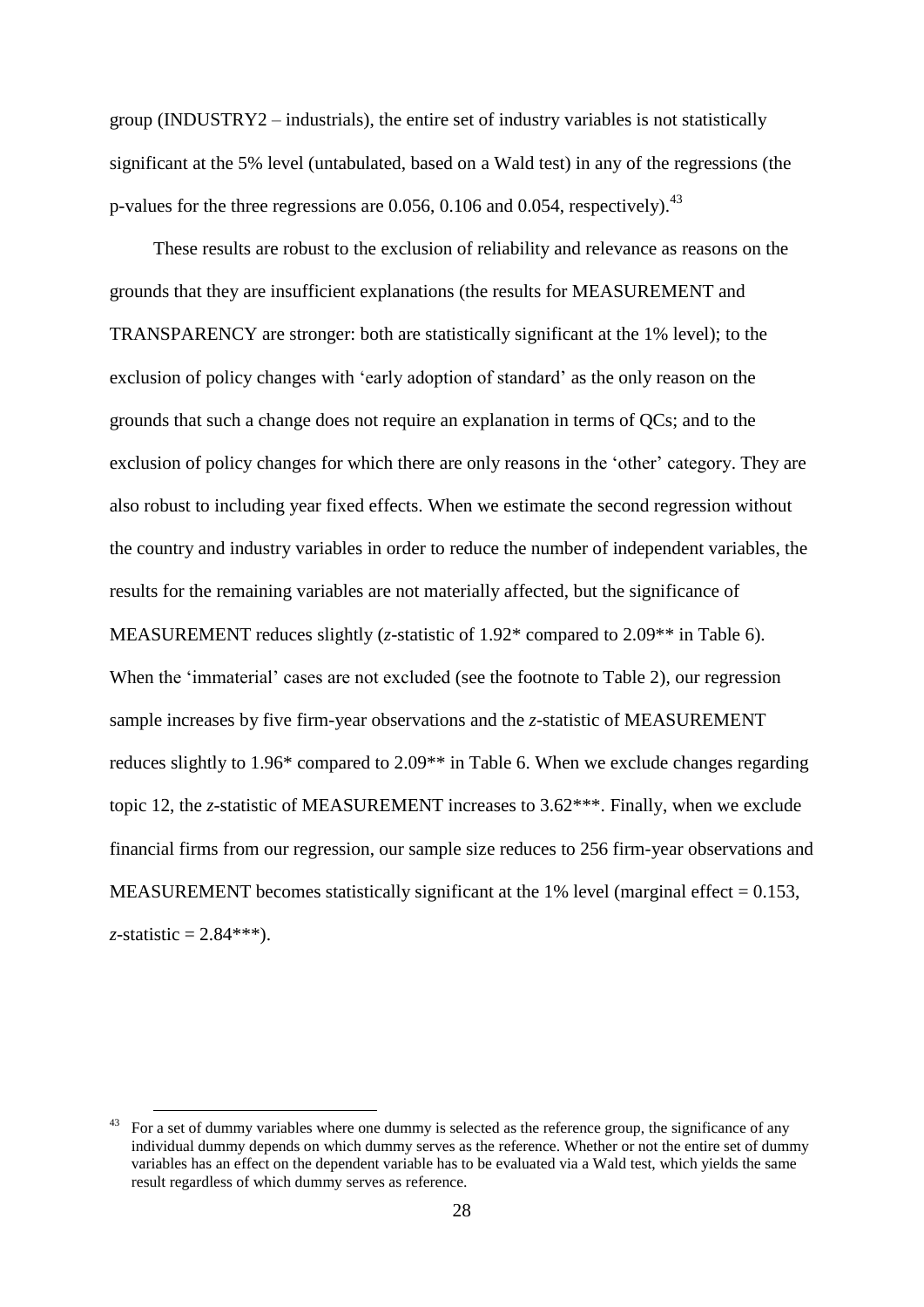## **5. Conclusions**

Qualitative characteristics of financial information are discussed in the conceptual framework of the standard-setter, to whose work they are central. However, QCs are also important in the context of the choice and change of accounting policies by firms. The purpose of this paper is to investigate empirically the use of QCs by managers of firms, on which we believe that no evidence has previously been presented. The best setting for this is policy change in the context of reporting under IFRS, because IFRS allows more policy choice (and therefore more scope for change) than most other accounting systems (e.g. US GAAP), and it requires disclosure and explanation of policy changes that have a material effect.

We identify 434 policy changes from the financial statements of 514 large firms from 10 countries in the period 2006 to 2011. Of these, 147 changes are explained, involving 204 reasons, of which 129 are references to QCs, mostly those found in the *Framework* of the IASB. The most frequently mentioned QC is comparability, particularly industry comparability. Given the importance of policy changes related to industry comparability and given the findings of Kvaal and Nobes (2012) about policy changes by French and Spanish firms away from their pre-IFRS practices, industry-related differences might become increasingly important compared to country-related differences. The IASB might consider whether comparability has been given a high enough ranking in its *Framework*, given that it could be considered central to investor decisions.

Other important QCs are relevance, faithful representation, understandability and transparency (not directly mentioned in the *Framework*). In our data, transparency is related to the visibility of financial information. For example, treating actuarial gains and losses as OCI shows the full surplus or deficit of a firm's pension plans on the balance sheet, which the 'corridor method' did not. Transparency can assist in understandability and could therefore be

29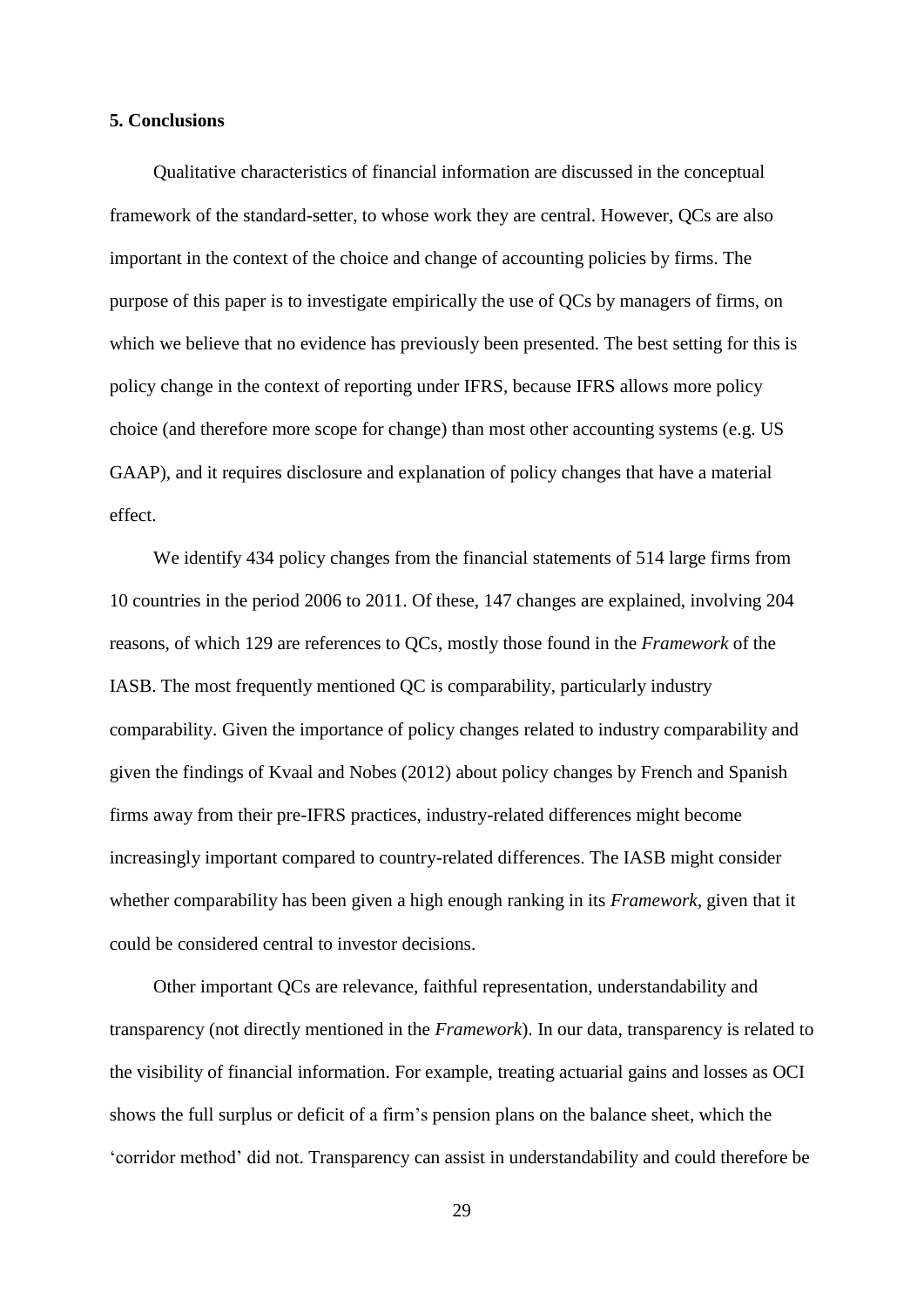included in the definition of understandability in the *Framework*. Finally, another important reason for policy change was early adoption of amendments to accounting standards.

We find that QCs are referred to more often for measurement changes. This was our hypothesis, based on the notion that measurement changes are seen as more important. We also found greater reference to QCs by larger firms, perhaps because they are under closer scrutiny. Our results show no importance of the common/code legal dichotomy but a significant association between use of QCs and a measure of a country's transparency.

We enter some caveats. First, we examine policy changes because they provide a unique setting for the analysis of references to QCs, but such changes are infrequent. Nevertheless, most firms made at least one change in our period. A further caveat is that our data rely on managers' explanations being honest. It is possible that managers merely 'satisfice' by picking QCs at random in response to IAS 8's requirement for explanations, or that managers have hidden strategic objectives. However, the available reasons are all 'good' (e.g. faithful representation, comparability or early adoption), so it is not clear why managers would choose dishonestly among them. Furthermore, we found some evidence of trustworthiness in the reasons given, by assessing the references to industry comparability because these can be checked.

In conclusion, we have presented the first *direct* evidence about which QCs managers refer to when making accounting decisions and when they refer to QCs. For preparers, auditors and users, these findings enable comparisons across firms, including internationally. For auditors and regulators, our discovery that most policy changes are unexplained suggests some non-compliance with IFRS, especially as some changes which are mentioned by firms (implying a material effect) are not explained. The overall findings should be of importance to the IASB as it continues to revise its *Framework*, having opened the possibility of reconsidering the QCs (IASB 2013, paragraph 9.3 and Question 22, p. 193, and IASB 2014).

30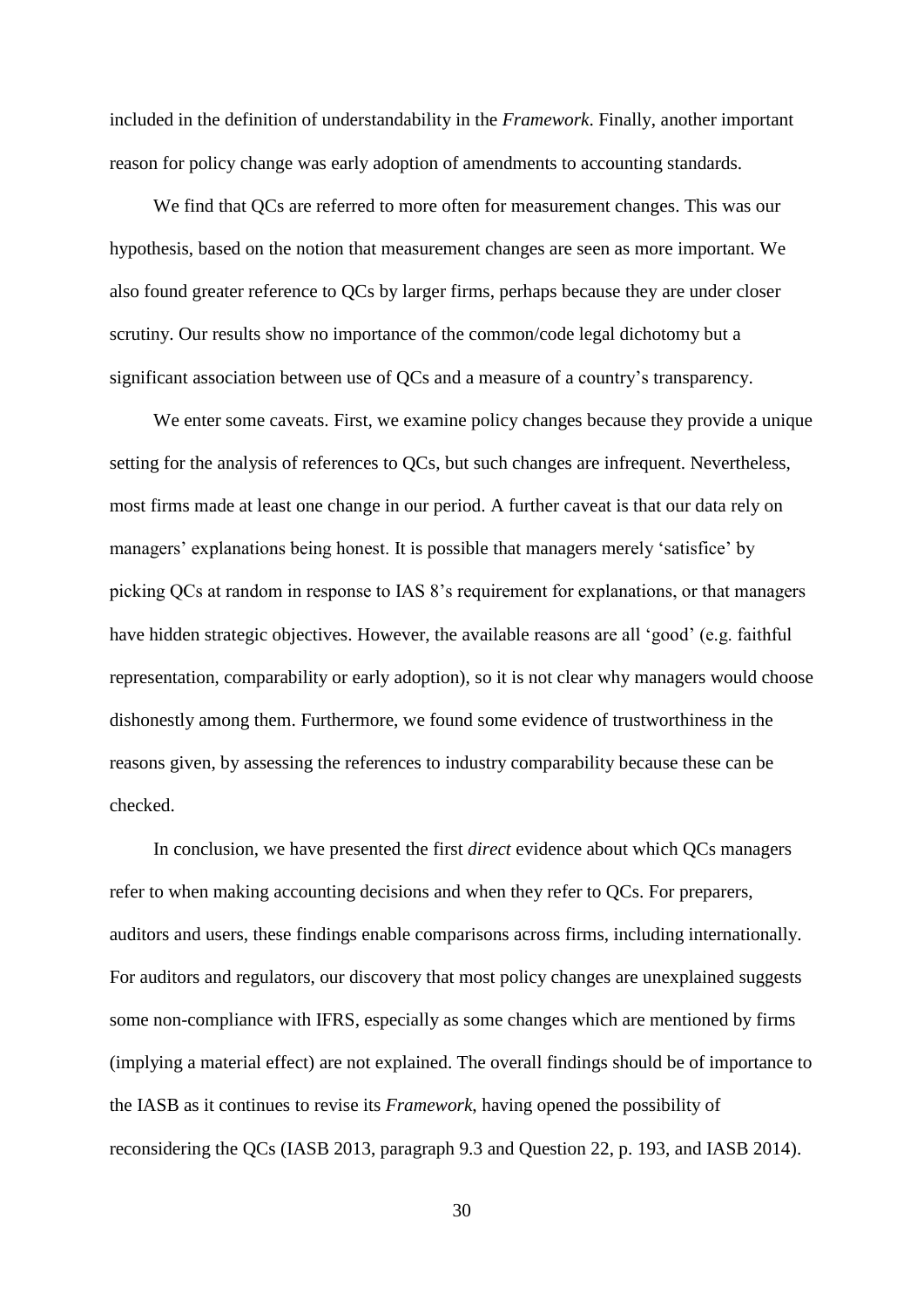In particular, we ask whether 'comparability' should be up-graded and whether 'transparency' should be included. We note that there is little evidence in our data that prudence is an important QC for managers when making accounting policy changes.

There are several possibilities for future research. Our preliminary investigation into the trustworthiness of the reasons given for policy change suggests the possibility of further work, perhaps involving interviews, on whether the stated reasons for policy changes and other policy decisions are misleading in any way. It would also be useful to investigate what 'transparency' is capturing that is not captured by the QCs that are in the *Framework*. Other avenues, beyond the scope of research on the conceptual framework, include asking whether policy changes are related to underlying economic events (e.g. poor results), whether the changes are discussed in press releases and analyst conference calls, and whether they matter to analysts or otherwise have economic consequences.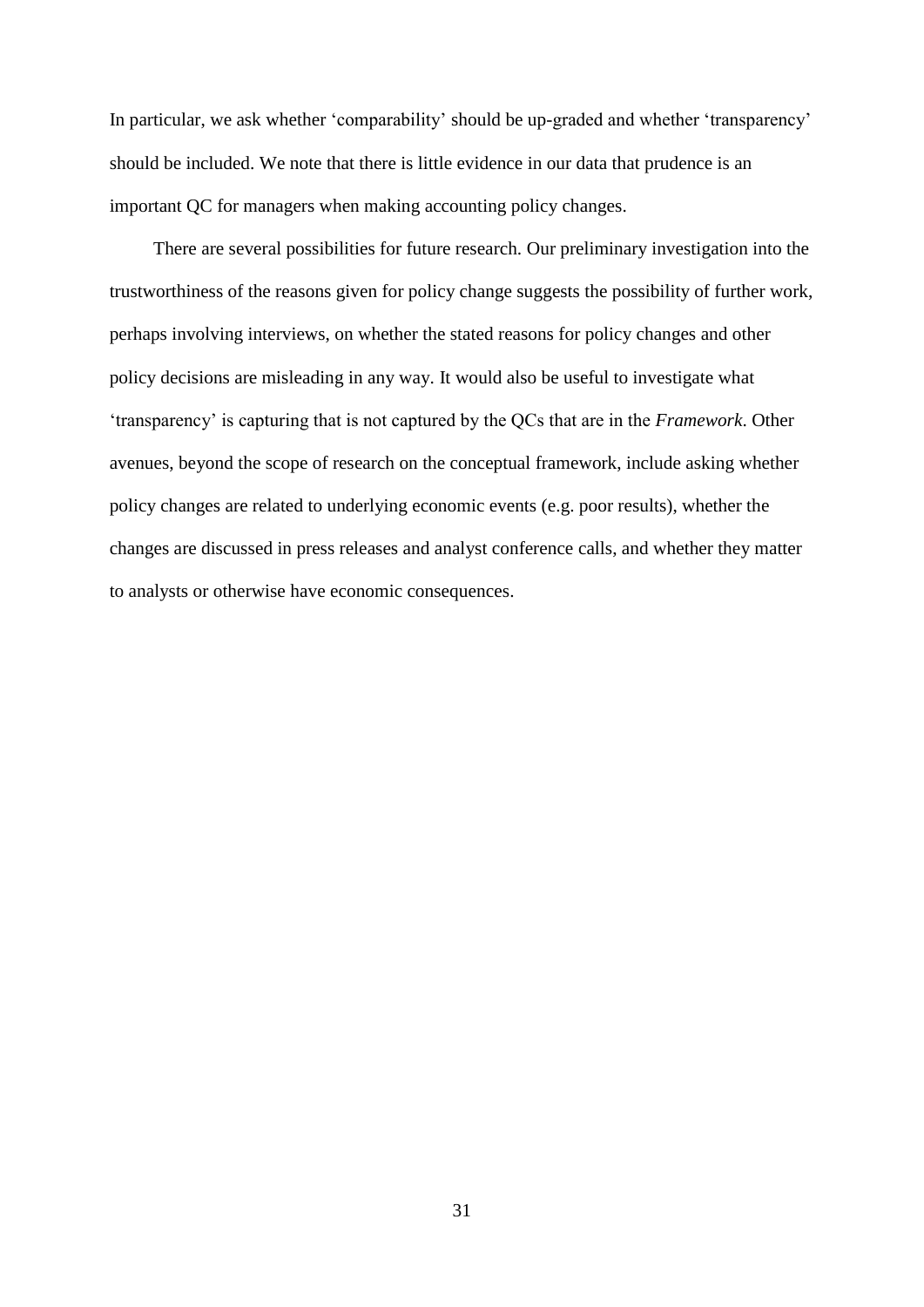#### **References**

- AICPA, 1973. *Objectives of financial statements*. Report of the Study Group on the Objectives of Financial Statements. New York, NY: American Institute of Certified Public Accountants.
- Allen, A. and Ramanna, K., 2013. Towards an understanding of the role of standard setters in standard setting. *Journal of Accounting and Economics*, 55 (1), 66–90.
- André, P., Dionysiou, D. and Tsalavoutas, I., 2012. Mandatory adoption of IFRS by EU listed firms and comparability: determinants and analysts' forecasts. ESSEC and University of Stirling, Working Paper.
- Ball, R., 2006. International Financial Reporting Standards (IFRS): pros and cons for investors. *Accounting and Business Research, International Accounting Policy Forum*, 36 (Supplement), 5–27.
- Ball, R. and Brown, P., 1968. An empirical evaluation of accounting income numbers. *Journal of Accounting Research*, 6 (2), 159–178.
- Ball, R., Kothari, S.P. and Robin, A., 2000. The effect of international institutional factors on properties of accounting earnings. *Journal of Accounting and Economics*, 29 (1), 1–51.
- Bamber, L.S., Jiang, J., Petroni, K.R. and Wang, I.Y., 2010. Comprehensive income: who's afraid of performance reporting? *Accounting Review*, 85 (1), 97–126.
- Barth, M.E., Beaver, W.H. and Landsman, W.R., 2001. The relevance of the value relevance literature for financial accounting standard setting: another view. *Journal of Accounting and Economics*, 31 (1–3), 77–104.
- Barth, M.E., Konchitchki, Y. and Landsman, W.R., 2013. Cost of capital and earnings transparency. *Journal of Accounting and Economics*, 55 (2–3), 206–224.
- Barth, M.E. and Schipper, K., 2008. Financial reporting transparency. *Journal of Accounting, Auditing & Finance*, 23 (2), 173–190.
- Baskerville, R.F., 2003. Hofstede never studied culture. *Accounting, Organizations and Society*, 28 (1), 1–14.
- Basu, S., 1997. The conservatism principle and the asymmetric timeliness of earnings. *Journal of Accounting and Economics*, 24 (1), 3–37.
- Braun, G.P. and Rodriguez, R.P., 2008. Earnings management and accounting values: a test of Gray (1988). *Journal of International Accounting Research*, 7 (2), 1–23.
- Brown, P., Preiato, J. and Tarca, A., 2014. Measuring country differences in enforcement of accounting standards: an audit and enforcement proxy. *Journal of Business Finance & Accounting*, 41 (1–2), 1–52.
- Cairns, D., Massoudi, D., Taplin, R. and Tarca, A., 2011. IFRS fair value measurement and accounting policy choice in the United Kingdom and Australia. *British Accounting Review*, 43 (1), 1–21.
- Canning, J.B., 1929. *The economics of accountancy: a critical analysis of accounting theory*. New York, NY: Ronald Press.
- Christensen, H.B. and Nikolaev, V.V., 2013. Does fair value accounting for non-financial assets pass the market test? *Review of Accounting Studies*, 18 (3), 734–775.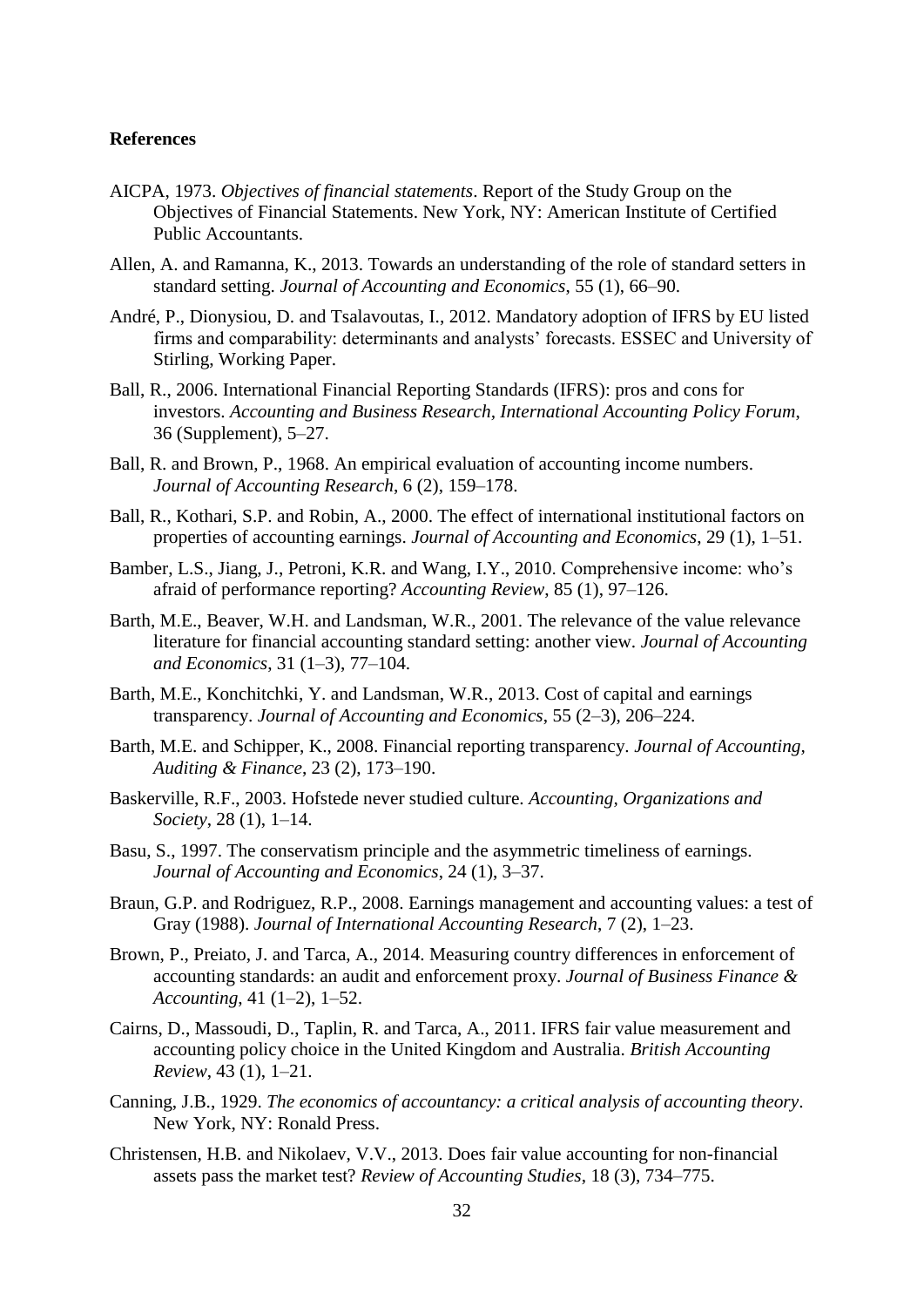- De Franco, G., Kothari, S.P. and Verdi, R.S., 2011. The benefits of financial statement comparability. *Journal of Accounting Research*, 49 (4), 895–931.
- Dechow, P., Ge, W. and Schrand, C., 2010. Understanding earnings quality: a review of the proxies, their determinants and their consequences. *Journal of Accounting and Economics*, 50 (2–3), 344–401.
- Dichev, I.D., Graham, J.R., Harvey, C.R. and Rajgopal, S., 2013. Earnings quality: evidence from the field. *Journal of Accounting and Economics*, 56 (2–3, Supplement), 1–33.
- EFRAG, 2013a. *Getting a better framework: reliability of financial information*. Brussels: European Financial Reporting Advisory Group (and published by national standardsetters).
- EFRAG, 2013b. *Getting a better framework: prudence*. Brussels: European Financial Reporting Advisory Group (and published by national standard-setters).
- FASB, 2010. *Statement of financial accounting concepts no. 8: conceptual framework for financial reporting*. Norwalk, CT: Financial Accounting Standards Board.
- Fields, T.D., Lys, T.Z. and Vincent, L., 2001. Empirical research on accounting choice. *Journal of Accounting and Economics*, 31 (1–3), 255–307.
- Gore, P., 1992. *The FASB conceptual framework project 1973-1985: an analysis*. Manchester: Manchester University Press.
- Gray, S.J., 1988. Towards a theory of cultural influence on the development of accounting systems internationally. *Abacus*, 24 (1), 1–15.
- Hagerman, R.L. and Zmijewski, M.E., 1979. Some economic determinants of accounting policy choice. *Journal of Accounting and Economics*, 1 (2), 141–161.
- Hail, L., 2013. Financial reporting and firm valuation: relevance lost or relevance regained? *Accounting and Business Research*, 43 (4), 329–358.
- Haller, A. and Wehrfritz, M., 2013. The impact of national GAAP and accounting traditions on IFRS policy selection: evidence from Germany and the UK. *Journal of International Accounting, Auditing and Taxation*, 22 (1), 39–56.
- Healy, P.M., 1985. The effect of bonus schemes on accounting decisions. *Journal of Accounting and Economics*, 7 (1–3), 85–107.
- Hofstede, G., 1980. *Culture's consequences: international differences in work-related values*. Beverly Hills, CA: Sage.
- Holthausen, R.W. and Leftwich, R.W., 1983. The economic consequences of accounting choice: implications of costly contracting and monitoring. *Journal of Accounting and Economics*, 5, 77–117.
- Hunt, H.G., 1985. Potential determinants of corporate inventory accounting decisions. *Journal of Accounting Research*, 23 (2), 448–467.
- Hunton, J.E., Libby, R. and Mazza, C.L., 2006. Financial reporting transparency and earnings management. *Accounting Review*, 81 (1), 135–157.
- IASB, 2010. *The conceptual framework for financial reporting*. London: International Accounting Standards Board.
- IASB, 2013. *A review of the conceptual framework for financial reporting*. London: International Accounting Standards Board.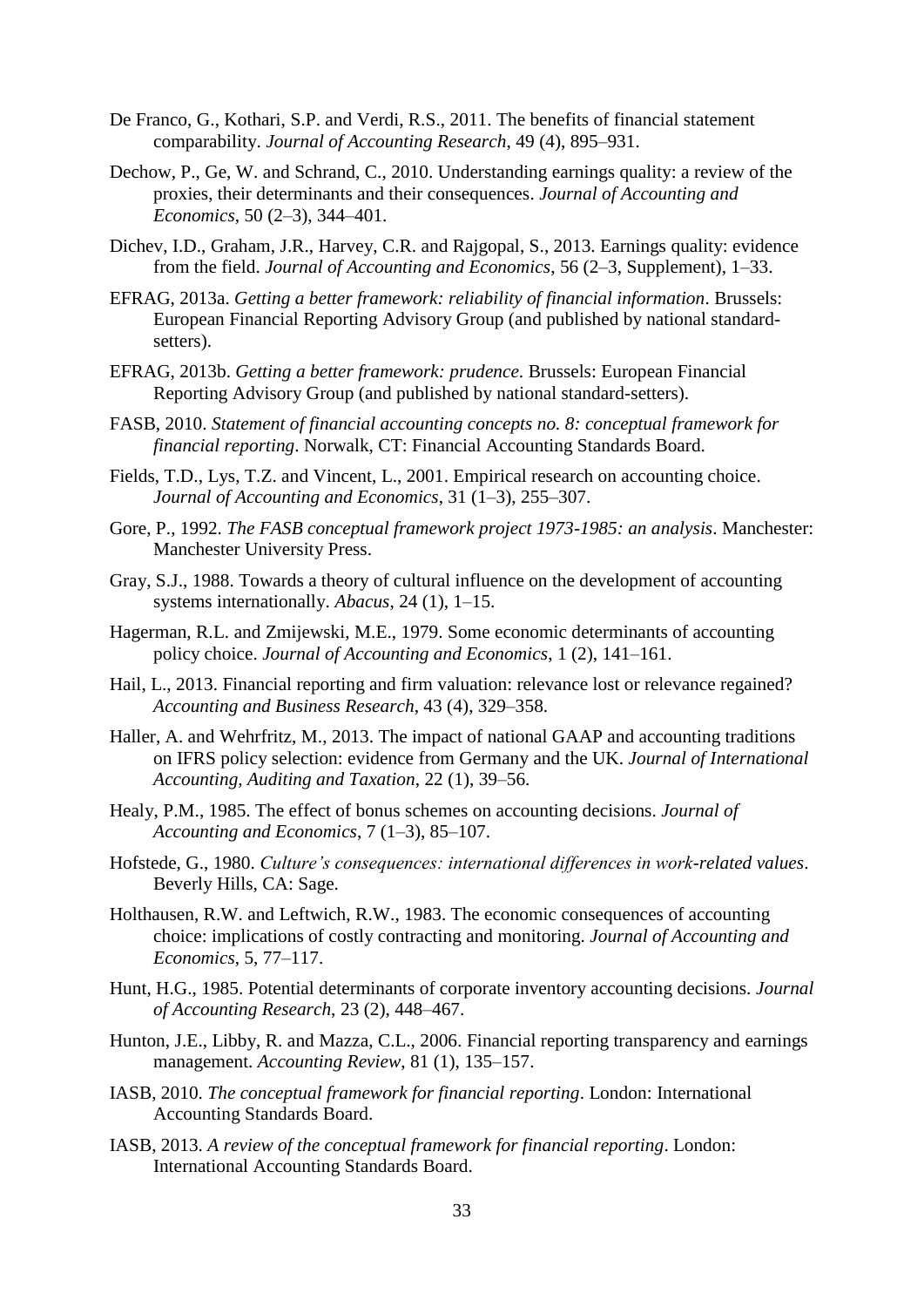- IASB, 2014. *IASB update*, May. London: International Accounting Standards Board.
- IASC, 1989. *Framework for the preparation and presentation of financial statements*. London: International Accounting Standards Committee.
- Jonas, G.J. and Blanchet, J., 2000. Assessing quality of financial reporting. *Accounting Horizons*, 14 (3), 353–363.
- Jones, M. and Smith, M., 2014. Traditional and alternative methods of measuring the understandability of accounting narratives. *Accounting, Auditing & Accountability Journal*, 27 (1), 183–208.
- Joyce, E.J., Libby, R. and Sunder, S., 1982. Using the FASB's qualitative characteristics in accounting policy choices. *Journal of Accounting Research*, 20 (2), 654–675.
- Kadous, K., Koonce, L. and Thayer, J.M., 2012. Do financial statement users judge relevance based on properties of reliability? *Accounting Review*, 87 (4), 1335–1356.
- Kaufmann, D., Kraay, A. and Mastruzzi, M., 2009. Governance matters VIII: aggregate and individual governance indicators 1996-2008. World Bank Policy Research Working Paper No. 4978.
- Koonce, L., Nelson, K.K. and Shakespeare, C.M., 2011. Judging the relevance of fair value for financial instruments. *Accounting Review*, 86 (6), 2075–2098.
- Kvaal, E. and Nobes, C.W., 2010. International differences in IFRS policy choice: a research note. *Accounting and Business Research*, 40 (2), 173–187.
- Kvaal, E. and Nobes, C.W., 2012. IFRS policy changes and the continuation of national patterns of IFRS practice. *European Accounting Review*, 21 (2), 343–371.
- La Porta, R., Lopez-de-Silanes, F., Shleifer, A. and Vishny, R.W., 1998. Law and finance. *Journal of Political Economy*, 106 (6), 1113–1155.
- LaFond, R. and Watts, R.L., 2008. The information role of conservatism. *Accounting Review*, 83 (2), 447–478.
- Lindahl, F. and Schadéwitz, H., 2013. Are legal families related to financial reporting quality? *Abacus*, 49 (2), 242–267.
- MacNeal, K., 1939. *Truth in accounting*. Philadelphia, PA: University of Pennsylvania Press.
- Macve, R.H., 2014a. Fair value vs conservatism? Aspects of the history of accounting, auditing, business and finance from ancient Mesopotamia to modern China. *British Accounting Review*, forthcoming.
- Macve, R.H., 2014b. What should be the nature and role of a revised Conceptual Framework for International Accounting Standards? *China Journal of Accounting Studies*, 2 (2), 77–95.
- Maines, L.A. and Wahlen, J.M., 2006. The nature of accounting information reliability: inferences from archival and experimental research. *Accounting Horizons*, 20 (4), 399– 425.
- McSweeney, B., 2002. Hofstede's model of national cultural differences and their consequences: a triumph of faith – a failure of analysis. *Human Relations*, 55 (1), 89– 118.
- Nobes, C.W., 1983. The evolution of the harmonising provisions of the 1980 and 1981 Companies Acts. *Accounting and Business Research*, 14 (53), 43–53.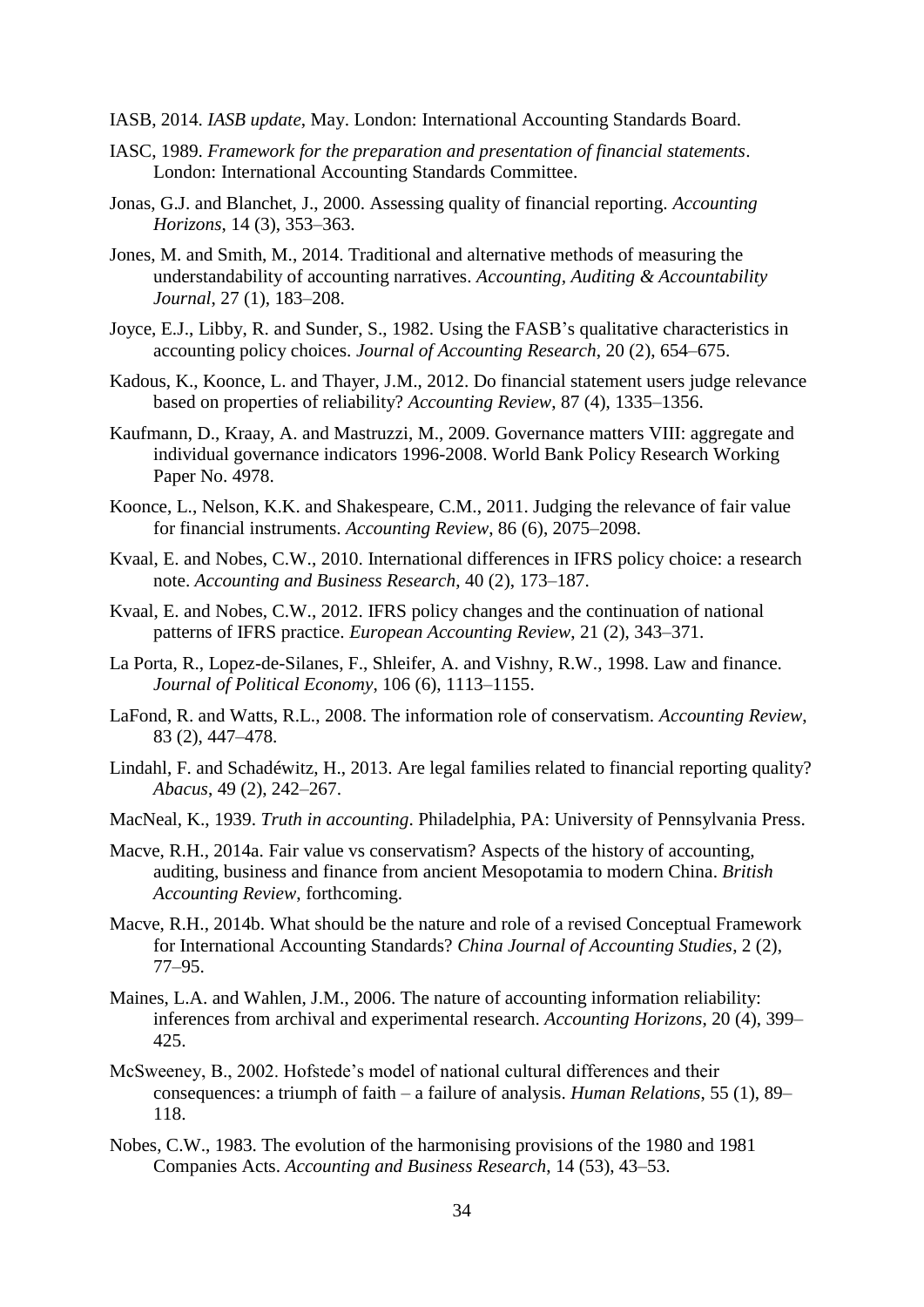- Nobes, C.W., 2009. The importance of being fair: an analysis of IFRS regulation and practice – a comment. *Accounting and Business Research*, 39 (4), 415–427.
- Nobes, C.W. and Stadler, C., 2013. How arbitrary are international accounting classifications? Lessons from centuries of classifying in many disciplines, and experiments with IFRS data. *Accounting, Organizations and Society*, 38 (8), 573–595.
- Paton, W.A., 1922. *Accounting theory: with special reference to the corporate enterprise*. New York, NY: Ronald Press.
- Power, M., 2010. Fair value accounting, financial economics and the transformation of reliability. *Accounting and Business Research, International Accounting Policy Forum*, 40 (3), 197–210.
- Rutherford, B.A., 2007. *Financial reporting in the UK: a history of the Accounting Standards Committee, 1969–1990*. London: Routledge.
- Schattke, R.W., 1972. An analysis of Accounting Principles Board Statement No. 4. *Accounting Review*, 47 (2), 233–244.
- Smith, M. and Taffler, R., 1992. Readability and understandability: different measures of the textual complexity of accounting narrative. *Accounting, Auditing & Accountability Journal*, 5 (4), 84–98.
- Sterling, R.R., 1967. A Statement of Basic Accounting Theory: a review article. *Journal of Accounting Research*, 5 (1), 95–112.
- Sweeney, A.P., 1994. Debt-covenant violations and managers' accounting responses. *Journal of Accounting and Economics*, 17 (3), 281–308.
- van Beest, F., Braam, G. and Boelens, S., 2009. Quality of financial reporting: measuring qualitative characteristics. Radboud University Nijmegen, Working Paper.
- Watts, R.L. and Zimmerman, J.L., 1978. Towards a positive theory of the determination of accounting standards. *Accounting Review*, 53 (1), 112–134.
- Watts, R.L. and Zimmerman, J.L., 1986. *Positive accounting theory*. Upper Saddle River, NJ: Prentice Hall.
- Whittington, G., 2008. Fair value and the IASB/FASB conceptual framework project: an alternative view. *Abacus*, 44 (2), 139–168.
- Zambon, S., 1996. Accounting and business economics traditions: a missing European connection? *European Accounting Review*, 5 (3), 401–411.
- Zeff, S.A., 1999. The evolution of the conceptual framework for business enterprises in the United States. *Accounting Historians Journal*, 26 (2), 89–131.
- Zeff, S.A., 2013. The objectives of financial reporting: a historical survey and analysis. *Accounting and Business Research*, 43 (4), 262–327.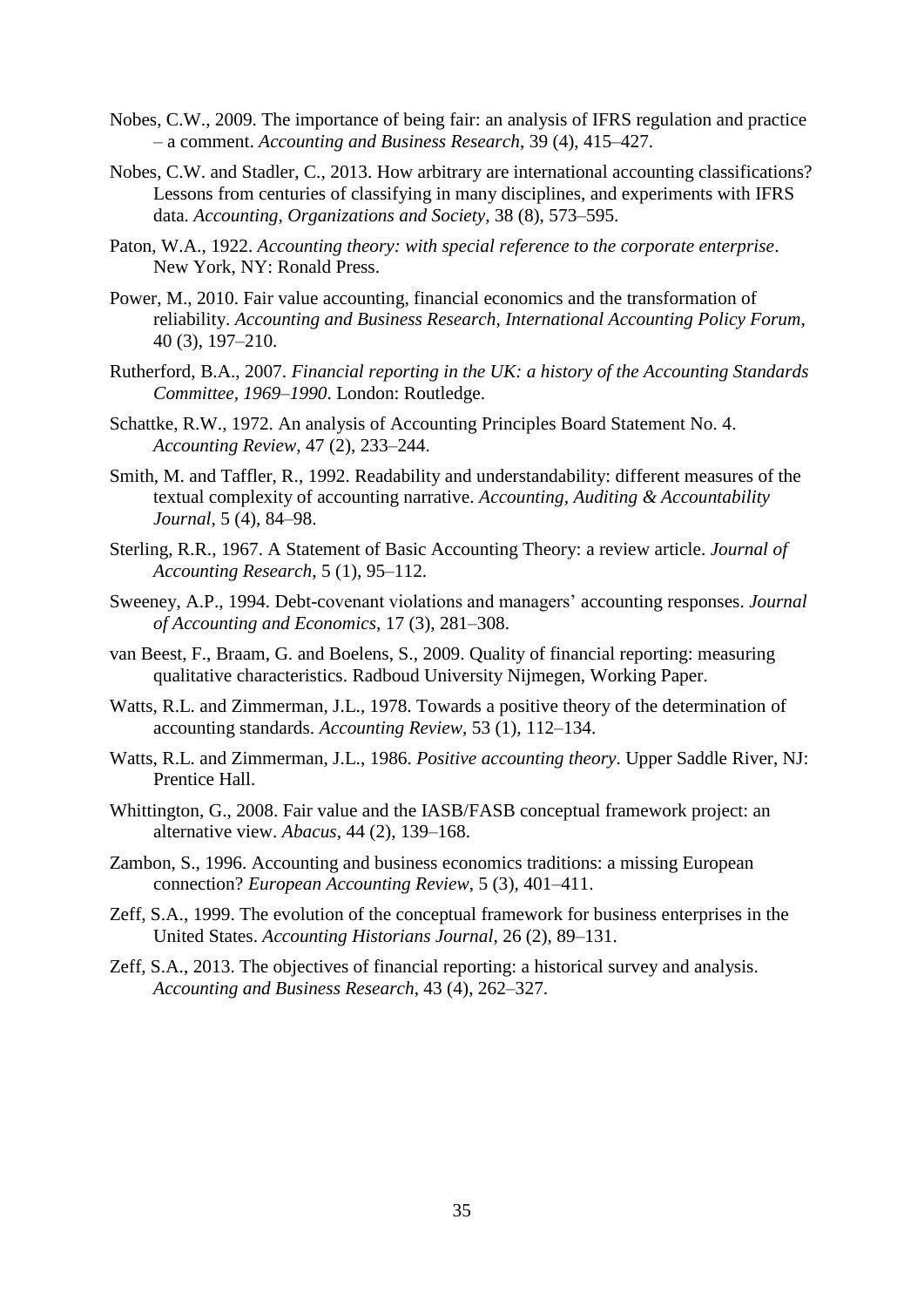## **Appendix 1. Outline of the meaning of the qualitative characteristics**

This Appendix draws on the 1989 *Framework* (IASC 1989), supplemented by the 2010 *Framework* (IASB 2010). The paragraph numbers refer to the 1989 *Framework*, unless otherwise stated. The QCs are shown in alphabetical order.

- Accruals/matching: This appears in the *Framework* (para. 22) as part of the 'underlying assumption' of the accrual basis, by which the effect of a transaction is reported in the financial statements of the period to which it relates.
- Comparability: This refers to both comparisons over time and comparisons between entities (paras. 39–42). It is therefore important that policies and policy changes are disclosed. Comparability is not the same as uniformity.
- Faithful representation: In the 1989 *Framework* (para. 33), this is explained (circularly) in terms of representing faithfully what is purported to be represented. The 2010 *Framework* (para. QC12) suggests that this implies that information is complete, neutral and free from error.
- Prudence/conservatism: This appears as 'prudence' in the *Framework* (para. 37), in which context it is 'the inclusion of a degree of caution in the exercise of the judgements needed in making the estimates required under conditions of uncertainty'.
- Relevance: Relevance means (IASC 1989, para. 26/7; IASB 2010, para. QC6) that information is capable of being useful for the economic decisions of users, particularly equity and debt investors (existing and potential). The information could be predictive or confirmatory.
- Reliability: In the 1989 *Framework* (para. 31), this included being free from error but was largely explained in terms of other concepts: faithful representation, substance over form, neutrality, prudence and completeness.
- Timeliness: This is seen as a 'constraint' in the 1989 *Framework* (para. 43) but as an enhancing characteristic in the 2010 *Framework* (para. QC29). It means making information available in time for it to be relevant.
- Transparency: This word is not defined in the *Framework* documents.
- Understandability: The 2010 *Framework* (para. QC30) explains that this means clear and concise. The *Framework* (para. 25) assumes diligent users with reasonable business knowledge.
- Verifiability: This is not a word found in the 1989 *Framework*, but the 2010 *Framework* (para. QC26) refers to it as being a clearer way of explaining part of the meaning of reliability. It means that different knowledgeable and independent observers could reach consensus.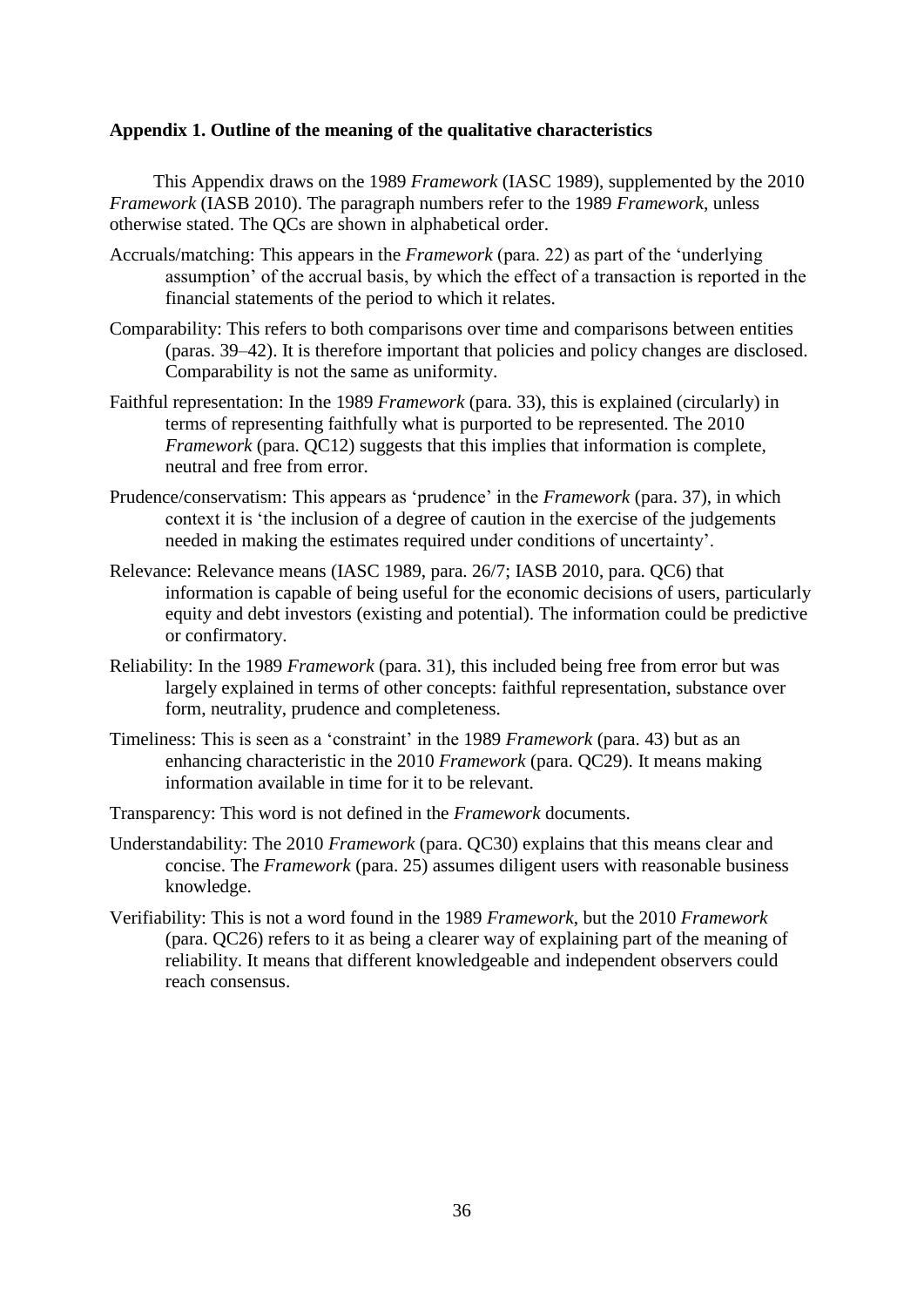#### **Appendix 2. Data collection and coding procedures**

This Appendix provides details on how we collected the data on observable IFRS policy choices (see Table 1) and coded the explanations of policy changes (see Table 4).

## *IFRS policy choices: general procedures*

Our default procedure is to record the IFRS policy choices based on the information provided in the financial statements or the accounting policies section of the notes. If there is no or insufficient information, other parts of the notes are searched for the relevant information. We ignore cases without a corresponding number in the current year; this applies when a firm states a policy choice which was previously made but is not applicable any more. We also ignore choices that relate only to an associate or joint venture.

#### *IFRS policy choices: specific procedures*

- Topic 1 (income statement format): 'neither' is recorded if the income statement contains both a by-nature and a by-function expense or if the income statement contains so few lines that it is unclear whether it is 'by nature' or 'by function'. For financial firms, this topic is omitted because the distinction between 'by nature' and 'by function' is not applicable to most of them.
- Topic 2 (operating profit shown or not): Many financial firms only have a line for earnings before taxation (EBT) since EBT = operating profit. Such cases are treated as inclusion of a line for operating profit.
- Topic 3 (position of equity profits in the income statement): Many financial firms do not have a clear 'operating' or 'financing' section in the income statement; for these, we record that equity profits are shown immediately after 'operating' if they are clearly separately shown below the operating expenses items. We ignore cases where more than one options are used (which applies to 14 firm-year observations of 2 firms).
- Topic 4 (balance sheet showing net assets or not): Showing 'net current assets' is treated as showing 'net assets'.
- Topic 5 (liquidity order of the balance sheet): No specific procedures.
- Topic 6 (OCI or statement of changes in equity): Only considered if part of the main financial statements.
- Topic 7 (direct or indirect operating cash flow): Information is collected from the cash flow statement only. Otherwise most firms would use indirect cash flows because those using direct cash flows usually show a reconciliation of an income statement number to cash flow from operating activities in the notes.
- Topic 8 (position of dividends received in the cash flow statement): We ignore cases where both options are used for different types of dividends (which applies to 49 firm-year observations of 12 firms).
- Topic 9 (position of interest paid in the cash flow statement): Our assumption is that firms have interest paid, unless there is evidence against it. Therefore if a firm uses the indirect method and the cash flow statement does not show interest paid, it can be inferred that interest paid is included in operating cash flows. Interest paid includes capitalised borrowing costs. We ignore cases where both options are used (which applies to 52 firm-year observations of 12 firms).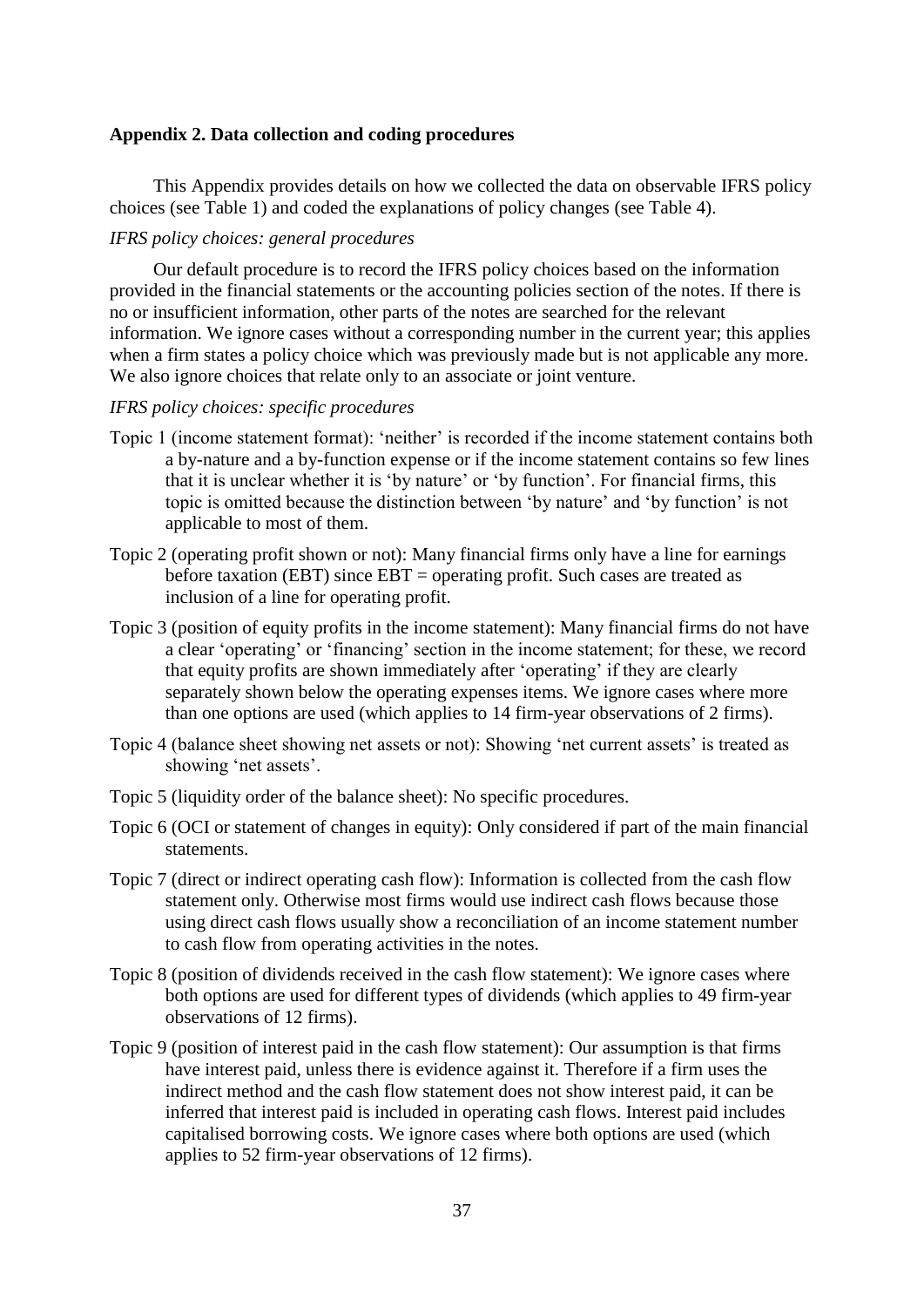- Topic 10 (some property at fair value or not): Only annual revaluations to fair value are considered, not initial recognition, impairments or first-time adoption of IFRS.
- Topic 11 (investment property at fair value or not): The choice of valuing some investment property at fair value according to IAS 40.32A is ignored if a firm generally uses the cost model.
- Topic 12 (some designation of financial instruments at fair value or not): Some fair value designation is only recorded if a firm clearly states that financial instruments have been designated as 'at fair value through profit or loss', and the notes show a corresponding number to confirm this. The latter is necessary because many firms have boilerplate notes concerning fair value designation even though there is no such designation in the particular firm.
- Topic 13 (interest on construction): No specific procedures.
- Topic 14 (inventory costing): Any method other than FIFO or weighted average is ignored. This mainly applies to the 'retail method' used in the retail sector. For financial firms, this topic is omitted because most of them do not report inventories.
- Topic 15 (treatment of actuarial gains/losses): Any choice that results in unrecognised actuarial gains and losses (AGL) is treated as using the corridor method, because the key difference between the corridor method and the other options is the existence of unrecognised AGL.
- Topic 16 (treatment of joint ventures): The choice of designation as at fair value through profit or loss upon initial recognition (IAS 31.1) is ignored. This only applies to two financial firms in our sample (11 firm-year observations). We ignore the choice of one financial firm (3 firm-year observations) which claims to use both proportionate consolidation and the equity method.

### *Reasons for IFRS policy changes: procedures*

Explanations for IFRS policy changes are generally from the notes to the financial statements (in particular from the accounting policies section), but occasionally from elsewhere in the annual report. The explanation may provide one or more reasons for the policy change. Several QCs (faithful representation, understandability and transparency) are not only scored if they are explicitly stated, but also if 'inferred'; the next paragraph provides further detail and the last section of this appendix provides examples.

Specific procedures: 'Relevance' is only scored if it is explicitly stated. 'Reliability' and 'relevance' are only scored for 'more reliable' and 'more relevant', i.e. not for 'reliable' and 'relevant' only. 'Comparability' includes 'alignment' and 'consistent'; it is not scored for comparability within a firm. 'Faithful representation (inferred)' includes any reference to better presentation of information. 'Understandability (inferred)' includes any reference to improved clarity of information. 'Transparency (inferred)' includes enhanced disclosure, additional information, and improved visibility.

#### *Reasons for IFRS policy changes: examples*

Reliability: 'The directors of the Company are of the view that the change in accounting method for interests in jointly controlled entities would provide more reliable, relevant and comparable information of its interests in jointly controlled entities on the Group's financial position, financial performance and cash flows, which is consistent with the basis adopted in the Group's PRC statutory financial statements prepared based on the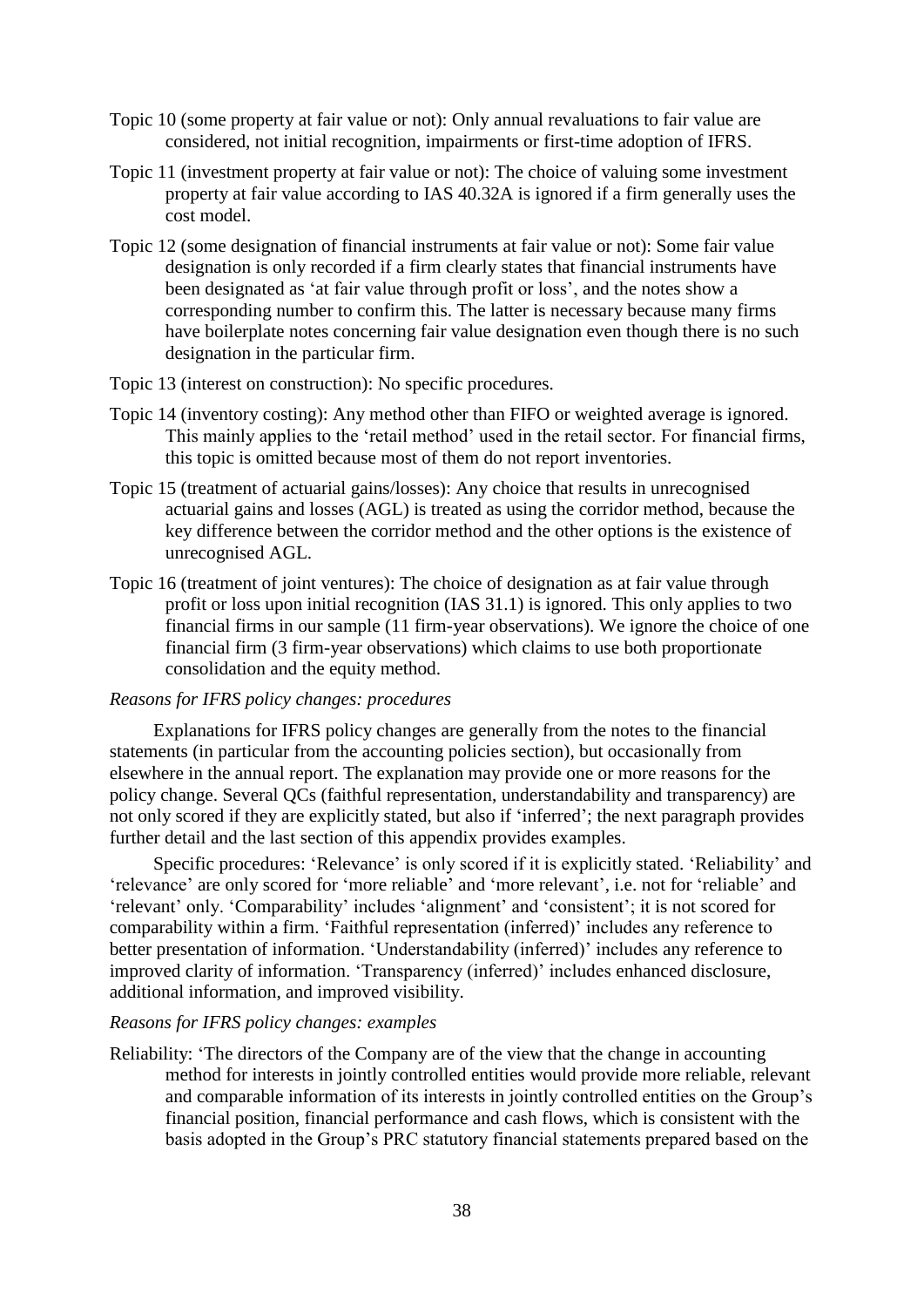CAS effective from 1 January 2007.' (Shenzhen Expressway, Annual Report 2007, p. 109) [We also score 'relevance' and 'comparability'.]

- Relevance: 'The Group believes that subsequent measurement using the fair value model provides more relevant information about the financial performance of these assets.' (PICC Property and Casualty, Annual Report 2011, p. 68)
- Faithful representation (inferred): 'Management believes that the change will more fairly present the fair value of assets and liabilities related to retiree benefits in the company's balance sheet and will eliminate significant volatility in its results of operations resulting from certain plans, the participants of which are all, or almost all, fully eligible to receive benefits.' (Alcatel-Lucent, Annual Report On Form 20-F 2007, p. 52) [We also score 'effect on financial statements'.]
- Comparability: 'The presentation of the Consolidated Statement of Income has been changed to provide additional information in relation to costs and more alignment with industry practice.' (Royal Dutch Shell, Annual Report 2009, p. 101) [We also score 'transparency (inferred)' for the first reason.]
- Verifiability: 'The change in presentation delivers more reliable and more relevant information as it facilitates comparison with other capital-market-oriented companies, increases the transparency and verifiability of the change in cash and cash equivalents and secures consistency in the indicators used by management to steer the group.' (Celesio, Annual Report 2009, p. 178) [We also score 'reliability', 'relevance', 'comparability', 'transparency' and 'economic/managerial environment'.]
- Understandability: 'We believe this revised presentation will provide users of our financial statements with a better understanding of our business.' (Imperial Tobacco, Annual Report and Accounts 2007, p. 71)
- Understandability (inferred): 'This change provides information that is clearer and more relevant.' (Unilever, Annual Report and Accounts 2011, p. 68) [We also score 'relevance'.]
- Prudence/conservatism: 'Directors believe this provides a more conservative approach and better matches the short term future economic benefits of these borrowings, rather than expensing them over the life of the asset.' (Fortescue Metals Group, Annual Report 2008, p. 70) [We also score 'accruals/matching' for the second reason.]
- Accruals/matching: 'Directors believe this provides a more conservative approach and better matches the short term future economic benefits of these borrowings, rather than expensing them over the life of the asset.' (Fortescue Metals Group, Annual Report 2008, p. 70) [We also score 'prudence/conservatism' for the first reason.]
- Transparency: 'LANXESS decided to change the accounting treatment of provisions for pension and other post-employment benefit obligations in order to improve the transparency of financial reporting.' (LANXESS, Annual Report 2009, p. 122)
- Transparency (inferred): 'The Group believes that recognising actuarial gains and losses in other comprehensive income results in better disclosures in the statement of financial position.' (Telkom, Annual Report 2010, p. 138)
- Firm event: 'Carrying on with that method, especially after the recent acquisition of British companies with their sizable pension plans, would have made reported results more volatile due to the wide fluctuations in actuarial estimates.' (Autogrill, Report and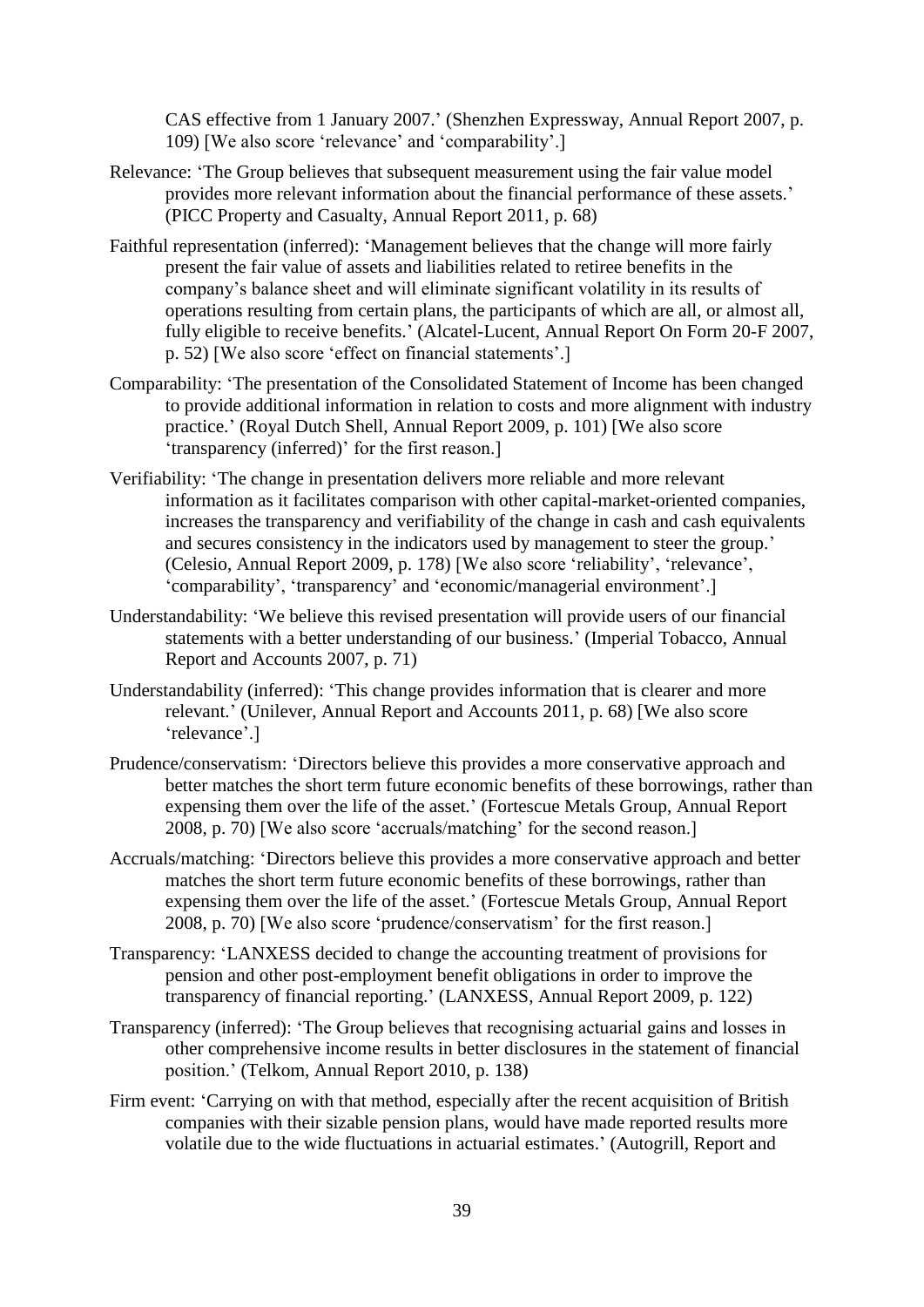Accounts 2008, p. 88) [We also score 'effect on financial statements' for the second part of the sentence.]

- Effect on financial statements: 'This method appears more responding to the need to reflect in the financial statements the actual value of the liability compared to the corridor method, preserving at the same time the income statement from the recognition of the fluctuation of the actuarial components, highly volatile.' (Ansaldo STS, Consolidated Annual Report 2007, p. 118) [We also score 'faithful representation (inferred)' for the first part of the sentence.]
- Economic/managerial environment: 'Presentation of the nature of expenses reflects more appropriately the manner in which the diversified Group manages its expenses.' (Wesfarmers, Annual Report 2007, p. 59)
- Due to another policy change: 'Following its adoption of the option allowed under IAS 19 to recognise actuarial gains and losses directly in equity, the Bouygues group has for the first time presented a comparative statement of recognised income and expense.' (Bouygues, Registration Document 2007, p. 171)
- Early adoption of standard: 'In 2008 the FCC Group presented a consolidated statement of recognised income and expense for the first time as a result of the early application of the amendments to IAS 1.' (FCC, Annual Report 2008, p. 103)
- Anticipated change to standard: 'The Group believes that equity accounting aligns it with the expected changes that will be introduced with IFRS 11 Joint Arrangements.' (Telkom, Integrated Annual Report 2011, p. 148)
- Requirements of local regulator: 'In 2008 the Bank of Spain amended the formats of the standard public financial statements and brought them into line with the general international consensus, thereby completing the process towards ensuring the comparability of the financial statements between credit institutions.' (Banco Popular, Annual Report 2008, p. 201)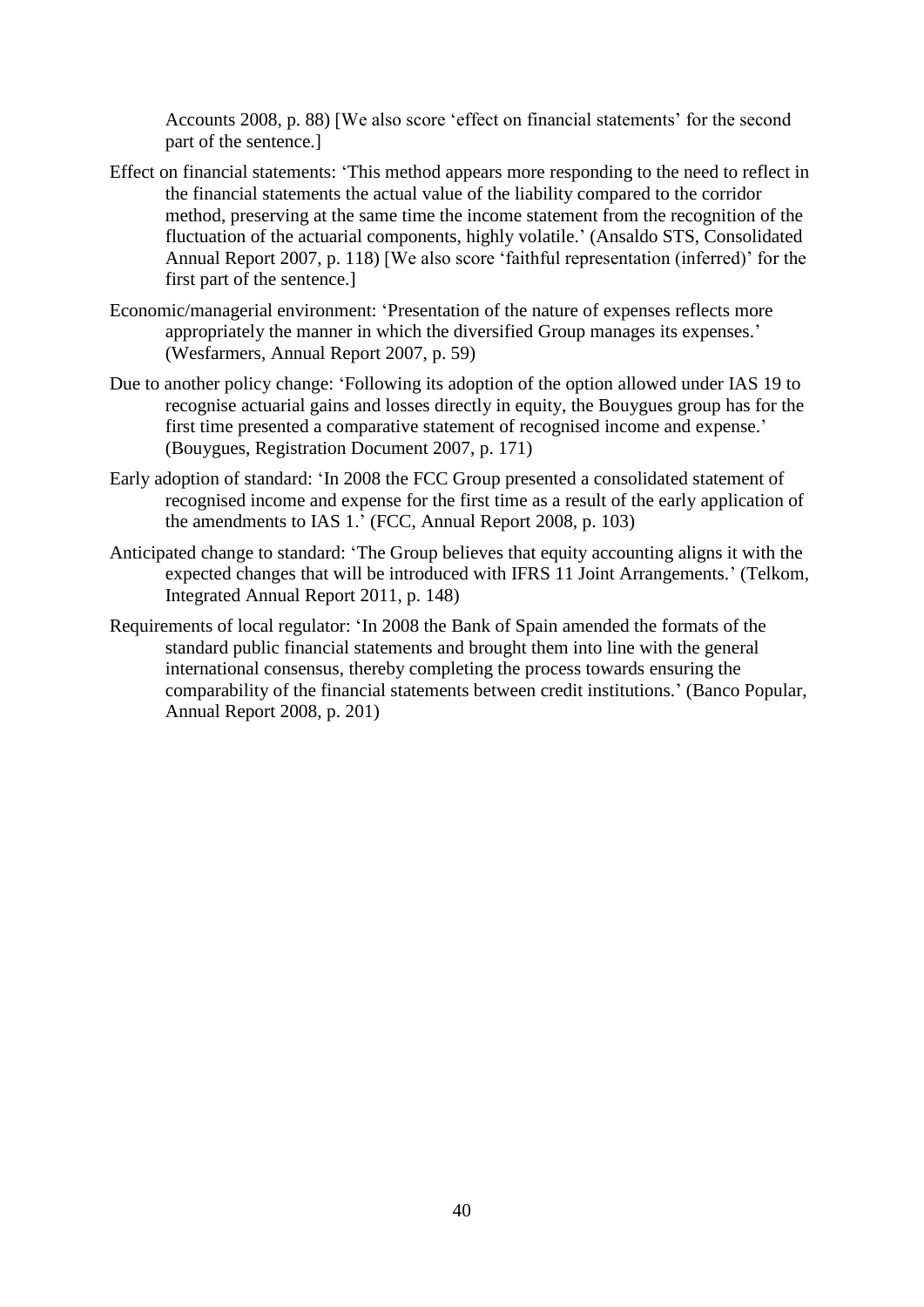## **Appendix 3. Definitions of variables**

Data sources, including Worldscope codes, are shown in square brackets.

*Dependent variable:* QC Dummy for a QC as a reason for an IFRS policy change, 0 otherwise; QCs comprise those from the *Framework* plus transparency [hand-collected] *Independent variables:* MEASUREMENT Dummy for a change of a measurement choice, i.e. topics 10 to 16 (see Table 1), 0 otherwise [hand-collected] NOT2OPTIONS Dummy for a change which is not to or from using two options on a topic (i.e. the choice 'a+b' on topics 6 or 14, see Table 1), 0 otherwise [hand-collected] COMMONLAW Dummy for common law, i.e. '1' for common law and '0' for code law [La Porta et al. 1998; additionally, China is classified as code law] TRANSPARENCY Transparency measure of a firm's country: 'secrecy vs transparency' scores of Braun and Rodriguez (2008) multiplied by −1, so that a higher value implies more transparency; the scores operationalise Gray's (1988) framework and are based on Hofstede's (1980) data [Braun and Rodriguez 2008, Table 2] SIZE Natural logarithm of market capitalization (in US dollars) [WC07210] LEVERAGE Leverage = total liabilities / total assets, industry-mean adjusted: leverage of a firm minus the mean leverage of all other firms in the same year and 'supersector' (i.e. the first two digits of the ICB code are the same) [WC03351/WC02999, WC07040] PROFITABILITY Profitability = return on assets, industry-mean adjusted: profitability of a firm minus the mean profitability of all other firms in the same year and 'supersector' (i.e. the first two digits of the ICB code are the same); winsorized at the  $1<sup>st</sup>$  and 99<sup>th</sup> percentiles [WC08326/100, WC07040] USLIST Dummy for US listing (20-F filed with the SEC), 0 otherwise [hand-collected: EDGAR database]

## *Topic fixed effects:*

Dummy for a policy change for the respective topic:

TOPIC1 (income statement format), TOPIC2 (operating profit shown or not), TOPIC3 (position of equity profits), TOPIC4 (showing net assets or not), TOPIC5 (liquidity order), TOPIC6 (OCI or statement of changes in equity), TOPIC7 (direct or indirect cash flow), TOPIC8 (position of dividends received), TOPIC9 (position of interest paid), TOPIC10 (some property at fair value or not), TOPIC11 (investment property at fair value or not), TOPIC12 (some fair value designation or not), TOPIC13 (interest on construction), TOPIC14 (inventory costing), TOPIC15 (treatment of actuarial gains/losses), TOPIC16 (treatment of joint ventures )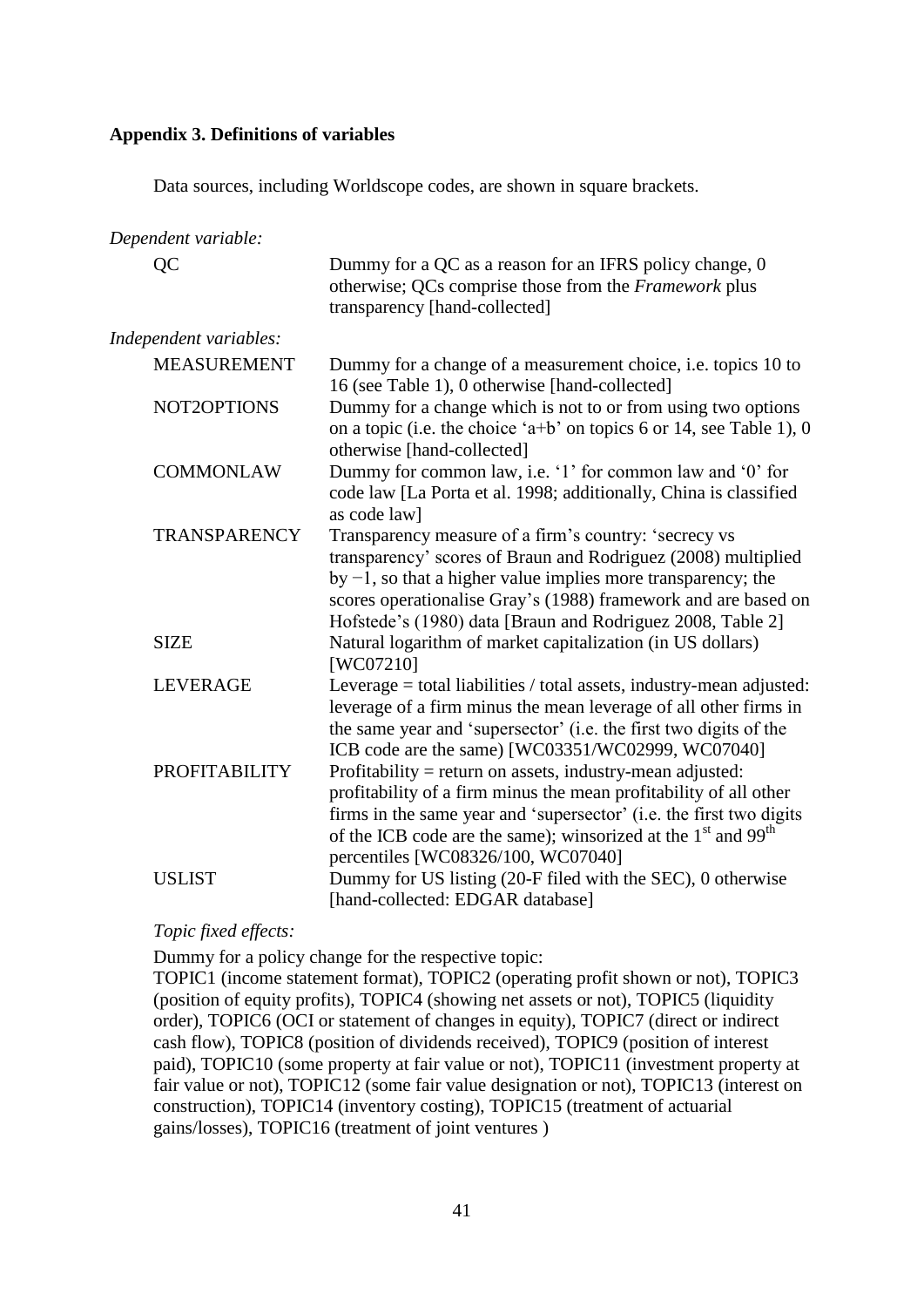## *Country fixed effects:*

Dummy for the respective country (abbreviations are according to the ISO 3166-1 alpha-2 code):

AU (Australia), CH (Switzerland), CN (China), DE (Germany), ES (Spain), FR (France), GB (United Kingdom), HK (Hong Kong), IT (Italy), ZA (South Africa)

## *Industry fixed effects:*

Dummy for the respective industry according to the first digit of the Industry Classification Benchmark (ICB) [WC07040]:

INDUSTRY0 (oil and gas), INDUSTRY1 (basic materials), INDUSTRY2 (industrials), INDUSTRY3 (consumer goods), INDUSTRY4 (health care), INDUSTRY5 (consumer services), INDUSTRY6 (telecommunications), INDUSTRY7 (utilities), INDUSTRY8 (financials), INDUSTRY9 (technology)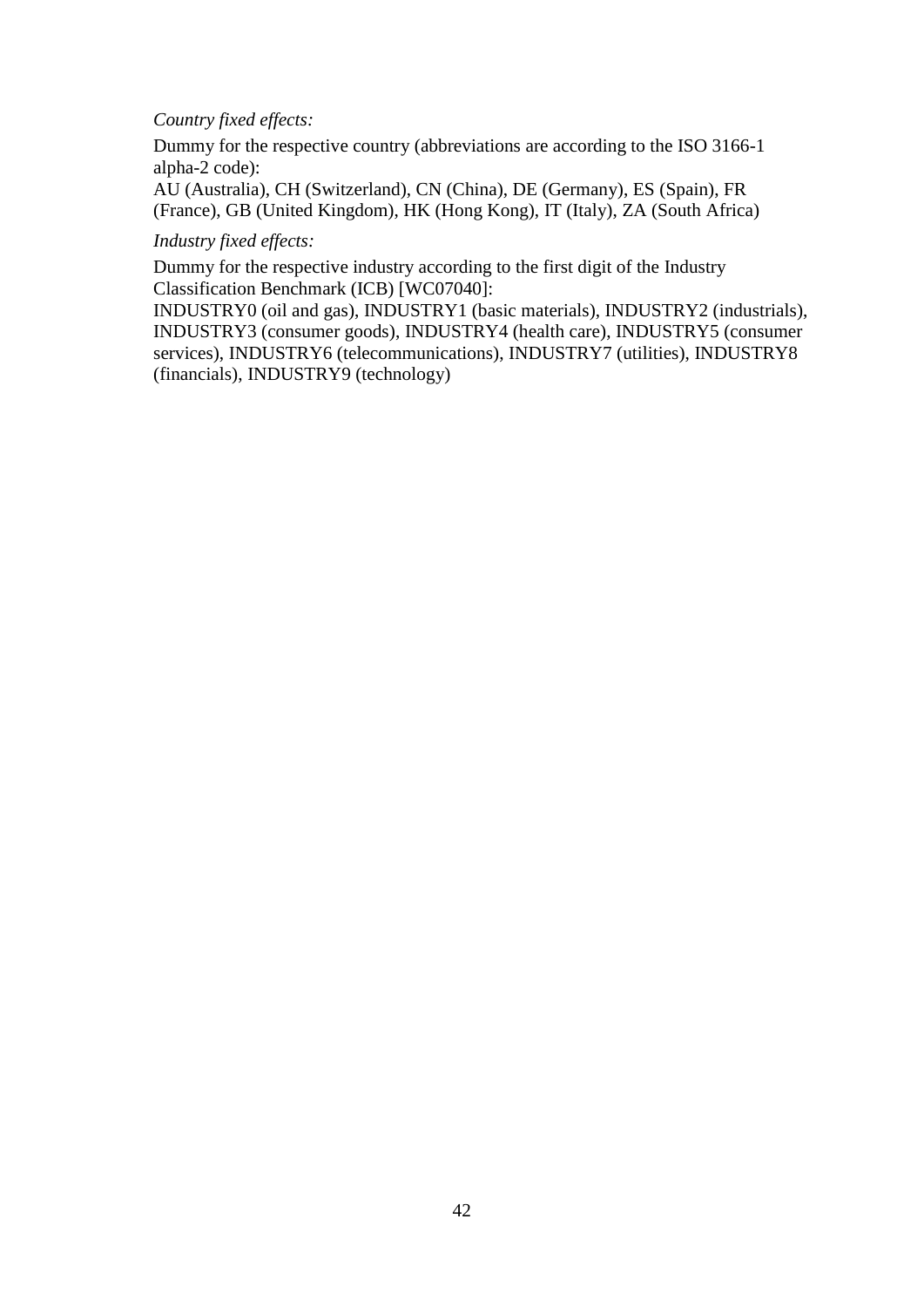

**Figure 1.** Qualitative characteristics of the IASC's *Framework*.

This figure shows the qualitative characteristics of the *Framework* of the International Accounting Standards Committee (IASC 1989). The terms are explained in Appendix 1.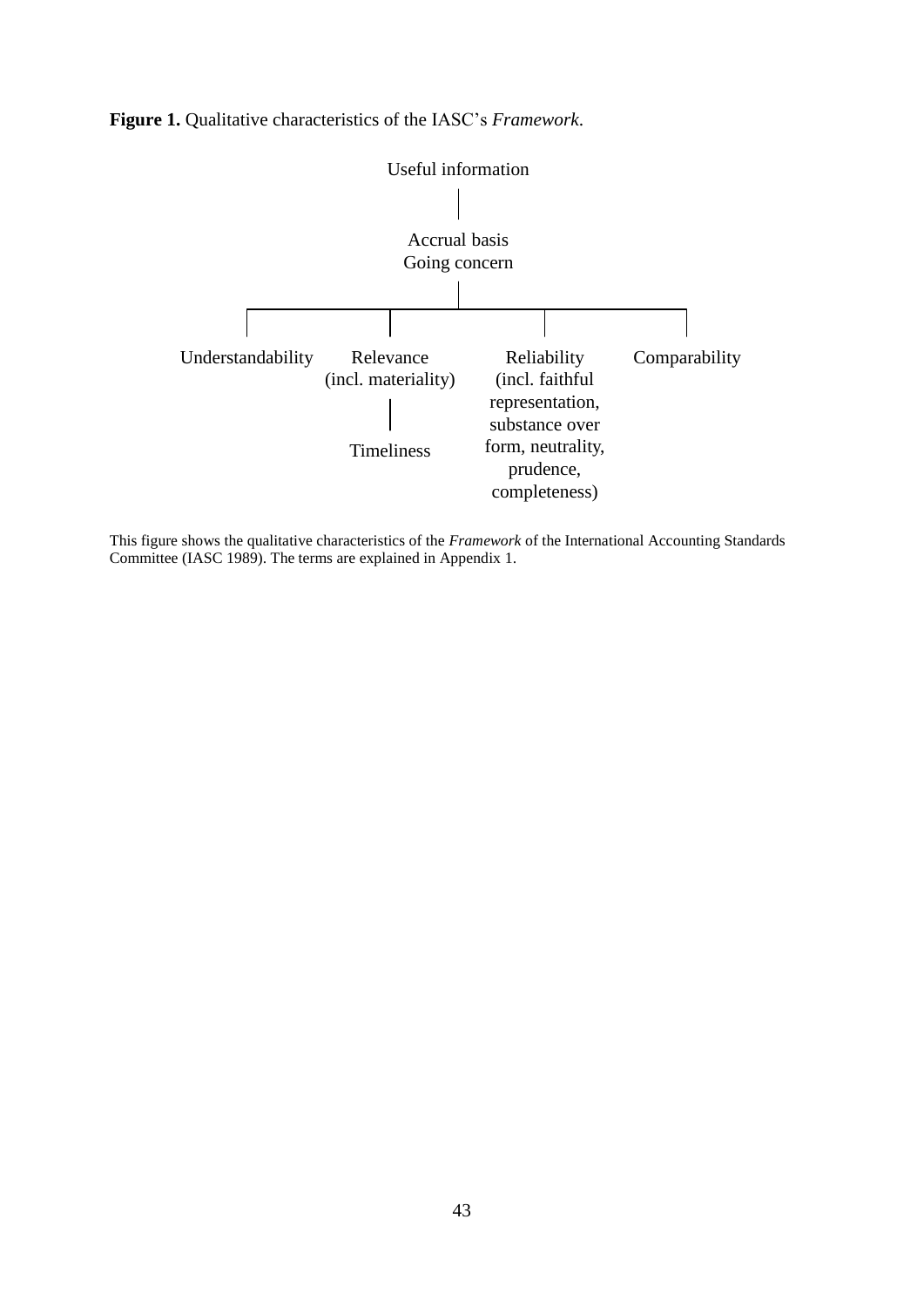## **Table 1.** IFRS policy topics.

| <b>Topic</b>     | <b>IFRS</b> policy options                                                                            | Standard <sup>b</sup> |
|------------------|-------------------------------------------------------------------------------------------------------|-----------------------|
| $1^{\mathrm{a}}$ | (a) income statement by function<br>(b) by nature<br>(c) neither                                      | IAS 1.99              |
| 2                | (a) inclusion of a line for EBIT or operating profit<br>(b) no line included                          | <b>IAS 1.82</b>       |
| 3                | (a) equity accounting results included in 'operating'<br>(b) immediately after<br>(c) after 'finance' | IAS $1.82^{\circ}$    |
| 4                | (a) balance sheet showing net assets<br>(b) showing assets $=$ credits                                | IAS $1.54^\circ$      |
| 5                | (a) balance sheet with liquidity decreasing (cash at top)<br>(b) liquidity increasing                 | IAS $1.54^\circ$      |
| 6                | (a) OCI, excluding shareholder transactions<br>(b) statement of changes in equity<br>$(a+b)$ both     | IAS $1.10d$           |
| 7                | (a) indirect operating cash flows<br>(b) direct                                                       | <b>IAS 7.18</b>       |
| 8                | (a) dividends received shown as operating cash flow<br>$(b)$ not                                      | IAS 7.31              |
| 9                | (a) interest paid shown as operating cash flow<br>$(b)$ not                                           | IAS 7.31              |
| 10               | (a) some property at fair value<br>(b) only cost                                                      | IAS 16.29             |
| 11               | (a) investment property at fair value<br>$(b)$ at cost                                                | IAS 40.30             |
| 12               | (a) some designation of financial instruments at fair value<br>$(b)$ none                             | IAS 39.9              |
| 13               | (a) capitalization of interest on construction<br>(b) expensing                                       | IAS $23.7/10^d$       |
| 14 <sup>a</sup>  | (a) First in, first out (FIFO) for inventory cost<br>(b) weighted average<br>$(a+b)$ both             | IAS 2.25              |
| 15               | (a) actuarial gains and losses to OCI<br>(b) corridor method<br>(c) to income in full                 | IAS 19.92/3           |
| 16               | (a) proportionate consolidation of joint ventures<br>(b) equity method                                | IAS 31.30             |

This table shows 16 IFRS policy topics on which choices were observable during 2005 to 2011. Topics 1 to 9 are presentation issues and topics 10 to 16 are measurement issues. The topics are as in Kvaal and Nobes (2010).

 $a<sup>a</sup>$  = not appropriate, and therefore not collected, for financial firms.

 $b =$  versions of the standards ruling from 2005 to 2011 (to 2008 for topics 6 and 13).<br>  $c =$  IAS 1 specifies lists of items to be shown in financial statements, but does not specify their order.<br>  $d =$  removed for accounti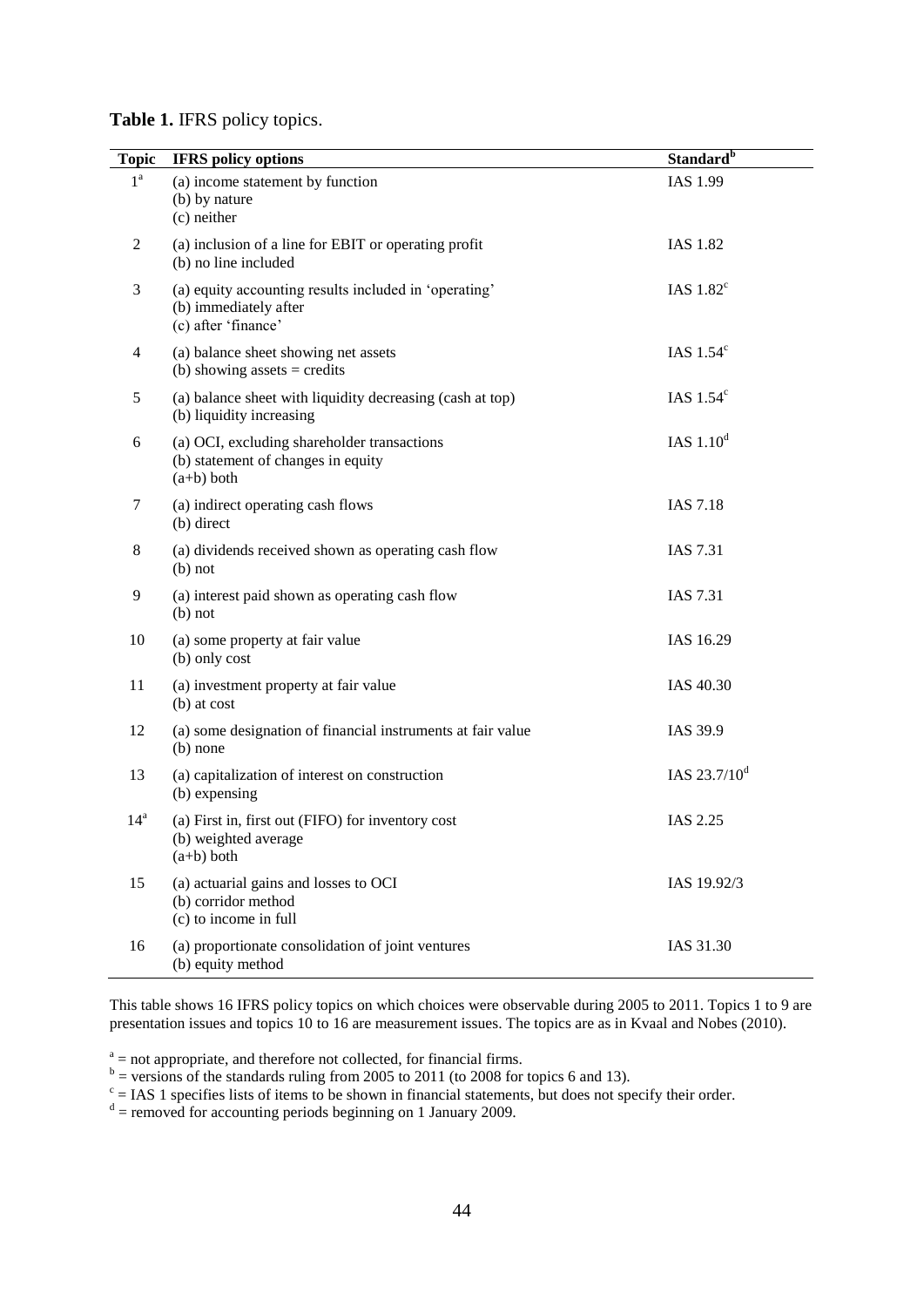| Table 2. Sample of firms and data on IFRS policy changes. |  |  |  |  |  |
|-----------------------------------------------------------|--|--|--|--|--|
|-----------------------------------------------------------|--|--|--|--|--|

| Country                                     | AU             | <b>CH</b>                | CN                       | DE           | ES             | <b>FR</b>      | GB           | HK             | <b>IT</b>                | ZA                       | ᡪ      |
|---------------------------------------------|----------------|--------------------------|--------------------------|--------------|----------------|----------------|--------------|----------------|--------------------------|--------------------------|--------|
|                                             |                |                          |                          |              |                |                |              |                |                          |                          |        |
| Index constituents on 31/12/2005            | 50             | 26                       | 40                       | 40           | 35             | 40             | 100          | 33             | 40                       | 40                       |        |
| Index constituents on 31/12/2010            | 50             | 20                       | 40                       | 40           | 35             | 40             | 100          | 45             | 40                       | 40                       |        |
| <b>Unique firms per country</b>             | 64             | 29                       | 58                       | 49           | 45             | 47             | 131          | 51             | 52                       | 52                       | 578    |
| Excluded: foreign firms                     | 5              | $\overline{\phantom{a}}$ |                          | 1            | $\overline{2}$ | 5              | 2            | 13             | 2                        | 9                        | 39     |
| US GAAP used in every year                  |                | 8                        | $\overline{a}$           | $\mathbf{1}$ | $\overline{a}$ | $\overline{a}$ | $\mathbf{1}$ | $\overline{a}$ | $\overline{\phantom{a}}$ | $\overline{\phantom{a}}$ | 10     |
| Firms with less than two years of data      | 1              | $\mathbf{1}$             | $\mathbf{1}$             |              | $\mathbf{2}$   |                | 6            |                | $\overline{2}$           | $\overline{2}$           | 15     |
| <b>Firms</b>                                | 58             | 20                       | 57                       | 47           | 41             | 42             | 122          | 38             | 48                       | 41                       | 514    |
| IFRS policy changes (2006-2011)             | 37             | 21                       | 50                       | 44           | 47             | 56             | 73           | 30             | 33                       | 43                       | 434    |
| IFRS policy choices (2006-2011)             | 3,361          | 1,490                    | 3,873                    | 3,443        | 2,908          | 3,207          | 7,561        | 2,789          | 3,283                    | 2,811                    | 34,726 |
| Proportion of choices changed               | 1.1%           | 1.4%                     | 1.3%                     | 1.3%         | 1.6%           | 1.7%           | 1.0%         | 1.1%           | 1.0%                     | 1.5%                     | 1.2%   |
| Firms with one or more policy change        | 25             | 11                       | 35                       | 24           | 29             | 30             | 46           | 17             | 19                       | 25                       | 261    |
| Firms with one or more explanation          | 10             | 6                        | 17                       | 11           | 17             | 11             | 19           | 3              | 12                       | 16                       | 122    |
| IFRS policy changes                         |                |                          |                          |              |                |                |              |                |                          |                          |        |
| - with an explanation                       | 12             | 9                        | 20                       | 13           | 18             | 14             | 25           | 5              | 13                       | 18                       | 147    |
| - without an explanation                    | 25             | 12                       | 30                       | 31           | 29             | 42             | 48           | 25             | 20                       | 25                       | 287    |
| thereof: change mentioned                   | $\overline{4}$ | $\mathfrak{Z}$           | $\mathfrak{Z}$           | 9            | 6              | 15             | 6            | $\overline{4}$ | $\overline{c}$           | $\mathcal{I}$            | 53     |
| - proportion of changes explained           | 32%            | 43%                      | 40%                      | 30%          | 38%            | 25%            | 34%          | 17%            | 39%                      | 42%                      | 34%    |
| <b>Reasons for IFRS policy changes</b>      | 16             | 9                        | 29                       | 22           | 20             | 25             | 36           | 7              | 19                       | 21                       | 204    |
| Reasons excluding reliability and relevance | 13             | 7                        | 22                       | 19           | 19             | 22             | 32           | 5              | 19                       | 18                       | 176    |
| Firm-years with one or more policy change   | 33             | 17                       | 43                       | 34           | 37             | 41             | 59           | 23             | 29                       | 38                       | 354    |
| Excluded                                    | 1              | $\mathbf{1}$             | 1                        | $\mathbf{1}$ | $\mathbf{1}$   | 4              | 3            | $\overline{c}$ | 1                        | $\overline{4}$           | 19     |
| No data in Worldscope                       |                |                          | $\overline{\phantom{a}}$ | 3            | $\overline{c}$ | $\overline{a}$ | 4            | $\blacksquare$ | 1                        | $\overline{c}$           | 12     |
| <b>Regression sample</b>                    | 32             | 16                       | 42                       | 30           | 34             | 37             | 52           | 21             | 27                       | 32                       | 323    |

This table shows the sample of firms and data on IFRS policy changes per country. The countries are Australia (AU), Switzerland (CH), China (CN), Germany (DE), Spain (ES), France (FR), United Kingdom (GB), Hong Kong (HK), Italy (IT) and South Africa (ZA). The sample firms comprise the constituents of the major stock market index of the respective country on 31 December 2005 or 31 December 2010 or both: S&P/ASX-50 (AU), SMI (CH), Hang Seng China Enterprises Index (CN), DAX-30 & 10 largest (by market capitalization) constituents of MDAX-50 (DE), IBEX-35 (ES), CAC-40 (FR), FTSE-100 (GB), Hang Seng (HK), (S&P/MIB-40) FTSE/MIB-40 (IT) and FTSE/JSE Top 40 (ZA). Excluded are foreign firms (e.g. Telecom New Zealand in AU); regarding firms with a dual-listed structure which are index constituents in two countries, BHP Billiton is excluded from GB (because its group headquarters are in Melbourne), Brambles is excluded from GB (because it unified its dual listed structure in 2006 and became an Australian company) and Rio Tinto is excluded from AU (because its headquarters are in London). Firms with less than two years of data are excluded because two years of data are necessary in order to identify policy changes. Excluded from the regression sample are firm-years in which a firm mentions a change but provides no reason because the effect was said to be immaterial and those in which a firm does not provide an explanation because the item is new or the previous choice is no longer applicable (which mainly applies to topic 12). Data on index constituents are from the respective stock exchanges or index providers, and the remaining data are hand-collected.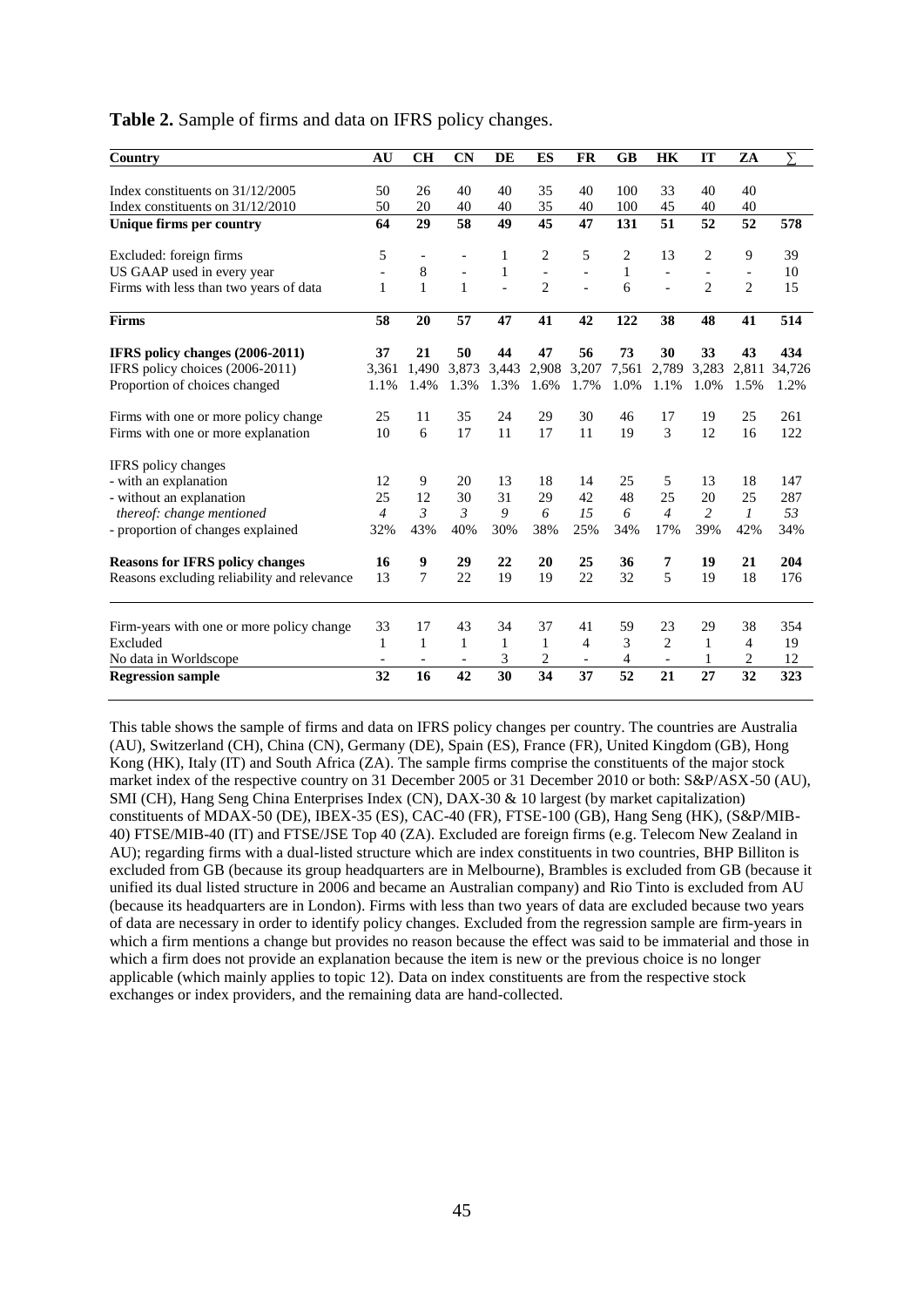|  | Table 3. Number of IFRS policy changes per country. |
|--|-----------------------------------------------------|
|--|-----------------------------------------------------|

|                | Topic IFRS policy topic                                                    | AU               | CH                      | <b>CN</b>        | DE                  | ES                  | <b>FR</b>           | <b>GB</b>           | HK               | IT               | ZA                    | $\overline{\Sigma}$ |
|----------------|----------------------------------------------------------------------------|------------------|-------------------------|------------------|---------------------|---------------------|---------------------|---------------------|------------------|------------------|-----------------------|---------------------|
|                |                                                                            |                  |                         |                  |                     |                     |                     |                     |                  |                  |                       |                     |
| 1              | Income statement format<br>- from (a) to (b) / (b) to (a)                  | 3<br>1/0         | $\mathbf{0}$<br>0/0     | 1<br>0/1         | 1<br>0/1            | $\mathbf{0}$<br>0/0 | 1<br>0/0            | 9<br>2/2            | 1<br>0/1         | 1<br>0/1         | $\overline{2}$<br>0/0 | 19(9)<br>3/6        |
|                | - from (a) to (c) / (c) to (a)                                             | 0/1              | 0/0                     | 0/0              | 0/0                 | 0/0                 | 0/0                 | 4/1                 | 0/0              | 0/0              | 0/1                   | 4/3                 |
|                | - from (b) to $(c)$ / (c) to (b)                                           | 1/0              | 0/0                     | 0/0              | 0/0                 | 0/0                 | 1/0                 | 0/0                 | 0/0              | 0/0              | 0/1                   | 2/1                 |
|                |                                                                            |                  |                         |                  |                     |                     |                     |                     |                  |                  |                       |                     |
| $\overline{c}$ | Operating profit shown or not                                              | 6                | $\mathbf{1}$            | $\boldsymbol{2}$ | 3                   | $\mathbf{1}$        | $\mathbf{0}$        | 3                   | $\boldsymbol{2}$ | $\mathbf{0}$     | $\overline{4}$        | 22(1)               |
|                | - from (a) to (b) / (b) to (a)                                             | 1/5              | 0/1                     | 2/0              | 2/1                 | 0/1                 | 0/0                 | 2/1                 | 2/0              | 0/0              | 0/4                   | 9/13                |
| 3              | Position of equity profits                                                 | $\overline{4}$   | $\boldsymbol{0}$        | $\overline{4}$   | $\mathbf{2}$        | $\mathbf{1}$        | $\mathbf{1}$        | 6                   | $\mathbf{0}$     | $\mathbf{1}$     | 0                     | 19(6)               |
|                | - from (a) to (b) / (b) to (a)                                             | 0/0              | 0/0                     | 0/0              | 0/0                 | 0/0                 | 0/0                 | 2/1                 | 0/0              | 0/0              | 0/0                   | 2/1                 |
|                | - from (a) to (c) / (c) to (a)                                             | 1/0              | 0/0                     | 0/0              | 0/0                 | 0/0                 | 0/1                 | 1/0                 | 0/0              | 0/0              | 0/0                   | 2/1                 |
|                | - from (b) to $(c) / (c)$ to (b)                                           | 2/1              | 0/0                     | 3/1              | 1/1                 | 0/1                 | 0/0                 | 1/1                 | 0/0              | 0/1              | 0/0                   | 7/6                 |
| 4              | Showing net assets or not                                                  | $\boldsymbol{0}$ | $\boldsymbol{0}$        | $\boldsymbol{2}$ | $\boldsymbol{0}$    | $\mathbf{0}$        | $\mathbf{0}$        | 3                   | 3                | $\mathbf{0}$     | $\mathbf{0}$          | 8(3)                |
|                | - from (a) to (b) / (b) to (a)                                             | 0/0              | 0/0                     | 0/2              | 0/0                 | 0/0                 | 0/0                 | 2/1                 | 3/0              | 0/0              | $0/0$                 | 5/3                 |
| 5              | Liquidity order                                                            | $\boldsymbol{0}$ | $\boldsymbol{0}$        | $\boldsymbol{0}$ | $\mathbf{1}$        | $\mathbf{1}$        | $\boldsymbol{0}$    | $\overline{c}$      | $\mathbf{1}$     | $\boldsymbol{0}$ | $\mathbf{1}$          | 6(5)                |
|                | - from (a) to (b) / (b) to (a)                                             | 0/0              | 0/0                     | 0/0              | 0/1                 | 0/1                 | 0/0                 | 0/2                 | 0/1              | 0/0              | 0/1                   | 0/6                 |
|                |                                                                            |                  |                         |                  |                     |                     |                     |                     |                  |                  |                       |                     |
| 6              | OCI or statement of changes in equity                                      | 3                | 6                       | $\mathbf{1}$     | 13                  | 20                  | 19                  | 9                   | 6                | 6                | $12\,$                | 95 (31)             |
|                | - from (a) to (b) / (b) to (a)<br>- from (a) to $(a+b) / (a+b)$ to (a)     | 0/2<br>1/0       | 0/1<br>0/1              | 0/1<br>0/0       | 0/3<br>1/4          | 0/8<br>7/0          | $0/2$<br>0/3        | 0/6<br>0/3          | 0/4<br>0/1       | 0/3<br>$0/1$     | 0/2<br>4/0            | 0/32<br>13/13       |
|                | - from (b) to $(a+b)/(a+b)$ to (b)                                         | 0/0              | 4/0                     | 0/0              | 5/0                 | 5/0                 | 14/0                | 0/0                 | 1/0              | 2/0              | 6/0                   | 37/0                |
|                |                                                                            |                  |                         |                  |                     |                     |                     |                     |                  |                  |                       |                     |
| 7              | Direct or indirect cash flow                                               | 3                | $\mathbf{2}$            | $\boldsymbol{0}$ | $\boldsymbol{0}$    | $\mathbf{1}$        | $\boldsymbol{0}$    | $\mathbf{1}$        | $\mathbf{0}$     | $\boldsymbol{0}$ | 3                     | 10(4)               |
|                | - from (a) to (b) / (b) to (a)                                             | 0/3              | 1/1                     | 0/0              | 0/0                 | 0/1                 | 0/0                 | 1/0                 | 0/0              | 0/0              | 2/1                   | 4/6                 |
| 8              | Position of dividends received                                             | $\boldsymbol{0}$ | $\mathbf{2}$            | 2                | $\mathbf{1}$        | 2                   | $\mathbf{2}$        | $\overline{0}$      | $\mathbf{2}$     | $\boldsymbol{0}$ | $\mathbf{0}$          | 11(3)               |
|                | - from (a) to (b) / (b) to (a)                                             | 0/0              | 1/1                     | 2/0              | 1/0                 | 0/2                 | 1/1                 | 0/0                 | 1/1              | 0/0              | 0/0                   | 6/5                 |
|                |                                                                            |                  |                         |                  |                     |                     |                     |                     |                  |                  |                       |                     |
| 9              | Position of interest paid                                                  | 1                | $\mathbf{1}$            | 12               | $\mathfrak{Z}$      | $\sqrt{2}$          | $\mathbf{1}$        | $\,8\,$             | $\mathfrak{Z}$   | 5                | 1                     | 37(11)              |
|                | - from (a) to (b) / (b) to (a)                                             | 1/0              | 1/0                     | 12/0             | 3/0                 | 1/1                 | 1/0                 | 3/5                 | 2/1              | 5/0              | 1/0                   | 30/7                |
| 10             | Some property at fair value or not                                         | 1                | $\boldsymbol{0}$        | $\mathbf{1}$     | $\mathbf{0}$        | $\mathbf{0}$        | $\mathbf{0}$        | $\mathbf{0}$        | $\mathbf{0}$     | $\mathbf{0}$     | $\boldsymbol{0}$      | 2(1)                |
|                | - from (a) to (b) / (b) to (a)                                             | 1/0              | 0/0                     | 1/0              | 0/0                 | 0/0                 | 0/0                 | 0/0                 | 0/0              | 0/0              | 0/0                   | 2/0                 |
|                |                                                                            |                  |                         |                  |                     |                     |                     |                     |                  |                  |                       |                     |
| 11             | Investment property at fair value or not<br>- from (a) to (b) / (b) to (a) | $\boldsymbol{0}$ | $\boldsymbol{0}$<br>0/0 | $\mathbf{1}$     | $\mathbf{0}$<br>0/0 | $\mathbf{1}$<br>0/1 | $\mathbf{0}$<br>0/0 | $\mathbf{1}$<br>0/1 | $\mathbf{0}$     | $\mathbf{0}$     | $\mathbf{0}$          | 3(3)                |
|                |                                                                            | 0/0              |                         | 0/1              |                     |                     |                     |                     | 0/0              | 0/0              | 0/0                   | 0/3                 |
| 12             | Some fair value designation or not                                         | 7                | $\overline{c}$          | 3                | 5                   | $\boldsymbol{0}$    | 6                   | 12                  | 3                | $\tau$           | 9                     | 54(3)               |
|                | - from (a) to (b) / (b) to (a)                                             | 2/5              | 2/0                     | 0/3              | 1/4                 | $0/0$               | $1/5$               | 7/5                 | 1/2              | 3/4              | 1/8                   | 18/36               |
| 13             | Interest on construction                                                   | $\mathbf{1}$     | $\mathbf 1$             | $\boldsymbol{2}$ | $\overline{2}$      | $\mathbf{1}$        | $\mathbf{1}$        | 5                   | $\mathbf{1}$     | $\mathbf{0}$     | $\mathbf{1}$          | 15(8)               |
|                | - from (a) to (b) / (b) to (a)                                             | 1/0              | $0/1$                   | 0/2              | $0/2$               | 0/1                 | 0/1                 | 0/5                 | $0/1$            | 0/0              | 1/0                   | 2/13                |
|                |                                                                            |                  |                         |                  |                     |                     |                     |                     |                  |                  |                       |                     |
| 14             | Inventory costing                                                          | $\mathfrak{Z}$   | $\boldsymbol{0}$        | $\overline{4}$   | $\sqrt{2}$          | $\sqrt{2}$          | $\overline{2}$      | 8                   | $\overline{4}$   | $\mathfrak{Z}$   | $\overline{4}$        | 32(3)               |
|                | - from (a) to (b) / (b) to (a)                                             | 1/0              | $0/0$                   | 2/0              | $0/0$               | 0/0                 | 0/0                 | 1/0                 | $2/2\,$          | 1/0              | 1/0                   | $8/2\,$             |
|                | - from (a) to $(a+b) / (a+b)$ to (a)                                       | 2/0              | 0/0                     | 1/0              | 0/0                 | 0/0                 | $0/0$               | $2/1$               | 0/0              | 1/1              | 1/0                   | 7/2                 |
|                | - from (b) to $(a+b)/(a+b)$ to (b)                                         | 0/0              | 0/0                     | 0/1              | 1/1                 | 0/2                 | 1/1                 | 3/1                 | 0/0              | $0/0$            | 1/1                   | 6/7                 |
| 15             | Treatment of actuarial gains/losses                                        | $\overline{4}$   | 5                       | 3                | $\overline{9}$      | $\boldsymbol{9}$    | 17                  | 3                   | 3                | $\,8\,$          | 3                     | 64 (33)             |
|                | - from (a) to (b) / (b) to (a)                                             | 0/1              | 0/5                     | 0/1              | 0/9                 | 0/4                 | 0/16                | 1/2                 | $0/2$            | 1/4              | 0/2                   | 2/46                |
|                | - from (a) to (c) / (c) to (a)                                             | 0/3              | 0/0                     | 1/1              | 0/0                 | 0/5                 | $0/1$               | $0/0$               | $0/1$            | $0/1$            | $0/1$                 | 1/13                |
|                | - from (b) to $(c) / (c)$ to (b)                                           | 0/0              | 0/0                     | $0/0$            | 0/0                 | 0/0                 | 0/0                 | 0/0                 | $0/0$            | 1/1              | $0/0$                 | 1/1                 |
| 16             | Treatment of joint ventures                                                | $\mathbf{1}$     | $\mathbf 1$             | 12               | $\sqrt{2}$          | 6                   | 6                   | $\sqrt{3}$          | $\mathbf{1}$     | $\sqrt{2}$       | $\mathfrak{Z}$        | 37(23)              |
|                | - from (a) to (b) / (b) to (a)                                             | 0/1              | $1/0$                   | $12/0$           | 2/0                 | 4/2                 | 5/1                 | 0/3                 | 0/1              | $2/0$            | $3/0$                 | 29/8                |
|                |                                                                            |                  |                         |                  |                     |                     |                     |                     |                  |                  |                       |                     |

This table shows the number of IFRS policy changes in the period 2006 to 2011 per country for each topic. The topics are as in Table 1 and the countries are as in Table 2. See Appendix 2 for details on the topics. The number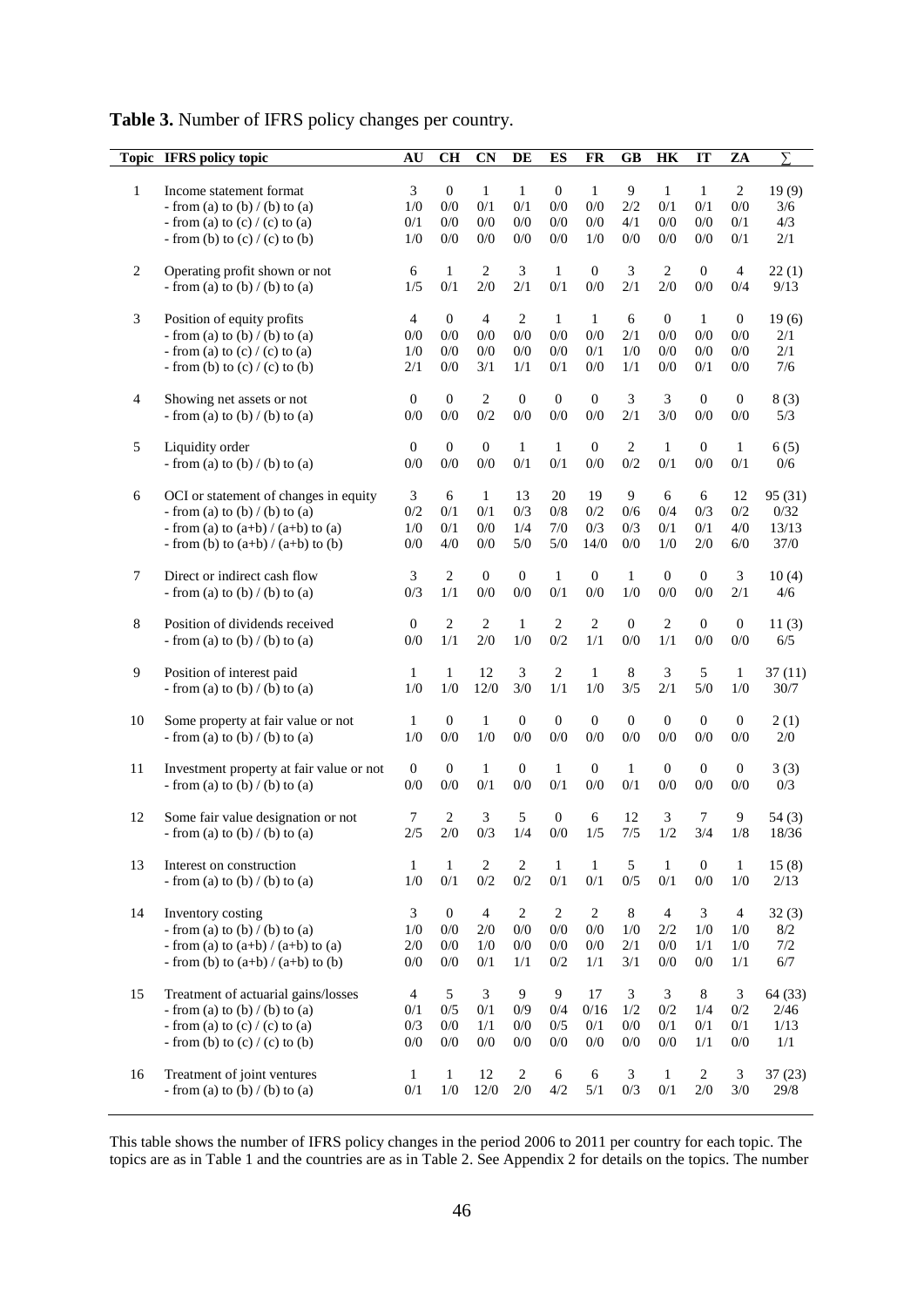in brackets in the column '∑' shows the number of changes with an explanation. Data on IFRS policy changes are hand-collected.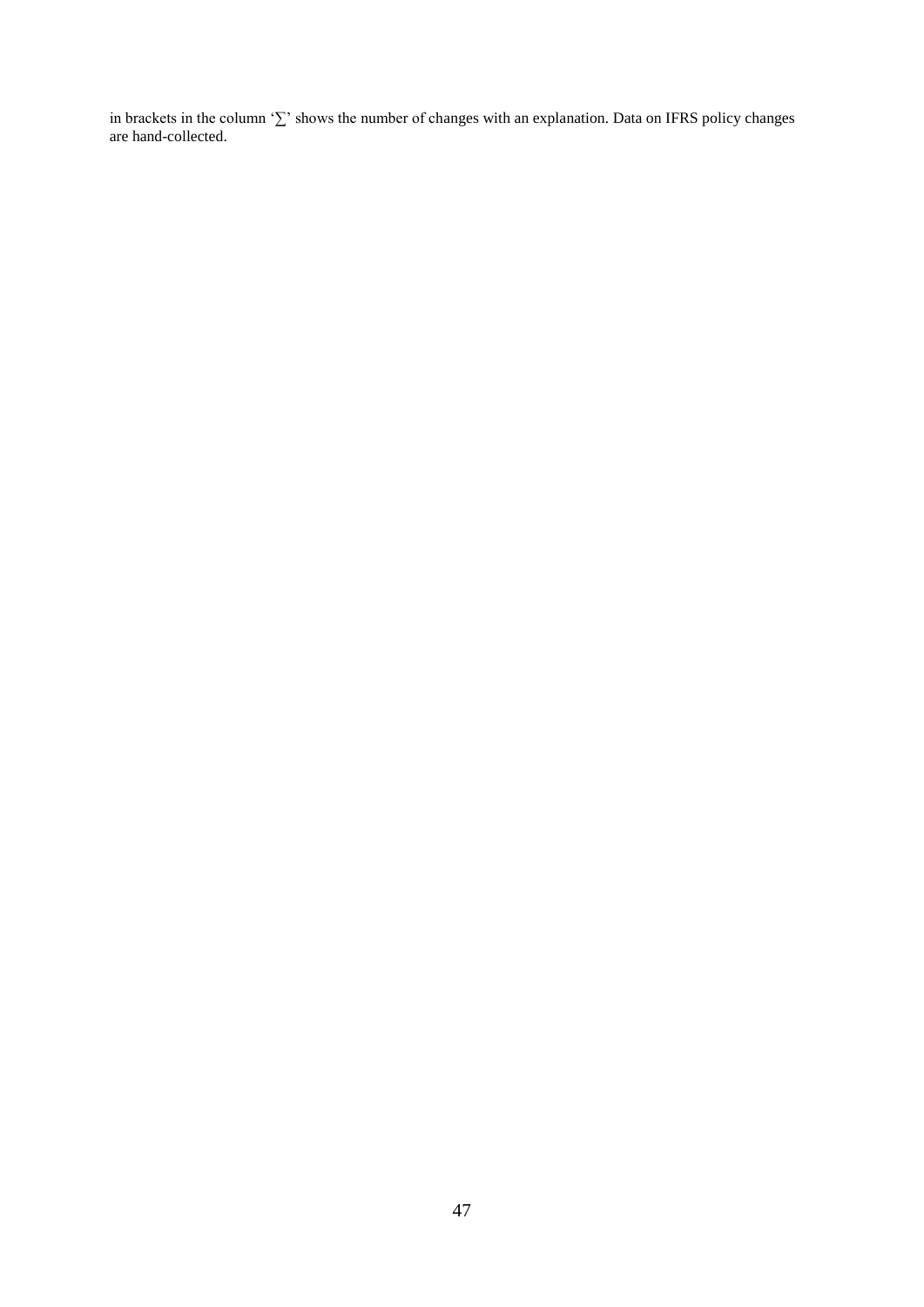|                                         | <b>Total</b>   | One reason<br>only | More than one Measurement<br>reason | topics only |
|-----------------------------------------|----------------|--------------------|-------------------------------------|-------------|
| Qualitative characteristics - Framework |                |                    |                                     |             |
| - Reliability                           | 3              | $\boldsymbol{0}$   | 3                                   | 2(67%)      |
| - Relevance                             | 25             | $\overline{7}$     | 18                                  | 14 (56%)    |
| - Faithful representation               | 24             | 12                 | 12                                  | $20(83\%*)$ |
| thereof: inferred                       | 24             | 12                 | 12                                  | $20(83\%*)$ |
| - Comparability                         | 45             | 21                 | 24                                  | 29 (64%)    |
| - Verifiability                         | 1              | $\boldsymbol{0}$   | $\mathbf{1}$                        | $0(0\%)$    |
| - Timeliness                            | $\overline{a}$ | $\overline{a}$     | $\overline{a}$                      | $-(-)$      |
| - Understandability                     | 11             | 5                  | 6                                   | 5(45%)      |
| thereof: inferred                       | 7              | $\overline{c}$     | 5                                   | 4(57%)      |
| - Prudence/conservatism                 | 1              | $\mathbf{0}$       | 1                                   | $1(100\%)$  |
| - Accruals/matching                     | 1              | $\Omega$           | 1                                   | $1(100\%)$  |
| Qualitative characteristic - other      |                |                    |                                     |             |
| - Transparency                          | 18             | 9                  | 9                                   | 12 (67%)    |
| thereof: inferred                       | 8              | $\mathfrak{Z}$     | 5                                   | 4(50%)      |
| <b>Economic</b>                         |                |                    |                                     |             |
| - Firm event                            | 14             | 8                  | 6                                   | 10(71%)     |
| - Effect on financial statements        | 6              | $\overline{c}$     | 4                                   | $6(100\%*)$ |
| - Economic/managerial environment       | 11             | 3                  | 8                                   | $2(18\%*)$  |
| <b>Other</b>                            |                |                    |                                     |             |
| - Due to another policy change          | 8              | 8                  | $\boldsymbol{0}$                    | $0(0\%*)$   |
| - Early adoption of standard            | 24             | 23                 | 1                                   | $8(33\%*)$  |
| - Anticipated change to standard        | 4              | 1                  | 3                                   | $4(100\%)$  |
| - Requirements of local regulator       | 8              | 7                  | 1                                   | $1(13\%*)$  |
| <b>Total reasons</b>                    | 204            | 106                | 98                                  | $115(56\%)$ |
| <b>Comparability breakdown</b>          |                |                    |                                     |             |
| - Comparability industry                | 16             | 5                  | 11                                  | 7(44%)      |
| - Comparability international           | 3              | 1                  | $\overline{c}$                      | 2(67%)      |
| - Comparability over time               | 1              | $\theta$           | 1                                   | $1(100\%)$  |
| - Comparability parent                  | 3              | $\mathbf{1}$       | $\overline{2}$                      | $3(100\%)$  |
| - Comparability subsidiary              | $\mathbf{1}$   | 1                  | $\boldsymbol{0}$                    | $1(100\%)$  |
| - Comparability local GAAP              | 14             | 10                 | 4                                   | 11 (79%)    |
| - Comparability other                   | $\tau$         | 3                  | 4                                   | 4(57%)      |
|                                         |                |                    |                                     |             |

**Table 4.** Frequencies of reasons for IFRS policy changes.

This table reports the frequencies of reasons provided for IFRS policy changes in the period 2006 to 2011. Each reason receives a score of 1. See Appendix 2 for the coding procedure. The columns 'One reason only' and 'More than one reason' distinguish whether one reason or more than one reason is provided in an explanation of policy change. In the column 'Measurement topics only' (topics 10 to 16), \* denotes that the proportion is significantly different from 56% (the proportion of reasons on measurement topics) at the 5% level based on a test of proportions (two-sided); significant results show the reasons for which measurement topics are over- or under-represented. Data on IFRS policy changes are hand-collected.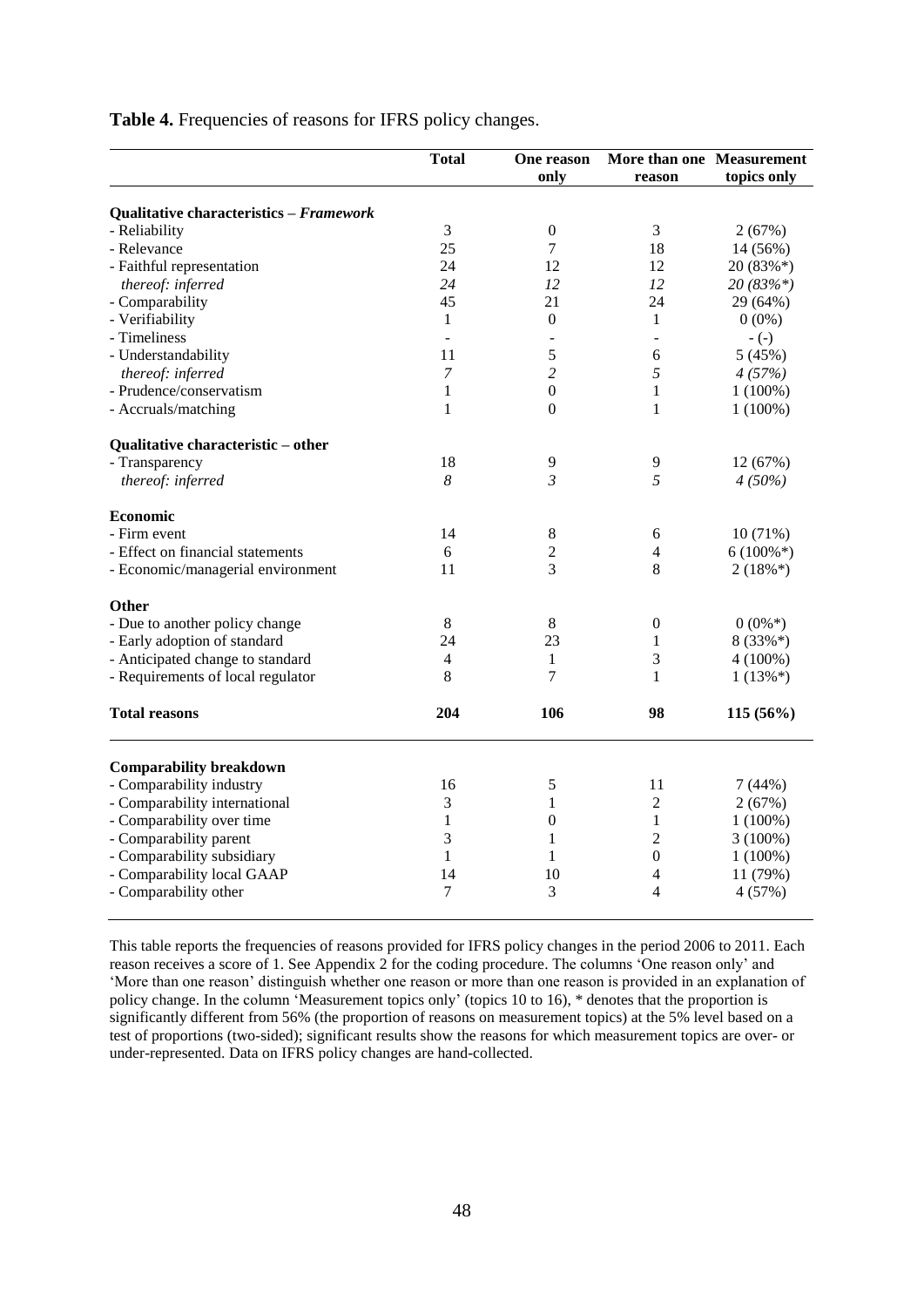## **Table 5.** Univariate analysis of reasons for IFRS policy changes.

|                                                                         | N   | % A | % B | p-value |
|-------------------------------------------------------------------------|-----|-----|-----|---------|
|                                                                         |     |     |     |         |
| <b>Considering all reasons:</b>                                         |     |     |     |         |
| $-QCs(A)$ vs economic and other (B)                                     | 204 | 63% | 37% | $0.00*$ |
| - QCs excluding transparency $(A)$ vs economic and other $(B)$          | 186 | 60% | 40% | $0.00*$ |
| - QCs excluding reliability and relevance (A) vs economic and other (B) | 176 | 57% | 43% | $0.01*$ |
| Considering only reasons referring to QCs:                              |     |     |     |         |
| - Comparability $(A)$ vs relevance $(B)$                                | 129 | 35% | 19% | $0.00*$ |
| - Measurement (A) vs presentation (B) change                            | 129 | 65% | 35% | $0.00*$ |

This table reports results of univariate analyses of the reasons for IFRS policy changes in the period 2006 to 2011 from Table 4. 'QCs' denotes qualitative characteristics. 'A' and 'B' denote different groups that are compared. 'N' is the number of reasons considered for each line of analysis. '% A' and '% B' are the proportions of reasons that correspond to these groups. 'p-value' reports the p-value for a two-sample test of proportions; \* indicates that the proportion of the two groups is significantly different at the 5% level (two-sided). Data on IFRS policy changes are hand-collected.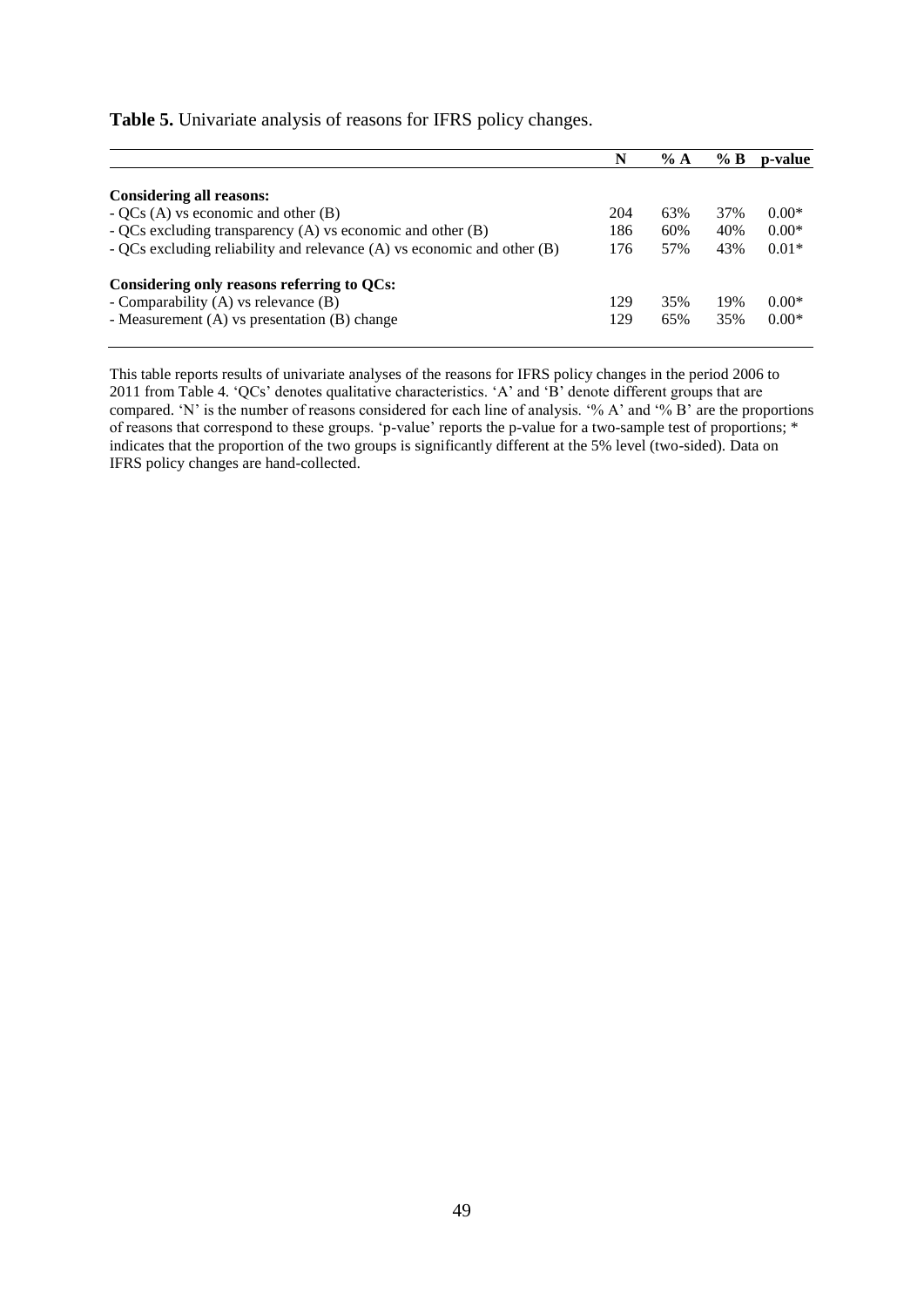**Table 6.** Circumstances under which managers explain IFRS policy changes by referring to qualitative characteristics.

| <b>Variable</b>                                  | N   | <b>Mean</b> | <b>StdDev</b> | Min      | Q1       | <b>Median</b> | Q <sub>3</sub> | <b>Max</b> |
|--------------------------------------------------|-----|-------------|---------------|----------|----------|---------------|----------------|------------|
| QC                                               | 323 | 0.257       | 0.438         |          |          |               |                |            |
| <b>MEASUREMENT</b>                               | 323 | 0.539       | 0.499         |          |          |               |                |            |
| NOT2OPTIONS                                      | 323 | 0.833       | 0.374         |          |          |               |                |            |
| <b>COMMONLAW</b>                                 | 323 | 0.424       | 0.495         |          |          |               |                |            |
| <b>TRANSPARENCY</b>                              | 323 | $-43.189$   | 11.666        | $-60$    | $-53$    | $-40$         | $-31$          | $-26$      |
| <b>SIZE</b>                                      | 323 | 16.132      | 1.206         | 13.507   | 15.214   | 15.989        | 16.930         | 19.209     |
| $LEVERAGE_{t-1}$                                 | 323 | 0.012       | 0.171         | $-0.574$ | $-0.088$ | 0.020         | 0.112          | 0.545      |
| <b>PROFITABILITY</b> <sub><math>t-1</math></sub> | 323 | $-0.007$    | 0.070         | $-0.178$ | $-0.048$ | $-0.013$      | 0.013          | 0.301      |
| <b>USLIST</b>                                    | 323 | 0.146       | 0.353         |          |          |               |                |            |

*Panel A: Summary statistics of regression variables.*

*Panel B: Regression analysis.*

|                    | <b>Marginal</b><br>effect | $z$ -stat     | <b>Marginal</b><br>effect | $z$ -stat     | <b>Marginal</b><br>effect | z-stat        |
|--------------------|---------------------------|---------------|---------------------------|---------------|---------------------------|---------------|
|                    |                           |               |                           |               |                           |               |
| Dependent variable | QC                        |               | QC                        |               | QC                        |               |
| TOPIC1             | 0.524                     | $(2.96)$ ***  |                           |               | 0.499                     | $(2.86)$ ***  |
| TOPIC2             | $-0.029$                  | $(-0.31)$     |                           |               | $-0.065$                  | $(-0.92)$     |
| TOPIC3             | 0.259                     | (1.39)        |                           |               | 0.262                     | (1.47)        |
| TOPIC4             | 0.312                     | (1.16)        |                           |               | 0.330                     | (1.38)        |
| TOPIC5             | 0.853                     | $(17.56)$ *** |                           |               | 0.841                     | $(16.68)$ *** |
| TOPIC6             | $-0.154$                  | $(-4.26)$ *** |                           |               | $-0.167$                  | $(-4.61)$ *** |
| TOPIC7             | 0.552                     | $(2.19)$ **   |                           |               | 0.557                     | $(2.45)$ **   |
| TOPIC8             | 0.282                     | (1.36)        |                           |               | 0.307                     | (1.59)        |
| TOPIC9             | 0.212                     | (1.35)        |                           |               | 0.275                     | (1.62)        |
| TOPIC10            | 0.698                     | $(3.35)$ ***  |                           |               | 0.702                     | $(3.23)$ ***  |
| TOPIC11            | 0.686                     | $(2.76)$ ***  |                           |               | 0.726                     | $(3.05)$ ***  |
| TOPIC12            | $-0.042$                  | $(-0.55)$     |                           |               | $-0.047$                  | $(-0.60)$     |
| TOPIC13            | 0.083                     | (0.60)        |                           |               | 0.084                     | (0.63)        |
| TOPIC14            | 0.095                     | (0.81)        |                           |               | 0.092                     | (0.78)        |
| TOPIC15            | 0.686                     | $(5.74)$ ***  |                           |               | 0.681                     | $(6.06)$ ***  |
| TOPIC16            | 0.762                     | $(7.60)$ ***  |                           |               | 0.779                     | $(8.41)$ ***  |
| <b>MEASUREMENT</b> |                           |               | 0.098                     | $(2.09)$ **   |                           |               |
| NOT2OPTIONS        |                           |               | 0.248                     | $(7.22)$ ***  |                           |               |
| AU                 | $-0.055$                  | $(-0.99)$     | $-0.087$                  | $(-1.46)$     |                           |               |
| <b>CH</b>          | 0.044                     | (0.36)        | 0.102                     | (0.85)        |                           |               |
| <b>CN</b>          | $-0.036$                  | $(-0.61)$     | 0.024                     | (0.31)        |                           |               |
| DE                 | $-0.044$                  | $(-0.71)$     | $-0.029$                  | $(-0.37)$     |                           |               |
| ES                 | $-0.107$                  | $(-3.10)$ *** | $-0.119$                  | $(-2.41)$ **  |                           |               |
| <b>FR</b>          | $-0.109$                  | $(-3.17)$ *** | $-0.086$                  | $(-1.40)$     |                           |               |
| HK                 | $-0.113$                  | $(-3.75)$ *** | $-0.139$                  | $(-2.58)$ *** |                           |               |
| IT                 | $-0.026$                  | $(-0.39)$     | $-0.044$                  | $(-0.60)$     |                           |               |
| ZA                 | $-0.031$                  | $(-0.42)$     | $-0.064$                  | $(-0.91)$     |                           |               |
| TRANSPARENCY       |                           |               |                           |               | 0.005                     | $(2.21)$ **   |
| INDUSTRY0          | $-0.100$                  | $(-3.44)$ *** | $-0.104$                  | $(-1.70)*$    | $-0.111$                  | $(-3.79)$ *** |
| INDUSTRY1          | $-0.060$                  | $(-1.24)$     | $-0.040$                  | $(-0.64)$     | $-0.045$                  | $(-0.75)$     |
| INDUSTRY3          | $-0.050$                  | $(-1.16)$     | $-0.038$                  | $(-0.58)$     | $-0.051$                  | $(-1.10)$     |
| INDUSTRY4          | $-0.123$                  | $(-5.24)$ *** | $-0.173$                  | $(-5.35)$ *** | $-0.126$                  | $(-5.24)$ *** |